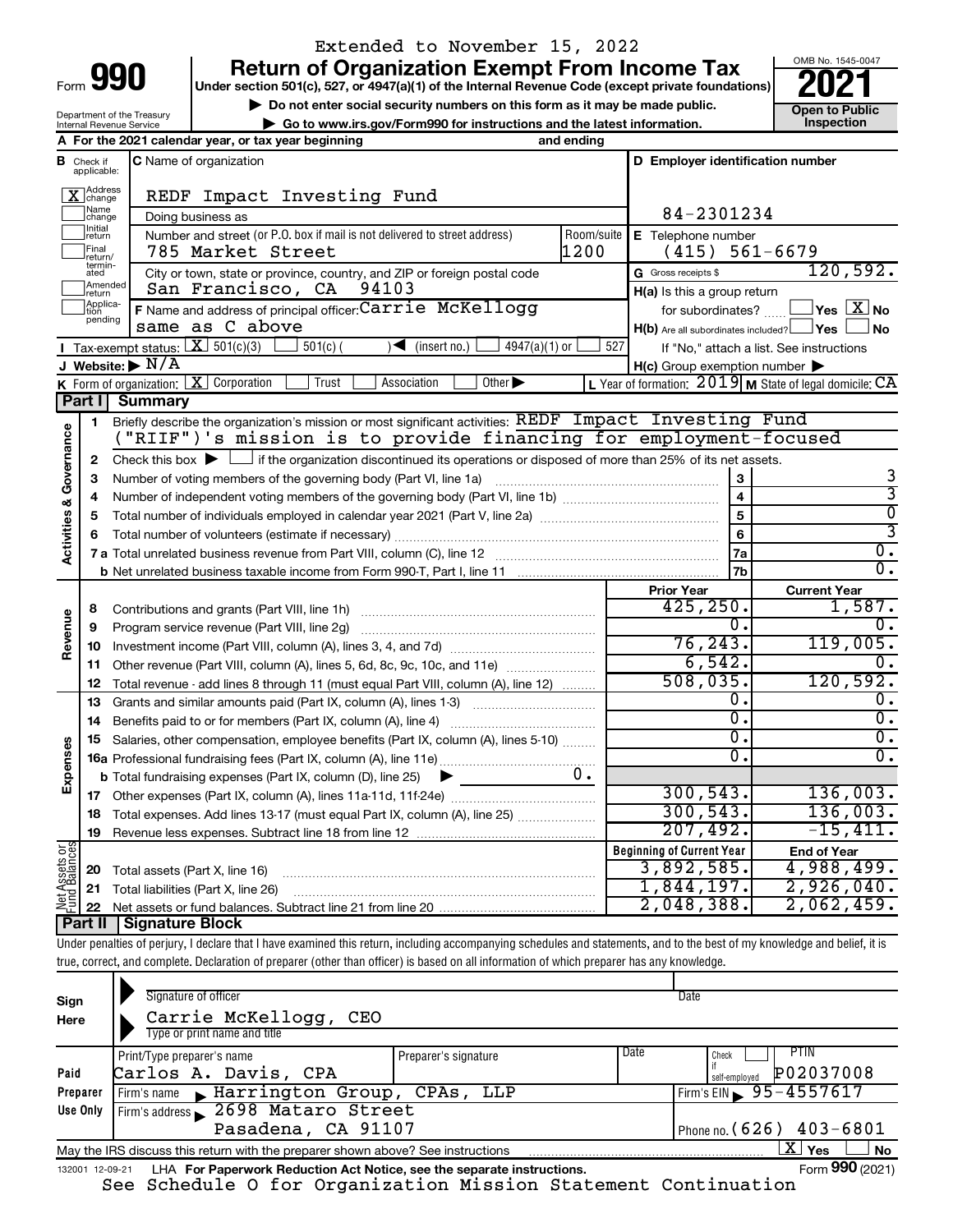| Part III   Statement of Program Service Accomplishments<br>$\boxed{\text{X}}$<br>Briefly describe the organization's mission:<br>$\mathbf{1}$<br>RIIF's mission is to provide financing for employment-focused social<br>enterprises and businesses that employ and support individuals who<br>face employment barriers such as experiences of homelessness,<br>incarceration, addiction and mental health issues, and youth<br>Did the organization undertake any significant program services during the year which were not listed on the<br>$\mathbf{2}$<br>$ {\mathsf Y}\mathsf{es}\ \boxed{{\mathsf X}}$ No<br>prior Form 990 or 990-EZ?<br>If "Yes," describe these new services on Schedule O.<br>$\mathsf{Yes} \;$ $\overline{\mathbf{X}}$ No<br>Did the organization cease conducting, or make significant changes in how it conducts, any program services?<br>3<br>If "Yes," describe these changes on Schedule O.<br>Describe the organization's program service accomplishments for each of its three largest program services, as measured by expenses.<br>4<br>Section 501(c)(3) and 501(c)(4) organizations are required to report the amount of grants and allocations to others, the total expenses, and<br>revenue, if any, for each program service reported.<br>$135,016$ $\cdot$ including grants of \$<br>$\begin{pmatrix} \text{Code:} & \text{I} & \text{I} \end{pmatrix}$ (Expenses \$<br>) (Revenue \$<br>4a l<br>employment-focused social enterprises, REDF launched REDF Impact<br>Investing Fund (RIIF) in 2019 to add an important tool to accelerate<br>the growth of employment social enterprises. As the social enterprise<br>field matures, so does the need to access flexible capital to grow,<br>capitalize on new opportunities, and better serve employees. The<br>objective of the financing is to support these organizations to develop<br>entrepreneurial and management skills necessary to grow business<br>revenue and increase employment of people facing barriers. RIIF seeks<br>to demonstrate the creditworthiness of these employment-focused social<br>enterprises and assist organizations in obtaining subsequent capital<br>investments from other sources.<br>) (Revenue \$<br>4b<br>$\left(\text{Code:}\right)$ $\left(\text{Expenses $}\right)$<br>including grants of \$<br>4с<br>) (Revenue \$<br>) (Expenses \$<br>including grants of \$<br>(Code:<br>Other program services (Describe on Schedule O.)<br>4d<br>(Expenses \$<br>including grants of \$<br>(Revenue \$<br>135,016.<br>Total program service expenses<br>4е<br>Form 990 (2021)<br>See Schedule O for Continuation(s)<br>132002 12-09-21 | 84-2301234<br>REDF Impact Investing Fund<br>Page 2<br>Form 990 (2021) |  |
|--------------------------------------------------------------------------------------------------------------------------------------------------------------------------------------------------------------------------------------------------------------------------------------------------------------------------------------------------------------------------------------------------------------------------------------------------------------------------------------------------------------------------------------------------------------------------------------------------------------------------------------------------------------------------------------------------------------------------------------------------------------------------------------------------------------------------------------------------------------------------------------------------------------------------------------------------------------------------------------------------------------------------------------------------------------------------------------------------------------------------------------------------------------------------------------------------------------------------------------------------------------------------------------------------------------------------------------------------------------------------------------------------------------------------------------------------------------------------------------------------------------------------------------------------------------------------------------------------------------------------------------------------------------------------------------------------------------------------------------------------------------------------------------------------------------------------------------------------------------------------------------------------------------------------------------------------------------------------------------------------------------------------------------------------------------------------------------------------------------------------------------------------------------------------------------------------------------------------------------------------------------------------------------------------------------------------------------------------------------------------------------------------------------------------------------------------------------------------------------------------------------------------------------------------------------------------------------------------------------------------------------------------------------------------|-----------------------------------------------------------------------|--|
|                                                                                                                                                                                                                                                                                                                                                                                                                                                                                                                                                                                                                                                                                                                                                                                                                                                                                                                                                                                                                                                                                                                                                                                                                                                                                                                                                                                                                                                                                                                                                                                                                                                                                                                                                                                                                                                                                                                                                                                                                                                                                                                                                                                                                                                                                                                                                                                                                                                                                                                                                                                                                                                                          |                                                                       |  |
|                                                                                                                                                                                                                                                                                                                                                                                                                                                                                                                                                                                                                                                                                                                                                                                                                                                                                                                                                                                                                                                                                                                                                                                                                                                                                                                                                                                                                                                                                                                                                                                                                                                                                                                                                                                                                                                                                                                                                                                                                                                                                                                                                                                                                                                                                                                                                                                                                                                                                                                                                                                                                                                                          |                                                                       |  |
|                                                                                                                                                                                                                                                                                                                                                                                                                                                                                                                                                                                                                                                                                                                                                                                                                                                                                                                                                                                                                                                                                                                                                                                                                                                                                                                                                                                                                                                                                                                                                                                                                                                                                                                                                                                                                                                                                                                                                                                                                                                                                                                                                                                                                                                                                                                                                                                                                                                                                                                                                                                                                                                                          |                                                                       |  |
|                                                                                                                                                                                                                                                                                                                                                                                                                                                                                                                                                                                                                                                                                                                                                                                                                                                                                                                                                                                                                                                                                                                                                                                                                                                                                                                                                                                                                                                                                                                                                                                                                                                                                                                                                                                                                                                                                                                                                                                                                                                                                                                                                                                                                                                                                                                                                                                                                                                                                                                                                                                                                                                                          |                                                                       |  |
|                                                                                                                                                                                                                                                                                                                                                                                                                                                                                                                                                                                                                                                                                                                                                                                                                                                                                                                                                                                                                                                                                                                                                                                                                                                                                                                                                                                                                                                                                                                                                                                                                                                                                                                                                                                                                                                                                                                                                                                                                                                                                                                                                                                                                                                                                                                                                                                                                                                                                                                                                                                                                                                                          |                                                                       |  |
|                                                                                                                                                                                                                                                                                                                                                                                                                                                                                                                                                                                                                                                                                                                                                                                                                                                                                                                                                                                                                                                                                                                                                                                                                                                                                                                                                                                                                                                                                                                                                                                                                                                                                                                                                                                                                                                                                                                                                                                                                                                                                                                                                                                                                                                                                                                                                                                                                                                                                                                                                                                                                                                                          |                                                                       |  |
|                                                                                                                                                                                                                                                                                                                                                                                                                                                                                                                                                                                                                                                                                                                                                                                                                                                                                                                                                                                                                                                                                                                                                                                                                                                                                                                                                                                                                                                                                                                                                                                                                                                                                                                                                                                                                                                                                                                                                                                                                                                                                                                                                                                                                                                                                                                                                                                                                                                                                                                                                                                                                                                                          |                                                                       |  |
|                                                                                                                                                                                                                                                                                                                                                                                                                                                                                                                                                                                                                                                                                                                                                                                                                                                                                                                                                                                                                                                                                                                                                                                                                                                                                                                                                                                                                                                                                                                                                                                                                                                                                                                                                                                                                                                                                                                                                                                                                                                                                                                                                                                                                                                                                                                                                                                                                                                                                                                                                                                                                                                                          |                                                                       |  |
|                                                                                                                                                                                                                                                                                                                                                                                                                                                                                                                                                                                                                                                                                                                                                                                                                                                                                                                                                                                                                                                                                                                                                                                                                                                                                                                                                                                                                                                                                                                                                                                                                                                                                                                                                                                                                                                                                                                                                                                                                                                                                                                                                                                                                                                                                                                                                                                                                                                                                                                                                                                                                                                                          |                                                                       |  |
|                                                                                                                                                                                                                                                                                                                                                                                                                                                                                                                                                                                                                                                                                                                                                                                                                                                                                                                                                                                                                                                                                                                                                                                                                                                                                                                                                                                                                                                                                                                                                                                                                                                                                                                                                                                                                                                                                                                                                                                                                                                                                                                                                                                                                                                                                                                                                                                                                                                                                                                                                                                                                                                                          |                                                                       |  |
|                                                                                                                                                                                                                                                                                                                                                                                                                                                                                                                                                                                                                                                                                                                                                                                                                                                                                                                                                                                                                                                                                                                                                                                                                                                                                                                                                                                                                                                                                                                                                                                                                                                                                                                                                                                                                                                                                                                                                                                                                                                                                                                                                                                                                                                                                                                                                                                                                                                                                                                                                                                                                                                                          |                                                                       |  |
|                                                                                                                                                                                                                                                                                                                                                                                                                                                                                                                                                                                                                                                                                                                                                                                                                                                                                                                                                                                                                                                                                                                                                                                                                                                                                                                                                                                                                                                                                                                                                                                                                                                                                                                                                                                                                                                                                                                                                                                                                                                                                                                                                                                                                                                                                                                                                                                                                                                                                                                                                                                                                                                                          |                                                                       |  |
|                                                                                                                                                                                                                                                                                                                                                                                                                                                                                                                                                                                                                                                                                                                                                                                                                                                                                                                                                                                                                                                                                                                                                                                                                                                                                                                                                                                                                                                                                                                                                                                                                                                                                                                                                                                                                                                                                                                                                                                                                                                                                                                                                                                                                                                                                                                                                                                                                                                                                                                                                                                                                                                                          |                                                                       |  |
|                                                                                                                                                                                                                                                                                                                                                                                                                                                                                                                                                                                                                                                                                                                                                                                                                                                                                                                                                                                                                                                                                                                                                                                                                                                                                                                                                                                                                                                                                                                                                                                                                                                                                                                                                                                                                                                                                                                                                                                                                                                                                                                                                                                                                                                                                                                                                                                                                                                                                                                                                                                                                                                                          |                                                                       |  |
|                                                                                                                                                                                                                                                                                                                                                                                                                                                                                                                                                                                                                                                                                                                                                                                                                                                                                                                                                                                                                                                                                                                                                                                                                                                                                                                                                                                                                                                                                                                                                                                                                                                                                                                                                                                                                                                                                                                                                                                                                                                                                                                                                                                                                                                                                                                                                                                                                                                                                                                                                                                                                                                                          |                                                                       |  |
|                                                                                                                                                                                                                                                                                                                                                                                                                                                                                                                                                                                                                                                                                                                                                                                                                                                                                                                                                                                                                                                                                                                                                                                                                                                                                                                                                                                                                                                                                                                                                                                                                                                                                                                                                                                                                                                                                                                                                                                                                                                                                                                                                                                                                                                                                                                                                                                                                                                                                                                                                                                                                                                                          |                                                                       |  |
|                                                                                                                                                                                                                                                                                                                                                                                                                                                                                                                                                                                                                                                                                                                                                                                                                                                                                                                                                                                                                                                                                                                                                                                                                                                                                                                                                                                                                                                                                                                                                                                                                                                                                                                                                                                                                                                                                                                                                                                                                                                                                                                                                                                                                                                                                                                                                                                                                                                                                                                                                                                                                                                                          |                                                                       |  |
|                                                                                                                                                                                                                                                                                                                                                                                                                                                                                                                                                                                                                                                                                                                                                                                                                                                                                                                                                                                                                                                                                                                                                                                                                                                                                                                                                                                                                                                                                                                                                                                                                                                                                                                                                                                                                                                                                                                                                                                                                                                                                                                                                                                                                                                                                                                                                                                                                                                                                                                                                                                                                                                                          |                                                                       |  |
|                                                                                                                                                                                                                                                                                                                                                                                                                                                                                                                                                                                                                                                                                                                                                                                                                                                                                                                                                                                                                                                                                                                                                                                                                                                                                                                                                                                                                                                                                                                                                                                                                                                                                                                                                                                                                                                                                                                                                                                                                                                                                                                                                                                                                                                                                                                                                                                                                                                                                                                                                                                                                                                                          |                                                                       |  |
|                                                                                                                                                                                                                                                                                                                                                                                                                                                                                                                                                                                                                                                                                                                                                                                                                                                                                                                                                                                                                                                                                                                                                                                                                                                                                                                                                                                                                                                                                                                                                                                                                                                                                                                                                                                                                                                                                                                                                                                                                                                                                                                                                                                                                                                                                                                                                                                                                                                                                                                                                                                                                                                                          |                                                                       |  |
|                                                                                                                                                                                                                                                                                                                                                                                                                                                                                                                                                                                                                                                                                                                                                                                                                                                                                                                                                                                                                                                                                                                                                                                                                                                                                                                                                                                                                                                                                                                                                                                                                                                                                                                                                                                                                                                                                                                                                                                                                                                                                                                                                                                                                                                                                                                                                                                                                                                                                                                                                                                                                                                                          |                                                                       |  |
|                                                                                                                                                                                                                                                                                                                                                                                                                                                                                                                                                                                                                                                                                                                                                                                                                                                                                                                                                                                                                                                                                                                                                                                                                                                                                                                                                                                                                                                                                                                                                                                                                                                                                                                                                                                                                                                                                                                                                                                                                                                                                                                                                                                                                                                                                                                                                                                                                                                                                                                                                                                                                                                                          |                                                                       |  |
|                                                                                                                                                                                                                                                                                                                                                                                                                                                                                                                                                                                                                                                                                                                                                                                                                                                                                                                                                                                                                                                                                                                                                                                                                                                                                                                                                                                                                                                                                                                                                                                                                                                                                                                                                                                                                                                                                                                                                                                                                                                                                                                                                                                                                                                                                                                                                                                                                                                                                                                                                                                                                                                                          |                                                                       |  |
|                                                                                                                                                                                                                                                                                                                                                                                                                                                                                                                                                                                                                                                                                                                                                                                                                                                                                                                                                                                                                                                                                                                                                                                                                                                                                                                                                                                                                                                                                                                                                                                                                                                                                                                                                                                                                                                                                                                                                                                                                                                                                                                                                                                                                                                                                                                                                                                                                                                                                                                                                                                                                                                                          |                                                                       |  |
|                                                                                                                                                                                                                                                                                                                                                                                                                                                                                                                                                                                                                                                                                                                                                                                                                                                                                                                                                                                                                                                                                                                                                                                                                                                                                                                                                                                                                                                                                                                                                                                                                                                                                                                                                                                                                                                                                                                                                                                                                                                                                                                                                                                                                                                                                                                                                                                                                                                                                                                                                                                                                                                                          |                                                                       |  |
|                                                                                                                                                                                                                                                                                                                                                                                                                                                                                                                                                                                                                                                                                                                                                                                                                                                                                                                                                                                                                                                                                                                                                                                                                                                                                                                                                                                                                                                                                                                                                                                                                                                                                                                                                                                                                                                                                                                                                                                                                                                                                                                                                                                                                                                                                                                                                                                                                                                                                                                                                                                                                                                                          |                                                                       |  |
|                                                                                                                                                                                                                                                                                                                                                                                                                                                                                                                                                                                                                                                                                                                                                                                                                                                                                                                                                                                                                                                                                                                                                                                                                                                                                                                                                                                                                                                                                                                                                                                                                                                                                                                                                                                                                                                                                                                                                                                                                                                                                                                                                                                                                                                                                                                                                                                                                                                                                                                                                                                                                                                                          |                                                                       |  |
|                                                                                                                                                                                                                                                                                                                                                                                                                                                                                                                                                                                                                                                                                                                                                                                                                                                                                                                                                                                                                                                                                                                                                                                                                                                                                                                                                                                                                                                                                                                                                                                                                                                                                                                                                                                                                                                                                                                                                                                                                                                                                                                                                                                                                                                                                                                                                                                                                                                                                                                                                                                                                                                                          |                                                                       |  |
|                                                                                                                                                                                                                                                                                                                                                                                                                                                                                                                                                                                                                                                                                                                                                                                                                                                                                                                                                                                                                                                                                                                                                                                                                                                                                                                                                                                                                                                                                                                                                                                                                                                                                                                                                                                                                                                                                                                                                                                                                                                                                                                                                                                                                                                                                                                                                                                                                                                                                                                                                                                                                                                                          |                                                                       |  |
|                                                                                                                                                                                                                                                                                                                                                                                                                                                                                                                                                                                                                                                                                                                                                                                                                                                                                                                                                                                                                                                                                                                                                                                                                                                                                                                                                                                                                                                                                                                                                                                                                                                                                                                                                                                                                                                                                                                                                                                                                                                                                                                                                                                                                                                                                                                                                                                                                                                                                                                                                                                                                                                                          |                                                                       |  |
|                                                                                                                                                                                                                                                                                                                                                                                                                                                                                                                                                                                                                                                                                                                                                                                                                                                                                                                                                                                                                                                                                                                                                                                                                                                                                                                                                                                                                                                                                                                                                                                                                                                                                                                                                                                                                                                                                                                                                                                                                                                                                                                                                                                                                                                                                                                                                                                                                                                                                                                                                                                                                                                                          |                                                                       |  |
|                                                                                                                                                                                                                                                                                                                                                                                                                                                                                                                                                                                                                                                                                                                                                                                                                                                                                                                                                                                                                                                                                                                                                                                                                                                                                                                                                                                                                                                                                                                                                                                                                                                                                                                                                                                                                                                                                                                                                                                                                                                                                                                                                                                                                                                                                                                                                                                                                                                                                                                                                                                                                                                                          |                                                                       |  |
|                                                                                                                                                                                                                                                                                                                                                                                                                                                                                                                                                                                                                                                                                                                                                                                                                                                                                                                                                                                                                                                                                                                                                                                                                                                                                                                                                                                                                                                                                                                                                                                                                                                                                                                                                                                                                                                                                                                                                                                                                                                                                                                                                                                                                                                                                                                                                                                                                                                                                                                                                                                                                                                                          |                                                                       |  |
|                                                                                                                                                                                                                                                                                                                                                                                                                                                                                                                                                                                                                                                                                                                                                                                                                                                                                                                                                                                                                                                                                                                                                                                                                                                                                                                                                                                                                                                                                                                                                                                                                                                                                                                                                                                                                                                                                                                                                                                                                                                                                                                                                                                                                                                                                                                                                                                                                                                                                                                                                                                                                                                                          |                                                                       |  |
|                                                                                                                                                                                                                                                                                                                                                                                                                                                                                                                                                                                                                                                                                                                                                                                                                                                                                                                                                                                                                                                                                                                                                                                                                                                                                                                                                                                                                                                                                                                                                                                                                                                                                                                                                                                                                                                                                                                                                                                                                                                                                                                                                                                                                                                                                                                                                                                                                                                                                                                                                                                                                                                                          |                                                                       |  |
|                                                                                                                                                                                                                                                                                                                                                                                                                                                                                                                                                                                                                                                                                                                                                                                                                                                                                                                                                                                                                                                                                                                                                                                                                                                                                                                                                                                                                                                                                                                                                                                                                                                                                                                                                                                                                                                                                                                                                                                                                                                                                                                                                                                                                                                                                                                                                                                                                                                                                                                                                                                                                                                                          |                                                                       |  |
|                                                                                                                                                                                                                                                                                                                                                                                                                                                                                                                                                                                                                                                                                                                                                                                                                                                                                                                                                                                                                                                                                                                                                                                                                                                                                                                                                                                                                                                                                                                                                                                                                                                                                                                                                                                                                                                                                                                                                                                                                                                                                                                                                                                                                                                                                                                                                                                                                                                                                                                                                                                                                                                                          |                                                                       |  |
|                                                                                                                                                                                                                                                                                                                                                                                                                                                                                                                                                                                                                                                                                                                                                                                                                                                                                                                                                                                                                                                                                                                                                                                                                                                                                                                                                                                                                                                                                                                                                                                                                                                                                                                                                                                                                                                                                                                                                                                                                                                                                                                                                                                                                                                                                                                                                                                                                                                                                                                                                                                                                                                                          |                                                                       |  |
|                                                                                                                                                                                                                                                                                                                                                                                                                                                                                                                                                                                                                                                                                                                                                                                                                                                                                                                                                                                                                                                                                                                                                                                                                                                                                                                                                                                                                                                                                                                                                                                                                                                                                                                                                                                                                                                                                                                                                                                                                                                                                                                                                                                                                                                                                                                                                                                                                                                                                                                                                                                                                                                                          |                                                                       |  |
|                                                                                                                                                                                                                                                                                                                                                                                                                                                                                                                                                                                                                                                                                                                                                                                                                                                                                                                                                                                                                                                                                                                                                                                                                                                                                                                                                                                                                                                                                                                                                                                                                                                                                                                                                                                                                                                                                                                                                                                                                                                                                                                                                                                                                                                                                                                                                                                                                                                                                                                                                                                                                                                                          |                                                                       |  |
|                                                                                                                                                                                                                                                                                                                                                                                                                                                                                                                                                                                                                                                                                                                                                                                                                                                                                                                                                                                                                                                                                                                                                                                                                                                                                                                                                                                                                                                                                                                                                                                                                                                                                                                                                                                                                                                                                                                                                                                                                                                                                                                                                                                                                                                                                                                                                                                                                                                                                                                                                                                                                                                                          |                                                                       |  |
|                                                                                                                                                                                                                                                                                                                                                                                                                                                                                                                                                                                                                                                                                                                                                                                                                                                                                                                                                                                                                                                                                                                                                                                                                                                                                                                                                                                                                                                                                                                                                                                                                                                                                                                                                                                                                                                                                                                                                                                                                                                                                                                                                                                                                                                                                                                                                                                                                                                                                                                                                                                                                                                                          |                                                                       |  |
|                                                                                                                                                                                                                                                                                                                                                                                                                                                                                                                                                                                                                                                                                                                                                                                                                                                                                                                                                                                                                                                                                                                                                                                                                                                                                                                                                                                                                                                                                                                                                                                                                                                                                                                                                                                                                                                                                                                                                                                                                                                                                                                                                                                                                                                                                                                                                                                                                                                                                                                                                                                                                                                                          |                                                                       |  |
|                                                                                                                                                                                                                                                                                                                                                                                                                                                                                                                                                                                                                                                                                                                                                                                                                                                                                                                                                                                                                                                                                                                                                                                                                                                                                                                                                                                                                                                                                                                                                                                                                                                                                                                                                                                                                                                                                                                                                                                                                                                                                                                                                                                                                                                                                                                                                                                                                                                                                                                                                                                                                                                                          |                                                                       |  |
|                                                                                                                                                                                                                                                                                                                                                                                                                                                                                                                                                                                                                                                                                                                                                                                                                                                                                                                                                                                                                                                                                                                                                                                                                                                                                                                                                                                                                                                                                                                                                                                                                                                                                                                                                                                                                                                                                                                                                                                                                                                                                                                                                                                                                                                                                                                                                                                                                                                                                                                                                                                                                                                                          |                                                                       |  |
|                                                                                                                                                                                                                                                                                                                                                                                                                                                                                                                                                                                                                                                                                                                                                                                                                                                                                                                                                                                                                                                                                                                                                                                                                                                                                                                                                                                                                                                                                                                                                                                                                                                                                                                                                                                                                                                                                                                                                                                                                                                                                                                                                                                                                                                                                                                                                                                                                                                                                                                                                                                                                                                                          |                                                                       |  |
|                                                                                                                                                                                                                                                                                                                                                                                                                                                                                                                                                                                                                                                                                                                                                                                                                                                                                                                                                                                                                                                                                                                                                                                                                                                                                                                                                                                                                                                                                                                                                                                                                                                                                                                                                                                                                                                                                                                                                                                                                                                                                                                                                                                                                                                                                                                                                                                                                                                                                                                                                                                                                                                                          |                                                                       |  |
|                                                                                                                                                                                                                                                                                                                                                                                                                                                                                                                                                                                                                                                                                                                                                                                                                                                                                                                                                                                                                                                                                                                                                                                                                                                                                                                                                                                                                                                                                                                                                                                                                                                                                                                                                                                                                                                                                                                                                                                                                                                                                                                                                                                                                                                                                                                                                                                                                                                                                                                                                                                                                                                                          |                                                                       |  |
|                                                                                                                                                                                                                                                                                                                                                                                                                                                                                                                                                                                                                                                                                                                                                                                                                                                                                                                                                                                                                                                                                                                                                                                                                                                                                                                                                                                                                                                                                                                                                                                                                                                                                                                                                                                                                                                                                                                                                                                                                                                                                                                                                                                                                                                                                                                                                                                                                                                                                                                                                                                                                                                                          |                                                                       |  |
|                                                                                                                                                                                                                                                                                                                                                                                                                                                                                                                                                                                                                                                                                                                                                                                                                                                                                                                                                                                                                                                                                                                                                                                                                                                                                                                                                                                                                                                                                                                                                                                                                                                                                                                                                                                                                                                                                                                                                                                                                                                                                                                                                                                                                                                                                                                                                                                                                                                                                                                                                                                                                                                                          |                                                                       |  |
|                                                                                                                                                                                                                                                                                                                                                                                                                                                                                                                                                                                                                                                                                                                                                                                                                                                                                                                                                                                                                                                                                                                                                                                                                                                                                                                                                                                                                                                                                                                                                                                                                                                                                                                                                                                                                                                                                                                                                                                                                                                                                                                                                                                                                                                                                                                                                                                                                                                                                                                                                                                                                                                                          |                                                                       |  |
|                                                                                                                                                                                                                                                                                                                                                                                                                                                                                                                                                                                                                                                                                                                                                                                                                                                                                                                                                                                                                                                                                                                                                                                                                                                                                                                                                                                                                                                                                                                                                                                                                                                                                                                                                                                                                                                                                                                                                                                                                                                                                                                                                                                                                                                                                                                                                                                                                                                                                                                                                                                                                                                                          |                                                                       |  |
|                                                                                                                                                                                                                                                                                                                                                                                                                                                                                                                                                                                                                                                                                                                                                                                                                                                                                                                                                                                                                                                                                                                                                                                                                                                                                                                                                                                                                                                                                                                                                                                                                                                                                                                                                                                                                                                                                                                                                                                                                                                                                                                                                                                                                                                                                                                                                                                                                                                                                                                                                                                                                                                                          |                                                                       |  |
|                                                                                                                                                                                                                                                                                                                                                                                                                                                                                                                                                                                                                                                                                                                                                                                                                                                                                                                                                                                                                                                                                                                                                                                                                                                                                                                                                                                                                                                                                                                                                                                                                                                                                                                                                                                                                                                                                                                                                                                                                                                                                                                                                                                                                                                                                                                                                                                                                                                                                                                                                                                                                                                                          |                                                                       |  |
|                                                                                                                                                                                                                                                                                                                                                                                                                                                                                                                                                                                                                                                                                                                                                                                                                                                                                                                                                                                                                                                                                                                                                                                                                                                                                                                                                                                                                                                                                                                                                                                                                                                                                                                                                                                                                                                                                                                                                                                                                                                                                                                                                                                                                                                                                                                                                                                                                                                                                                                                                                                                                                                                          |                                                                       |  |
|                                                                                                                                                                                                                                                                                                                                                                                                                                                                                                                                                                                                                                                                                                                                                                                                                                                                                                                                                                                                                                                                                                                                                                                                                                                                                                                                                                                                                                                                                                                                                                                                                                                                                                                                                                                                                                                                                                                                                                                                                                                                                                                                                                                                                                                                                                                                                                                                                                                                                                                                                                                                                                                                          |                                                                       |  |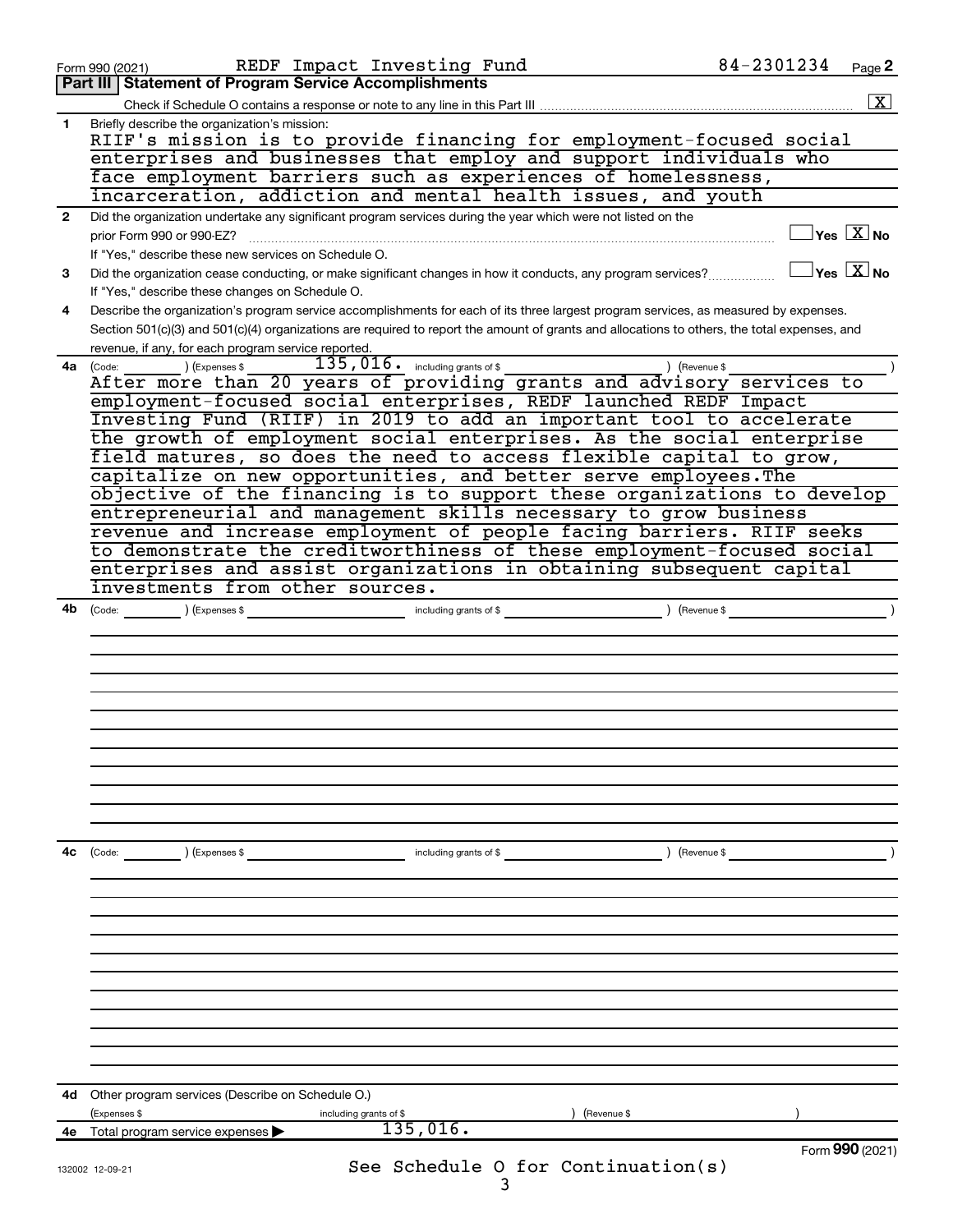**Part IV Checklist of Required Schedules**

Form 990 (2021) Page REDF Impact Investing Fund 84-2301234

|    |                                                                                                                                                                                                                                                           |                 | Yes | No                      |
|----|-----------------------------------------------------------------------------------------------------------------------------------------------------------------------------------------------------------------------------------------------------------|-----------------|-----|-------------------------|
| 1  | Is the organization described in section $501(c)(3)$ or $4947(a)(1)$ (other than a private foundation)?                                                                                                                                                   |                 |     |                         |
|    | If "Yes," complete Schedule A                                                                                                                                                                                                                             | 1               | х   |                         |
| 2  |                                                                                                                                                                                                                                                           | $\mathbf{2}$    |     | $\overline{\textbf{X}}$ |
| 3  | Did the organization engage in direct or indirect political campaign activities on behalf of or in opposition to candidates for                                                                                                                           |                 |     |                         |
|    | public office? If "Yes," complete Schedule C, Part I                                                                                                                                                                                                      | З               |     | х                       |
| 4  | Section 501(c)(3) organizations. Did the organization engage in lobbying activities, or have a section 501(h) election in effect                                                                                                                          |                 |     |                         |
|    |                                                                                                                                                                                                                                                           | 4               |     | х                       |
| 5  | Is the organization a section 501(c)(4), 501(c)(5), or 501(c)(6) organization that receives membership dues, assessments, or                                                                                                                              |                 |     | х                       |
|    |                                                                                                                                                                                                                                                           | 5               |     |                         |
| 6  | Did the organization maintain any donor advised funds or any similar funds or accounts for which donors have the right to<br>provide advice on the distribution or investment of amounts in such funds or accounts? If "Yes," complete Schedule D, Part I | 6               |     | х                       |
| 7  | Did the organization receive or hold a conservation easement, including easements to preserve open space,                                                                                                                                                 |                 |     |                         |
|    |                                                                                                                                                                                                                                                           | $\overline{7}$  |     | х                       |
| 8  | .<br>Did the organization maintain collections of works of art, historical treasures, or other similar assets? If "Yes," complete                                                                                                                         |                 |     |                         |
|    |                                                                                                                                                                                                                                                           | 8               |     | x                       |
| 9  | Did the organization report an amount in Part X, line 21, for escrow or custodial account liability, serve as a custodian for                                                                                                                             |                 |     |                         |
|    | amounts not listed in Part X; or provide credit counseling, debt management, credit repair, or debt negotiation services?                                                                                                                                 |                 |     |                         |
|    |                                                                                                                                                                                                                                                           | 9               |     | x                       |
| 10 | Did the organization, directly or through a related organization, hold assets in donor-restricted endowments                                                                                                                                              |                 |     |                         |
|    |                                                                                                                                                                                                                                                           | 10              |     | x                       |
| 11 | If the organization's answer to any of the following questions is "Yes," then complete Schedule D, Parts VI, VII, VIII, IX, or X,                                                                                                                         |                 |     |                         |
|    | as applicable.                                                                                                                                                                                                                                            |                 |     |                         |
|    | a Did the organization report an amount for land, buildings, and equipment in Part X, line 10? If "Yes," complete Schedule D,                                                                                                                             |                 |     |                         |
|    | Part VI                                                                                                                                                                                                                                                   | 11a             |     | x                       |
|    | <b>b</b> Did the organization report an amount for investments - other securities in Part X, line 12, that is 5% or more of its total                                                                                                                     |                 |     |                         |
|    |                                                                                                                                                                                                                                                           | 11b             |     | х                       |
|    | c Did the organization report an amount for investments - program related in Part X, line 13, that is 5% or more of its total                                                                                                                             |                 |     |                         |
|    |                                                                                                                                                                                                                                                           | 11c             |     | х                       |
|    | d Did the organization report an amount for other assets in Part X, line 15, that is 5% or more of its total assets reported in                                                                                                                           |                 |     |                         |
|    |                                                                                                                                                                                                                                                           | 11d             |     | x                       |
|    |                                                                                                                                                                                                                                                           | 11e             |     | X                       |
| f  | Did the organization's separate or consolidated financial statements for the tax year include a footnote that addresses                                                                                                                                   |                 | х   |                         |
|    | the organization's liability for uncertain tax positions under FIN 48 (ASC 740)? If "Yes," complete Schedule D, Part X<br>12a Did the organization obtain separate, independent audited financial statements for the tax year? If "Yes," complete         | 11f             |     |                         |
|    | Schedule D, Parts XI and XII                                                                                                                                                                                                                              | 12a             | x   |                         |
|    | <b>b</b> Was the organization included in consolidated, independent audited financial statements for the tax year?                                                                                                                                        |                 |     |                         |
|    | If "Yes," and if the organization answered "No" to line 12a, then completing Schedule D, Parts XI and XII is optional www.                                                                                                                                | 12 <sub>b</sub> | X   |                         |
| 13 |                                                                                                                                                                                                                                                           | 13              |     | $\overline{\mathbf{X}}$ |
|    |                                                                                                                                                                                                                                                           | 14a             |     | х                       |
|    | <b>b</b> Did the organization have aggregate revenues or expenses of more than \$10,000 from grantmaking, fundraising, business,                                                                                                                          |                 |     |                         |
|    | investment, and program service activities outside the United States, or aggregate foreign investments valued at \$100,000                                                                                                                                |                 |     |                         |
|    |                                                                                                                                                                                                                                                           | 14b             |     | х                       |
| 15 | Did the organization report on Part IX, column (A), line 3, more than \$5,000 of grants or other assistance to or for any                                                                                                                                 |                 |     |                         |
|    |                                                                                                                                                                                                                                                           | 15              |     | х                       |
| 16 | Did the organization report on Part IX, column (A), line 3, more than \$5,000 of aggregate grants or other assistance to                                                                                                                                  |                 |     |                         |
|    |                                                                                                                                                                                                                                                           | 16              |     | х                       |
| 17 | Did the organization report a total of more than \$15,000 of expenses for professional fundraising services on Part IX,                                                                                                                                   |                 |     |                         |
|    |                                                                                                                                                                                                                                                           | 17              |     | х                       |
| 18 | Did the organization report more than \$15,000 total of fundraising event gross income and contributions on Part VIII, lines                                                                                                                              |                 |     |                         |
|    |                                                                                                                                                                                                                                                           | 18              |     | х                       |
| 19 | Did the organization report more than \$15,000 of gross income from gaming activities on Part VIII, line 9a? If "Yes,"                                                                                                                                    |                 |     |                         |
|    |                                                                                                                                                                                                                                                           | 19              |     | x<br>х                  |
|    |                                                                                                                                                                                                                                                           | 20a             |     |                         |
|    |                                                                                                                                                                                                                                                           | 20 <sub>b</sub> |     |                         |
| 21 | Did the organization report more than \$5,000 of grants or other assistance to any domestic organization or                                                                                                                                               | 21              |     | x                       |
|    |                                                                                                                                                                                                                                                           |                 |     |                         |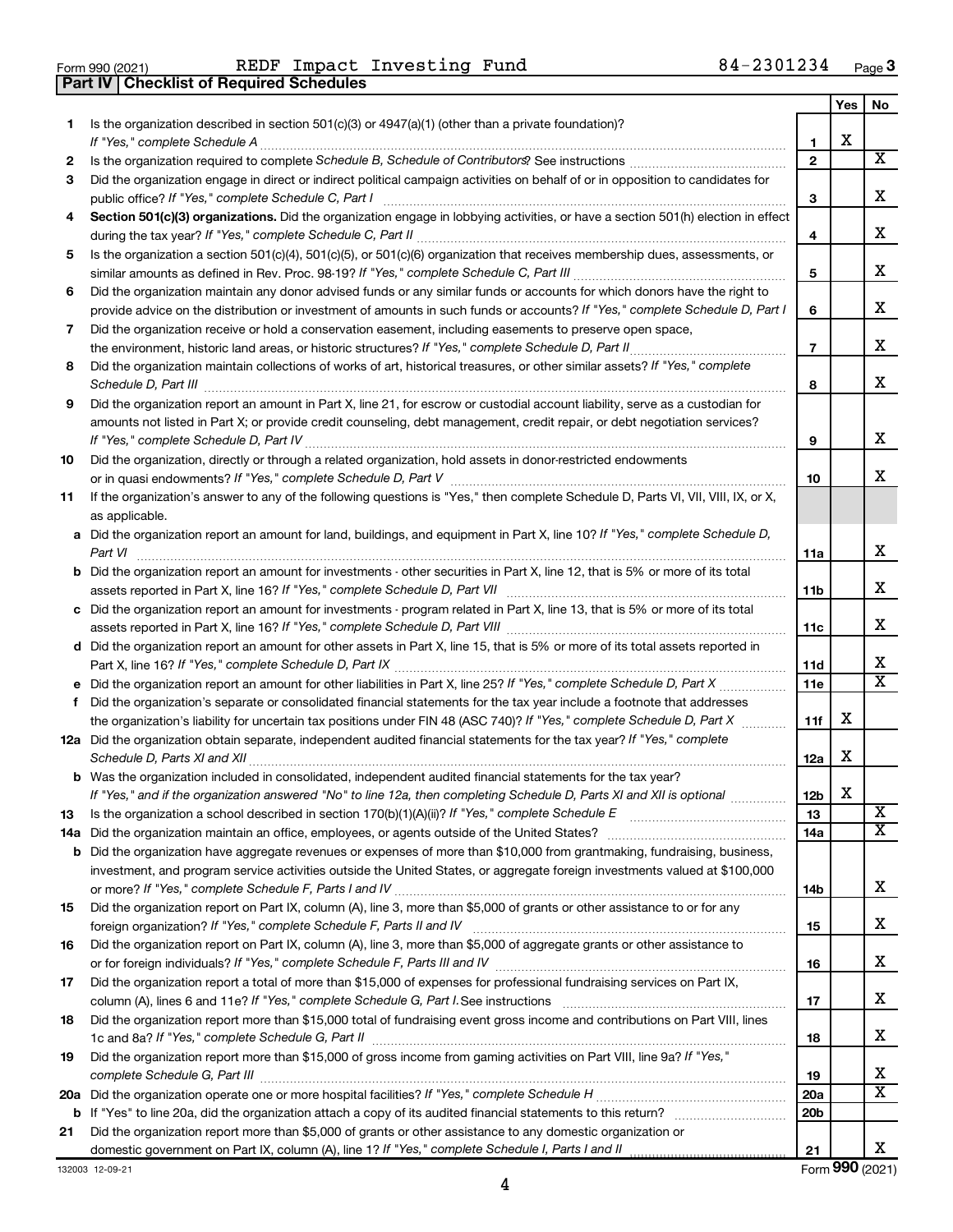**Part IV Checklist of Required Schedules**

Form 990 (2021) Page REDF Impact Investing Fund 84-2301234

*(continued)*

| No<br>Did the organization report more than \$5,000 of grants or other assistance to or for domestic individuals on<br>22<br>x<br>22<br>Did the organization answer "Yes" to Part VII, Section A, line 3, 4, or 5, about compensation of the organization's current<br>23<br>and former officers, directors, trustees, key employees, and highest compensated employees? If "Yes," complete<br>х<br>Schedule J<br>23<br>24a Did the organization have a tax-exempt bond issue with an outstanding principal amount of more than \$100,000 as of the<br>last day of the year, that was issued after December 31, 2002? If "Yes," answer lines 24b through 24d and complete<br>X.<br>24a<br>24 <sub>b</sub><br>c Did the organization maintain an escrow account other than a refunding escrow at any time during the year to defease<br>24c<br>24d<br>25a Section 501(c)(3), 501(c)(4), and 501(c)(29) organizations. Did the organization engage in an excess benefit<br>X.<br>25a<br><b>b</b> Is the organization aware that it engaged in an excess benefit transaction with a disqualified person in a prior year, and<br>that the transaction has not been reported on any of the organization's prior Forms 990 or 990-EZ? If "Yes," complete<br>X.<br>Schedule L, Part I<br>25b<br>Did the organization report any amount on Part X, line 5 or 22, for receivables from or payables to any current<br>26<br>or former officer, director, trustee, key employee, creator or founder, substantial contributor, or 35%<br>x<br>controlled entity or family member of any of these persons? If "Yes," complete Schedule L, Part II<br>26<br>Did the organization provide a grant or other assistance to any current or former officer, director, trustee, key employee,<br>27<br>creator or founder, substantial contributor or employee thereof, a grant selection committee member, or to a 35% controlled<br>x<br>entity (including an employee thereof) or family member of any of these persons? If "Yes," complete Schedule L, Part III<br>27<br>Was the organization a party to a business transaction with one of the following parties (see the Schedule L, Part IV,<br>28<br>instructions for applicable filing thresholds, conditions, and exceptions):<br>A current or former officer, director, trustee, key employee, creator or founder, or substantial contributor? If<br>х<br>28a<br>$\overline{\texttt{x}}$<br>28b<br>b<br>c A 35% controlled entity of one or more individuals and/or organizations described in line 28a or 28b?If<br>х<br>28c<br>$\overline{\texttt{x}}$<br>29<br>29<br>Did the organization receive contributions of art, historical treasures, or other similar assets, or qualified conservation<br>30<br>x<br>30<br>$\overline{\text{x}}$<br>Did the organization liquidate, terminate, or dissolve and cease operations? If "Yes," complete Schedule N, Part I<br>31<br>31<br>Did the organization sell, exchange, dispose of, or transfer more than 25% of its net assets? If "Yes," complete<br>32<br>x<br>Schedule N, Part II<br>32<br>Did the organization own 100% of an entity disregarded as separate from the organization under Regulations<br>33<br>x<br>sections 301.7701-2 and 301.7701-3? If "Yes," complete Schedule R, Part I<br>33<br>Was the organization related to any tax-exempt or taxable entity? If "Yes," complete Schedule R, Part II, III, or IV, and<br>34<br>х<br>Part V, line 1<br>34<br>x<br>35a Did the organization have a controlled entity within the meaning of section 512(b)(13)?<br>35a<br><b>b</b> If "Yes" to line 35a, did the organization receive any payment from or engage in any transaction with a controlled entity<br>35b<br>Section 501(c)(3) organizations. Did the organization make any transfers to an exempt non-charitable related organization?<br>36<br>х<br>36<br>Did the organization conduct more than 5% of its activities through an entity that is not a related organization<br>37<br>х<br>37<br>Did the organization complete Schedule O and provide explanations on Schedule O for Part VI, lines 11b and 19?<br>38<br>X<br>38<br><b>Statements Regarding Other IRS Filings and Tax Compliance</b><br><b>Part V</b><br>No<br>Yes<br>1a<br>Enter the number of Forms W-2G included on line 1a. Enter -0- if not applicable<br>1b<br>b<br>Did the organization comply with backup withholding rules for reportable payments to vendors and reportable gaming<br>с<br>1c |  | Yes |  |
|--------------------------------------------------------------------------------------------------------------------------------------------------------------------------------------------------------------------------------------------------------------------------------------------------------------------------------------------------------------------------------------------------------------------------------------------------------------------------------------------------------------------------------------------------------------------------------------------------------------------------------------------------------------------------------------------------------------------------------------------------------------------------------------------------------------------------------------------------------------------------------------------------------------------------------------------------------------------------------------------------------------------------------------------------------------------------------------------------------------------------------------------------------------------------------------------------------------------------------------------------------------------------------------------------------------------------------------------------------------------------------------------------------------------------------------------------------------------------------------------------------------------------------------------------------------------------------------------------------------------------------------------------------------------------------------------------------------------------------------------------------------------------------------------------------------------------------------------------------------------------------------------------------------------------------------------------------------------------------------------------------------------------------------------------------------------------------------------------------------------------------------------------------------------------------------------------------------------------------------------------------------------------------------------------------------------------------------------------------------------------------------------------------------------------------------------------------------------------------------------------------------------------------------------------------------------------------------------------------------------------------------------------------------------------------------------------------------------------------------------------------------------------------------------------------------------------------------------------------------------------------------------------------------------------------------------------------------------------------------------------------------------------------------------------------------------------------------------------------------------------------------------------------------------------------------------------------------------------------------------------------------------------------------------------------------------------------------------------------------------------------------------------------------------------------------------------------------------------------------------------------------------------------------------------------------------------------------------------------------------------------------------------------------------------------------------------------------------------------------------------------------------------------------------------------------------------------------------------------------------------------------------------------------------------------------------------------------------------------------------------------------------------------------------------------------------------------------------------------------------------------------------------------------------------------------------------------------------------------------------------------------------------------------------------------------------------------------------------------------------------------------------------------------------------------------------------------------------------------------|--|-----|--|
|                                                                                                                                                                                                                                                                                                                                                                                                                                                                                                                                                                                                                                                                                                                                                                                                                                                                                                                                                                                                                                                                                                                                                                                                                                                                                                                                                                                                                                                                                                                                                                                                                                                                                                                                                                                                                                                                                                                                                                                                                                                                                                                                                                                                                                                                                                                                                                                                                                                                                                                                                                                                                                                                                                                                                                                                                                                                                                                                                                                                                                                                                                                                                                                                                                                                                                                                                                                                                                                                                                                                                                                                                                                                                                                                                                                                                                                                                                                                                                                                                                                                                                                                                                                                                                                                                                                                                                                                                                                                                      |  |     |  |
|                                                                                                                                                                                                                                                                                                                                                                                                                                                                                                                                                                                                                                                                                                                                                                                                                                                                                                                                                                                                                                                                                                                                                                                                                                                                                                                                                                                                                                                                                                                                                                                                                                                                                                                                                                                                                                                                                                                                                                                                                                                                                                                                                                                                                                                                                                                                                                                                                                                                                                                                                                                                                                                                                                                                                                                                                                                                                                                                                                                                                                                                                                                                                                                                                                                                                                                                                                                                                                                                                                                                                                                                                                                                                                                                                                                                                                                                                                                                                                                                                                                                                                                                                                                                                                                                                                                                                                                                                                                                                      |  |     |  |
|                                                                                                                                                                                                                                                                                                                                                                                                                                                                                                                                                                                                                                                                                                                                                                                                                                                                                                                                                                                                                                                                                                                                                                                                                                                                                                                                                                                                                                                                                                                                                                                                                                                                                                                                                                                                                                                                                                                                                                                                                                                                                                                                                                                                                                                                                                                                                                                                                                                                                                                                                                                                                                                                                                                                                                                                                                                                                                                                                                                                                                                                                                                                                                                                                                                                                                                                                                                                                                                                                                                                                                                                                                                                                                                                                                                                                                                                                                                                                                                                                                                                                                                                                                                                                                                                                                                                                                                                                                                                                      |  |     |  |
|                                                                                                                                                                                                                                                                                                                                                                                                                                                                                                                                                                                                                                                                                                                                                                                                                                                                                                                                                                                                                                                                                                                                                                                                                                                                                                                                                                                                                                                                                                                                                                                                                                                                                                                                                                                                                                                                                                                                                                                                                                                                                                                                                                                                                                                                                                                                                                                                                                                                                                                                                                                                                                                                                                                                                                                                                                                                                                                                                                                                                                                                                                                                                                                                                                                                                                                                                                                                                                                                                                                                                                                                                                                                                                                                                                                                                                                                                                                                                                                                                                                                                                                                                                                                                                                                                                                                                                                                                                                                                      |  |     |  |
|                                                                                                                                                                                                                                                                                                                                                                                                                                                                                                                                                                                                                                                                                                                                                                                                                                                                                                                                                                                                                                                                                                                                                                                                                                                                                                                                                                                                                                                                                                                                                                                                                                                                                                                                                                                                                                                                                                                                                                                                                                                                                                                                                                                                                                                                                                                                                                                                                                                                                                                                                                                                                                                                                                                                                                                                                                                                                                                                                                                                                                                                                                                                                                                                                                                                                                                                                                                                                                                                                                                                                                                                                                                                                                                                                                                                                                                                                                                                                                                                                                                                                                                                                                                                                                                                                                                                                                                                                                                                                      |  |     |  |
|                                                                                                                                                                                                                                                                                                                                                                                                                                                                                                                                                                                                                                                                                                                                                                                                                                                                                                                                                                                                                                                                                                                                                                                                                                                                                                                                                                                                                                                                                                                                                                                                                                                                                                                                                                                                                                                                                                                                                                                                                                                                                                                                                                                                                                                                                                                                                                                                                                                                                                                                                                                                                                                                                                                                                                                                                                                                                                                                                                                                                                                                                                                                                                                                                                                                                                                                                                                                                                                                                                                                                                                                                                                                                                                                                                                                                                                                                                                                                                                                                                                                                                                                                                                                                                                                                                                                                                                                                                                                                      |  |     |  |
|                                                                                                                                                                                                                                                                                                                                                                                                                                                                                                                                                                                                                                                                                                                                                                                                                                                                                                                                                                                                                                                                                                                                                                                                                                                                                                                                                                                                                                                                                                                                                                                                                                                                                                                                                                                                                                                                                                                                                                                                                                                                                                                                                                                                                                                                                                                                                                                                                                                                                                                                                                                                                                                                                                                                                                                                                                                                                                                                                                                                                                                                                                                                                                                                                                                                                                                                                                                                                                                                                                                                                                                                                                                                                                                                                                                                                                                                                                                                                                                                                                                                                                                                                                                                                                                                                                                                                                                                                                                                                      |  |     |  |
|                                                                                                                                                                                                                                                                                                                                                                                                                                                                                                                                                                                                                                                                                                                                                                                                                                                                                                                                                                                                                                                                                                                                                                                                                                                                                                                                                                                                                                                                                                                                                                                                                                                                                                                                                                                                                                                                                                                                                                                                                                                                                                                                                                                                                                                                                                                                                                                                                                                                                                                                                                                                                                                                                                                                                                                                                                                                                                                                                                                                                                                                                                                                                                                                                                                                                                                                                                                                                                                                                                                                                                                                                                                                                                                                                                                                                                                                                                                                                                                                                                                                                                                                                                                                                                                                                                                                                                                                                                                                                      |  |     |  |
|                                                                                                                                                                                                                                                                                                                                                                                                                                                                                                                                                                                                                                                                                                                                                                                                                                                                                                                                                                                                                                                                                                                                                                                                                                                                                                                                                                                                                                                                                                                                                                                                                                                                                                                                                                                                                                                                                                                                                                                                                                                                                                                                                                                                                                                                                                                                                                                                                                                                                                                                                                                                                                                                                                                                                                                                                                                                                                                                                                                                                                                                                                                                                                                                                                                                                                                                                                                                                                                                                                                                                                                                                                                                                                                                                                                                                                                                                                                                                                                                                                                                                                                                                                                                                                                                                                                                                                                                                                                                                      |  |     |  |
|                                                                                                                                                                                                                                                                                                                                                                                                                                                                                                                                                                                                                                                                                                                                                                                                                                                                                                                                                                                                                                                                                                                                                                                                                                                                                                                                                                                                                                                                                                                                                                                                                                                                                                                                                                                                                                                                                                                                                                                                                                                                                                                                                                                                                                                                                                                                                                                                                                                                                                                                                                                                                                                                                                                                                                                                                                                                                                                                                                                                                                                                                                                                                                                                                                                                                                                                                                                                                                                                                                                                                                                                                                                                                                                                                                                                                                                                                                                                                                                                                                                                                                                                                                                                                                                                                                                                                                                                                                                                                      |  |     |  |
|                                                                                                                                                                                                                                                                                                                                                                                                                                                                                                                                                                                                                                                                                                                                                                                                                                                                                                                                                                                                                                                                                                                                                                                                                                                                                                                                                                                                                                                                                                                                                                                                                                                                                                                                                                                                                                                                                                                                                                                                                                                                                                                                                                                                                                                                                                                                                                                                                                                                                                                                                                                                                                                                                                                                                                                                                                                                                                                                                                                                                                                                                                                                                                                                                                                                                                                                                                                                                                                                                                                                                                                                                                                                                                                                                                                                                                                                                                                                                                                                                                                                                                                                                                                                                                                                                                                                                                                                                                                                                      |  |     |  |
|                                                                                                                                                                                                                                                                                                                                                                                                                                                                                                                                                                                                                                                                                                                                                                                                                                                                                                                                                                                                                                                                                                                                                                                                                                                                                                                                                                                                                                                                                                                                                                                                                                                                                                                                                                                                                                                                                                                                                                                                                                                                                                                                                                                                                                                                                                                                                                                                                                                                                                                                                                                                                                                                                                                                                                                                                                                                                                                                                                                                                                                                                                                                                                                                                                                                                                                                                                                                                                                                                                                                                                                                                                                                                                                                                                                                                                                                                                                                                                                                                                                                                                                                                                                                                                                                                                                                                                                                                                                                                      |  |     |  |
|                                                                                                                                                                                                                                                                                                                                                                                                                                                                                                                                                                                                                                                                                                                                                                                                                                                                                                                                                                                                                                                                                                                                                                                                                                                                                                                                                                                                                                                                                                                                                                                                                                                                                                                                                                                                                                                                                                                                                                                                                                                                                                                                                                                                                                                                                                                                                                                                                                                                                                                                                                                                                                                                                                                                                                                                                                                                                                                                                                                                                                                                                                                                                                                                                                                                                                                                                                                                                                                                                                                                                                                                                                                                                                                                                                                                                                                                                                                                                                                                                                                                                                                                                                                                                                                                                                                                                                                                                                                                                      |  |     |  |
|                                                                                                                                                                                                                                                                                                                                                                                                                                                                                                                                                                                                                                                                                                                                                                                                                                                                                                                                                                                                                                                                                                                                                                                                                                                                                                                                                                                                                                                                                                                                                                                                                                                                                                                                                                                                                                                                                                                                                                                                                                                                                                                                                                                                                                                                                                                                                                                                                                                                                                                                                                                                                                                                                                                                                                                                                                                                                                                                                                                                                                                                                                                                                                                                                                                                                                                                                                                                                                                                                                                                                                                                                                                                                                                                                                                                                                                                                                                                                                                                                                                                                                                                                                                                                                                                                                                                                                                                                                                                                      |  |     |  |
|                                                                                                                                                                                                                                                                                                                                                                                                                                                                                                                                                                                                                                                                                                                                                                                                                                                                                                                                                                                                                                                                                                                                                                                                                                                                                                                                                                                                                                                                                                                                                                                                                                                                                                                                                                                                                                                                                                                                                                                                                                                                                                                                                                                                                                                                                                                                                                                                                                                                                                                                                                                                                                                                                                                                                                                                                                                                                                                                                                                                                                                                                                                                                                                                                                                                                                                                                                                                                                                                                                                                                                                                                                                                                                                                                                                                                                                                                                                                                                                                                                                                                                                                                                                                                                                                                                                                                                                                                                                                                      |  |     |  |
|                                                                                                                                                                                                                                                                                                                                                                                                                                                                                                                                                                                                                                                                                                                                                                                                                                                                                                                                                                                                                                                                                                                                                                                                                                                                                                                                                                                                                                                                                                                                                                                                                                                                                                                                                                                                                                                                                                                                                                                                                                                                                                                                                                                                                                                                                                                                                                                                                                                                                                                                                                                                                                                                                                                                                                                                                                                                                                                                                                                                                                                                                                                                                                                                                                                                                                                                                                                                                                                                                                                                                                                                                                                                                                                                                                                                                                                                                                                                                                                                                                                                                                                                                                                                                                                                                                                                                                                                                                                                                      |  |     |  |
|                                                                                                                                                                                                                                                                                                                                                                                                                                                                                                                                                                                                                                                                                                                                                                                                                                                                                                                                                                                                                                                                                                                                                                                                                                                                                                                                                                                                                                                                                                                                                                                                                                                                                                                                                                                                                                                                                                                                                                                                                                                                                                                                                                                                                                                                                                                                                                                                                                                                                                                                                                                                                                                                                                                                                                                                                                                                                                                                                                                                                                                                                                                                                                                                                                                                                                                                                                                                                                                                                                                                                                                                                                                                                                                                                                                                                                                                                                                                                                                                                                                                                                                                                                                                                                                                                                                                                                                                                                                                                      |  |     |  |
|                                                                                                                                                                                                                                                                                                                                                                                                                                                                                                                                                                                                                                                                                                                                                                                                                                                                                                                                                                                                                                                                                                                                                                                                                                                                                                                                                                                                                                                                                                                                                                                                                                                                                                                                                                                                                                                                                                                                                                                                                                                                                                                                                                                                                                                                                                                                                                                                                                                                                                                                                                                                                                                                                                                                                                                                                                                                                                                                                                                                                                                                                                                                                                                                                                                                                                                                                                                                                                                                                                                                                                                                                                                                                                                                                                                                                                                                                                                                                                                                                                                                                                                                                                                                                                                                                                                                                                                                                                                                                      |  |     |  |
|                                                                                                                                                                                                                                                                                                                                                                                                                                                                                                                                                                                                                                                                                                                                                                                                                                                                                                                                                                                                                                                                                                                                                                                                                                                                                                                                                                                                                                                                                                                                                                                                                                                                                                                                                                                                                                                                                                                                                                                                                                                                                                                                                                                                                                                                                                                                                                                                                                                                                                                                                                                                                                                                                                                                                                                                                                                                                                                                                                                                                                                                                                                                                                                                                                                                                                                                                                                                                                                                                                                                                                                                                                                                                                                                                                                                                                                                                                                                                                                                                                                                                                                                                                                                                                                                                                                                                                                                                                                                                      |  |     |  |
|                                                                                                                                                                                                                                                                                                                                                                                                                                                                                                                                                                                                                                                                                                                                                                                                                                                                                                                                                                                                                                                                                                                                                                                                                                                                                                                                                                                                                                                                                                                                                                                                                                                                                                                                                                                                                                                                                                                                                                                                                                                                                                                                                                                                                                                                                                                                                                                                                                                                                                                                                                                                                                                                                                                                                                                                                                                                                                                                                                                                                                                                                                                                                                                                                                                                                                                                                                                                                                                                                                                                                                                                                                                                                                                                                                                                                                                                                                                                                                                                                                                                                                                                                                                                                                                                                                                                                                                                                                                                                      |  |     |  |
|                                                                                                                                                                                                                                                                                                                                                                                                                                                                                                                                                                                                                                                                                                                                                                                                                                                                                                                                                                                                                                                                                                                                                                                                                                                                                                                                                                                                                                                                                                                                                                                                                                                                                                                                                                                                                                                                                                                                                                                                                                                                                                                                                                                                                                                                                                                                                                                                                                                                                                                                                                                                                                                                                                                                                                                                                                                                                                                                                                                                                                                                                                                                                                                                                                                                                                                                                                                                                                                                                                                                                                                                                                                                                                                                                                                                                                                                                                                                                                                                                                                                                                                                                                                                                                                                                                                                                                                                                                                                                      |  |     |  |
|                                                                                                                                                                                                                                                                                                                                                                                                                                                                                                                                                                                                                                                                                                                                                                                                                                                                                                                                                                                                                                                                                                                                                                                                                                                                                                                                                                                                                                                                                                                                                                                                                                                                                                                                                                                                                                                                                                                                                                                                                                                                                                                                                                                                                                                                                                                                                                                                                                                                                                                                                                                                                                                                                                                                                                                                                                                                                                                                                                                                                                                                                                                                                                                                                                                                                                                                                                                                                                                                                                                                                                                                                                                                                                                                                                                                                                                                                                                                                                                                                                                                                                                                                                                                                                                                                                                                                                                                                                                                                      |  |     |  |
|                                                                                                                                                                                                                                                                                                                                                                                                                                                                                                                                                                                                                                                                                                                                                                                                                                                                                                                                                                                                                                                                                                                                                                                                                                                                                                                                                                                                                                                                                                                                                                                                                                                                                                                                                                                                                                                                                                                                                                                                                                                                                                                                                                                                                                                                                                                                                                                                                                                                                                                                                                                                                                                                                                                                                                                                                                                                                                                                                                                                                                                                                                                                                                                                                                                                                                                                                                                                                                                                                                                                                                                                                                                                                                                                                                                                                                                                                                                                                                                                                                                                                                                                                                                                                                                                                                                                                                                                                                                                                      |  |     |  |
|                                                                                                                                                                                                                                                                                                                                                                                                                                                                                                                                                                                                                                                                                                                                                                                                                                                                                                                                                                                                                                                                                                                                                                                                                                                                                                                                                                                                                                                                                                                                                                                                                                                                                                                                                                                                                                                                                                                                                                                                                                                                                                                                                                                                                                                                                                                                                                                                                                                                                                                                                                                                                                                                                                                                                                                                                                                                                                                                                                                                                                                                                                                                                                                                                                                                                                                                                                                                                                                                                                                                                                                                                                                                                                                                                                                                                                                                                                                                                                                                                                                                                                                                                                                                                                                                                                                                                                                                                                                                                      |  |     |  |
|                                                                                                                                                                                                                                                                                                                                                                                                                                                                                                                                                                                                                                                                                                                                                                                                                                                                                                                                                                                                                                                                                                                                                                                                                                                                                                                                                                                                                                                                                                                                                                                                                                                                                                                                                                                                                                                                                                                                                                                                                                                                                                                                                                                                                                                                                                                                                                                                                                                                                                                                                                                                                                                                                                                                                                                                                                                                                                                                                                                                                                                                                                                                                                                                                                                                                                                                                                                                                                                                                                                                                                                                                                                                                                                                                                                                                                                                                                                                                                                                                                                                                                                                                                                                                                                                                                                                                                                                                                                                                      |  |     |  |
|                                                                                                                                                                                                                                                                                                                                                                                                                                                                                                                                                                                                                                                                                                                                                                                                                                                                                                                                                                                                                                                                                                                                                                                                                                                                                                                                                                                                                                                                                                                                                                                                                                                                                                                                                                                                                                                                                                                                                                                                                                                                                                                                                                                                                                                                                                                                                                                                                                                                                                                                                                                                                                                                                                                                                                                                                                                                                                                                                                                                                                                                                                                                                                                                                                                                                                                                                                                                                                                                                                                                                                                                                                                                                                                                                                                                                                                                                                                                                                                                                                                                                                                                                                                                                                                                                                                                                                                                                                                                                      |  |     |  |
|                                                                                                                                                                                                                                                                                                                                                                                                                                                                                                                                                                                                                                                                                                                                                                                                                                                                                                                                                                                                                                                                                                                                                                                                                                                                                                                                                                                                                                                                                                                                                                                                                                                                                                                                                                                                                                                                                                                                                                                                                                                                                                                                                                                                                                                                                                                                                                                                                                                                                                                                                                                                                                                                                                                                                                                                                                                                                                                                                                                                                                                                                                                                                                                                                                                                                                                                                                                                                                                                                                                                                                                                                                                                                                                                                                                                                                                                                                                                                                                                                                                                                                                                                                                                                                                                                                                                                                                                                                                                                      |  |     |  |
|                                                                                                                                                                                                                                                                                                                                                                                                                                                                                                                                                                                                                                                                                                                                                                                                                                                                                                                                                                                                                                                                                                                                                                                                                                                                                                                                                                                                                                                                                                                                                                                                                                                                                                                                                                                                                                                                                                                                                                                                                                                                                                                                                                                                                                                                                                                                                                                                                                                                                                                                                                                                                                                                                                                                                                                                                                                                                                                                                                                                                                                                                                                                                                                                                                                                                                                                                                                                                                                                                                                                                                                                                                                                                                                                                                                                                                                                                                                                                                                                                                                                                                                                                                                                                                                                                                                                                                                                                                                                                      |  |     |  |
|                                                                                                                                                                                                                                                                                                                                                                                                                                                                                                                                                                                                                                                                                                                                                                                                                                                                                                                                                                                                                                                                                                                                                                                                                                                                                                                                                                                                                                                                                                                                                                                                                                                                                                                                                                                                                                                                                                                                                                                                                                                                                                                                                                                                                                                                                                                                                                                                                                                                                                                                                                                                                                                                                                                                                                                                                                                                                                                                                                                                                                                                                                                                                                                                                                                                                                                                                                                                                                                                                                                                                                                                                                                                                                                                                                                                                                                                                                                                                                                                                                                                                                                                                                                                                                                                                                                                                                                                                                                                                      |  |     |  |
|                                                                                                                                                                                                                                                                                                                                                                                                                                                                                                                                                                                                                                                                                                                                                                                                                                                                                                                                                                                                                                                                                                                                                                                                                                                                                                                                                                                                                                                                                                                                                                                                                                                                                                                                                                                                                                                                                                                                                                                                                                                                                                                                                                                                                                                                                                                                                                                                                                                                                                                                                                                                                                                                                                                                                                                                                                                                                                                                                                                                                                                                                                                                                                                                                                                                                                                                                                                                                                                                                                                                                                                                                                                                                                                                                                                                                                                                                                                                                                                                                                                                                                                                                                                                                                                                                                                                                                                                                                                                                      |  |     |  |
|                                                                                                                                                                                                                                                                                                                                                                                                                                                                                                                                                                                                                                                                                                                                                                                                                                                                                                                                                                                                                                                                                                                                                                                                                                                                                                                                                                                                                                                                                                                                                                                                                                                                                                                                                                                                                                                                                                                                                                                                                                                                                                                                                                                                                                                                                                                                                                                                                                                                                                                                                                                                                                                                                                                                                                                                                                                                                                                                                                                                                                                                                                                                                                                                                                                                                                                                                                                                                                                                                                                                                                                                                                                                                                                                                                                                                                                                                                                                                                                                                                                                                                                                                                                                                                                                                                                                                                                                                                                                                      |  |     |  |
|                                                                                                                                                                                                                                                                                                                                                                                                                                                                                                                                                                                                                                                                                                                                                                                                                                                                                                                                                                                                                                                                                                                                                                                                                                                                                                                                                                                                                                                                                                                                                                                                                                                                                                                                                                                                                                                                                                                                                                                                                                                                                                                                                                                                                                                                                                                                                                                                                                                                                                                                                                                                                                                                                                                                                                                                                                                                                                                                                                                                                                                                                                                                                                                                                                                                                                                                                                                                                                                                                                                                                                                                                                                                                                                                                                                                                                                                                                                                                                                                                                                                                                                                                                                                                                                                                                                                                                                                                                                                                      |  |     |  |
|                                                                                                                                                                                                                                                                                                                                                                                                                                                                                                                                                                                                                                                                                                                                                                                                                                                                                                                                                                                                                                                                                                                                                                                                                                                                                                                                                                                                                                                                                                                                                                                                                                                                                                                                                                                                                                                                                                                                                                                                                                                                                                                                                                                                                                                                                                                                                                                                                                                                                                                                                                                                                                                                                                                                                                                                                                                                                                                                                                                                                                                                                                                                                                                                                                                                                                                                                                                                                                                                                                                                                                                                                                                                                                                                                                                                                                                                                                                                                                                                                                                                                                                                                                                                                                                                                                                                                                                                                                                                                      |  |     |  |
|                                                                                                                                                                                                                                                                                                                                                                                                                                                                                                                                                                                                                                                                                                                                                                                                                                                                                                                                                                                                                                                                                                                                                                                                                                                                                                                                                                                                                                                                                                                                                                                                                                                                                                                                                                                                                                                                                                                                                                                                                                                                                                                                                                                                                                                                                                                                                                                                                                                                                                                                                                                                                                                                                                                                                                                                                                                                                                                                                                                                                                                                                                                                                                                                                                                                                                                                                                                                                                                                                                                                                                                                                                                                                                                                                                                                                                                                                                                                                                                                                                                                                                                                                                                                                                                                                                                                                                                                                                                                                      |  |     |  |
|                                                                                                                                                                                                                                                                                                                                                                                                                                                                                                                                                                                                                                                                                                                                                                                                                                                                                                                                                                                                                                                                                                                                                                                                                                                                                                                                                                                                                                                                                                                                                                                                                                                                                                                                                                                                                                                                                                                                                                                                                                                                                                                                                                                                                                                                                                                                                                                                                                                                                                                                                                                                                                                                                                                                                                                                                                                                                                                                                                                                                                                                                                                                                                                                                                                                                                                                                                                                                                                                                                                                                                                                                                                                                                                                                                                                                                                                                                                                                                                                                                                                                                                                                                                                                                                                                                                                                                                                                                                                                      |  |     |  |
|                                                                                                                                                                                                                                                                                                                                                                                                                                                                                                                                                                                                                                                                                                                                                                                                                                                                                                                                                                                                                                                                                                                                                                                                                                                                                                                                                                                                                                                                                                                                                                                                                                                                                                                                                                                                                                                                                                                                                                                                                                                                                                                                                                                                                                                                                                                                                                                                                                                                                                                                                                                                                                                                                                                                                                                                                                                                                                                                                                                                                                                                                                                                                                                                                                                                                                                                                                                                                                                                                                                                                                                                                                                                                                                                                                                                                                                                                                                                                                                                                                                                                                                                                                                                                                                                                                                                                                                                                                                                                      |  |     |  |
|                                                                                                                                                                                                                                                                                                                                                                                                                                                                                                                                                                                                                                                                                                                                                                                                                                                                                                                                                                                                                                                                                                                                                                                                                                                                                                                                                                                                                                                                                                                                                                                                                                                                                                                                                                                                                                                                                                                                                                                                                                                                                                                                                                                                                                                                                                                                                                                                                                                                                                                                                                                                                                                                                                                                                                                                                                                                                                                                                                                                                                                                                                                                                                                                                                                                                                                                                                                                                                                                                                                                                                                                                                                                                                                                                                                                                                                                                                                                                                                                                                                                                                                                                                                                                                                                                                                                                                                                                                                                                      |  |     |  |
|                                                                                                                                                                                                                                                                                                                                                                                                                                                                                                                                                                                                                                                                                                                                                                                                                                                                                                                                                                                                                                                                                                                                                                                                                                                                                                                                                                                                                                                                                                                                                                                                                                                                                                                                                                                                                                                                                                                                                                                                                                                                                                                                                                                                                                                                                                                                                                                                                                                                                                                                                                                                                                                                                                                                                                                                                                                                                                                                                                                                                                                                                                                                                                                                                                                                                                                                                                                                                                                                                                                                                                                                                                                                                                                                                                                                                                                                                                                                                                                                                                                                                                                                                                                                                                                                                                                                                                                                                                                                                      |  |     |  |
|                                                                                                                                                                                                                                                                                                                                                                                                                                                                                                                                                                                                                                                                                                                                                                                                                                                                                                                                                                                                                                                                                                                                                                                                                                                                                                                                                                                                                                                                                                                                                                                                                                                                                                                                                                                                                                                                                                                                                                                                                                                                                                                                                                                                                                                                                                                                                                                                                                                                                                                                                                                                                                                                                                                                                                                                                                                                                                                                                                                                                                                                                                                                                                                                                                                                                                                                                                                                                                                                                                                                                                                                                                                                                                                                                                                                                                                                                                                                                                                                                                                                                                                                                                                                                                                                                                                                                                                                                                                                                      |  |     |  |
|                                                                                                                                                                                                                                                                                                                                                                                                                                                                                                                                                                                                                                                                                                                                                                                                                                                                                                                                                                                                                                                                                                                                                                                                                                                                                                                                                                                                                                                                                                                                                                                                                                                                                                                                                                                                                                                                                                                                                                                                                                                                                                                                                                                                                                                                                                                                                                                                                                                                                                                                                                                                                                                                                                                                                                                                                                                                                                                                                                                                                                                                                                                                                                                                                                                                                                                                                                                                                                                                                                                                                                                                                                                                                                                                                                                                                                                                                                                                                                                                                                                                                                                                                                                                                                                                                                                                                                                                                                                                                      |  |     |  |
|                                                                                                                                                                                                                                                                                                                                                                                                                                                                                                                                                                                                                                                                                                                                                                                                                                                                                                                                                                                                                                                                                                                                                                                                                                                                                                                                                                                                                                                                                                                                                                                                                                                                                                                                                                                                                                                                                                                                                                                                                                                                                                                                                                                                                                                                                                                                                                                                                                                                                                                                                                                                                                                                                                                                                                                                                                                                                                                                                                                                                                                                                                                                                                                                                                                                                                                                                                                                                                                                                                                                                                                                                                                                                                                                                                                                                                                                                                                                                                                                                                                                                                                                                                                                                                                                                                                                                                                                                                                                                      |  |     |  |
|                                                                                                                                                                                                                                                                                                                                                                                                                                                                                                                                                                                                                                                                                                                                                                                                                                                                                                                                                                                                                                                                                                                                                                                                                                                                                                                                                                                                                                                                                                                                                                                                                                                                                                                                                                                                                                                                                                                                                                                                                                                                                                                                                                                                                                                                                                                                                                                                                                                                                                                                                                                                                                                                                                                                                                                                                                                                                                                                                                                                                                                                                                                                                                                                                                                                                                                                                                                                                                                                                                                                                                                                                                                                                                                                                                                                                                                                                                                                                                                                                                                                                                                                                                                                                                                                                                                                                                                                                                                                                      |  |     |  |
|                                                                                                                                                                                                                                                                                                                                                                                                                                                                                                                                                                                                                                                                                                                                                                                                                                                                                                                                                                                                                                                                                                                                                                                                                                                                                                                                                                                                                                                                                                                                                                                                                                                                                                                                                                                                                                                                                                                                                                                                                                                                                                                                                                                                                                                                                                                                                                                                                                                                                                                                                                                                                                                                                                                                                                                                                                                                                                                                                                                                                                                                                                                                                                                                                                                                                                                                                                                                                                                                                                                                                                                                                                                                                                                                                                                                                                                                                                                                                                                                                                                                                                                                                                                                                                                                                                                                                                                                                                                                                      |  |     |  |
|                                                                                                                                                                                                                                                                                                                                                                                                                                                                                                                                                                                                                                                                                                                                                                                                                                                                                                                                                                                                                                                                                                                                                                                                                                                                                                                                                                                                                                                                                                                                                                                                                                                                                                                                                                                                                                                                                                                                                                                                                                                                                                                                                                                                                                                                                                                                                                                                                                                                                                                                                                                                                                                                                                                                                                                                                                                                                                                                                                                                                                                                                                                                                                                                                                                                                                                                                                                                                                                                                                                                                                                                                                                                                                                                                                                                                                                                                                                                                                                                                                                                                                                                                                                                                                                                                                                                                                                                                                                                                      |  |     |  |
|                                                                                                                                                                                                                                                                                                                                                                                                                                                                                                                                                                                                                                                                                                                                                                                                                                                                                                                                                                                                                                                                                                                                                                                                                                                                                                                                                                                                                                                                                                                                                                                                                                                                                                                                                                                                                                                                                                                                                                                                                                                                                                                                                                                                                                                                                                                                                                                                                                                                                                                                                                                                                                                                                                                                                                                                                                                                                                                                                                                                                                                                                                                                                                                                                                                                                                                                                                                                                                                                                                                                                                                                                                                                                                                                                                                                                                                                                                                                                                                                                                                                                                                                                                                                                                                                                                                                                                                                                                                                                      |  |     |  |
|                                                                                                                                                                                                                                                                                                                                                                                                                                                                                                                                                                                                                                                                                                                                                                                                                                                                                                                                                                                                                                                                                                                                                                                                                                                                                                                                                                                                                                                                                                                                                                                                                                                                                                                                                                                                                                                                                                                                                                                                                                                                                                                                                                                                                                                                                                                                                                                                                                                                                                                                                                                                                                                                                                                                                                                                                                                                                                                                                                                                                                                                                                                                                                                                                                                                                                                                                                                                                                                                                                                                                                                                                                                                                                                                                                                                                                                                                                                                                                                                                                                                                                                                                                                                                                                                                                                                                                                                                                                                                      |  |     |  |
|                                                                                                                                                                                                                                                                                                                                                                                                                                                                                                                                                                                                                                                                                                                                                                                                                                                                                                                                                                                                                                                                                                                                                                                                                                                                                                                                                                                                                                                                                                                                                                                                                                                                                                                                                                                                                                                                                                                                                                                                                                                                                                                                                                                                                                                                                                                                                                                                                                                                                                                                                                                                                                                                                                                                                                                                                                                                                                                                                                                                                                                                                                                                                                                                                                                                                                                                                                                                                                                                                                                                                                                                                                                                                                                                                                                                                                                                                                                                                                                                                                                                                                                                                                                                                                                                                                                                                                                                                                                                                      |  |     |  |
|                                                                                                                                                                                                                                                                                                                                                                                                                                                                                                                                                                                                                                                                                                                                                                                                                                                                                                                                                                                                                                                                                                                                                                                                                                                                                                                                                                                                                                                                                                                                                                                                                                                                                                                                                                                                                                                                                                                                                                                                                                                                                                                                                                                                                                                                                                                                                                                                                                                                                                                                                                                                                                                                                                                                                                                                                                                                                                                                                                                                                                                                                                                                                                                                                                                                                                                                                                                                                                                                                                                                                                                                                                                                                                                                                                                                                                                                                                                                                                                                                                                                                                                                                                                                                                                                                                                                                                                                                                                                                      |  |     |  |
|                                                                                                                                                                                                                                                                                                                                                                                                                                                                                                                                                                                                                                                                                                                                                                                                                                                                                                                                                                                                                                                                                                                                                                                                                                                                                                                                                                                                                                                                                                                                                                                                                                                                                                                                                                                                                                                                                                                                                                                                                                                                                                                                                                                                                                                                                                                                                                                                                                                                                                                                                                                                                                                                                                                                                                                                                                                                                                                                                                                                                                                                                                                                                                                                                                                                                                                                                                                                                                                                                                                                                                                                                                                                                                                                                                                                                                                                                                                                                                                                                                                                                                                                                                                                                                                                                                                                                                                                                                                                                      |  |     |  |
|                                                                                                                                                                                                                                                                                                                                                                                                                                                                                                                                                                                                                                                                                                                                                                                                                                                                                                                                                                                                                                                                                                                                                                                                                                                                                                                                                                                                                                                                                                                                                                                                                                                                                                                                                                                                                                                                                                                                                                                                                                                                                                                                                                                                                                                                                                                                                                                                                                                                                                                                                                                                                                                                                                                                                                                                                                                                                                                                                                                                                                                                                                                                                                                                                                                                                                                                                                                                                                                                                                                                                                                                                                                                                                                                                                                                                                                                                                                                                                                                                                                                                                                                                                                                                                                                                                                                                                                                                                                                                      |  |     |  |
|                                                                                                                                                                                                                                                                                                                                                                                                                                                                                                                                                                                                                                                                                                                                                                                                                                                                                                                                                                                                                                                                                                                                                                                                                                                                                                                                                                                                                                                                                                                                                                                                                                                                                                                                                                                                                                                                                                                                                                                                                                                                                                                                                                                                                                                                                                                                                                                                                                                                                                                                                                                                                                                                                                                                                                                                                                                                                                                                                                                                                                                                                                                                                                                                                                                                                                                                                                                                                                                                                                                                                                                                                                                                                                                                                                                                                                                                                                                                                                                                                                                                                                                                                                                                                                                                                                                                                                                                                                                                                      |  |     |  |
|                                                                                                                                                                                                                                                                                                                                                                                                                                                                                                                                                                                                                                                                                                                                                                                                                                                                                                                                                                                                                                                                                                                                                                                                                                                                                                                                                                                                                                                                                                                                                                                                                                                                                                                                                                                                                                                                                                                                                                                                                                                                                                                                                                                                                                                                                                                                                                                                                                                                                                                                                                                                                                                                                                                                                                                                                                                                                                                                                                                                                                                                                                                                                                                                                                                                                                                                                                                                                                                                                                                                                                                                                                                                                                                                                                                                                                                                                                                                                                                                                                                                                                                                                                                                                                                                                                                                                                                                                                                                                      |  |     |  |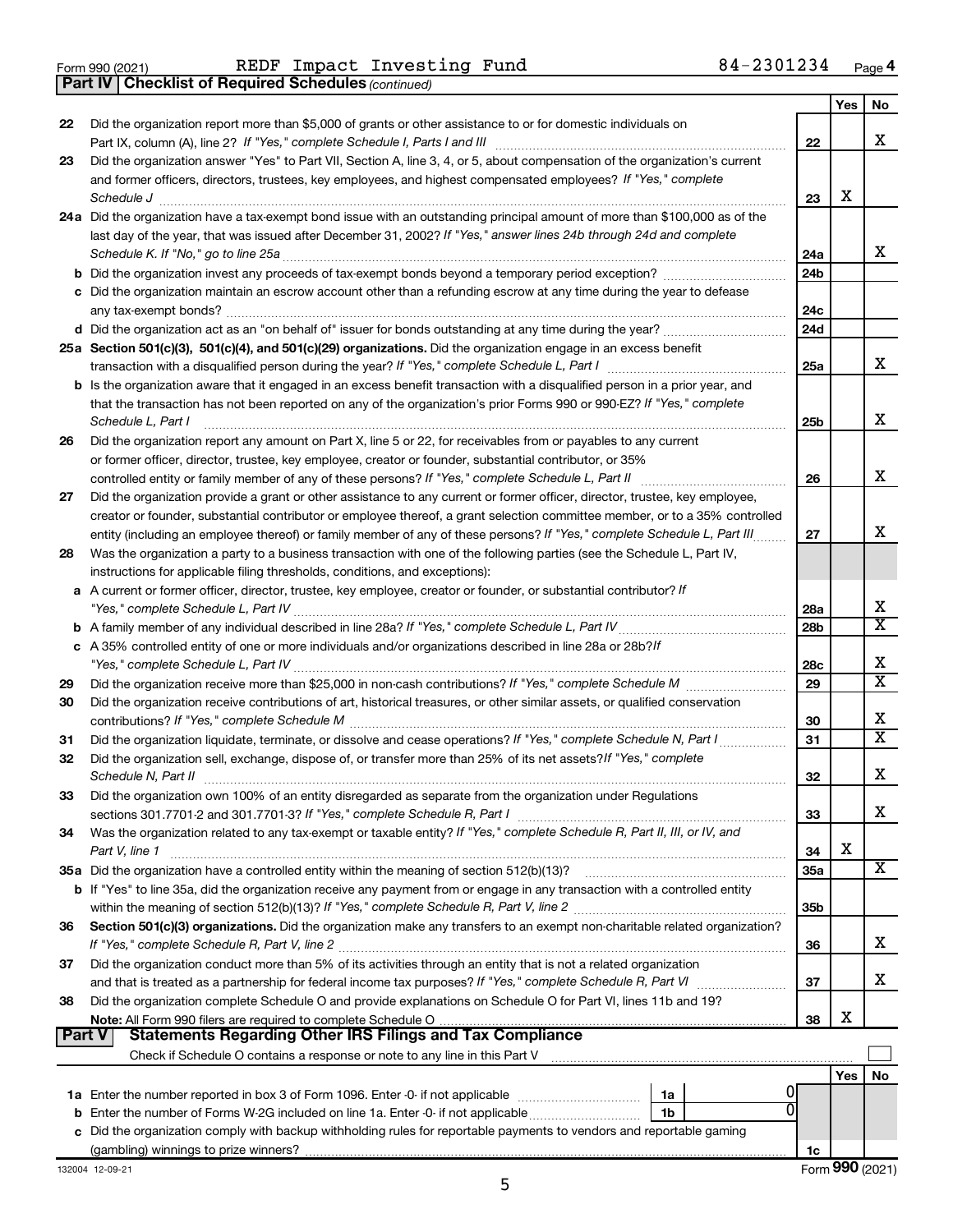|  | Form 990 (2021) |
|--|-----------------|
|  |                 |

**Part V Statements Regarding Other IRS Filings and Tax Compliance**

*(continued)*

|         |                                                                                                                                                                                                             |   |                | Yes | No                      |  |  |  |  |
|---------|-------------------------------------------------------------------------------------------------------------------------------------------------------------------------------------------------------------|---|----------------|-----|-------------------------|--|--|--|--|
|         | 2a Enter the number of employees reported on Form W-3, Transmittal of Wage and Tax Statements,                                                                                                              | 0 |                |     |                         |  |  |  |  |
|         | filed for the calendar year ending with or within the year covered by this return<br>2a<br>b If at least one is reported on line 2a, did the organization file all required federal employment tax returns? |   | 2 <sub>b</sub> |     |                         |  |  |  |  |
|         |                                                                                                                                                                                                             |   |                |     |                         |  |  |  |  |
|         | 3a Did the organization have unrelated business gross income of \$1,000 or more during the year?                                                                                                            |   | 3a             |     | х                       |  |  |  |  |
|         |                                                                                                                                                                                                             |   | 3b             |     |                         |  |  |  |  |
|         | 4a At any time during the calendar year, did the organization have an interest in, or a signature or other authority over, a                                                                                |   |                |     |                         |  |  |  |  |
|         | financial account in a foreign country (such as a bank account, securities account, or other financial account)?                                                                                            |   | 4a             |     | х                       |  |  |  |  |
|         | <b>b</b> If "Yes," enter the name of the foreign country $\blacktriangleright$                                                                                                                              |   |                |     |                         |  |  |  |  |
|         | See instructions for filing requirements for FinCEN Form 114, Report of Foreign Bank and Financial Accounts (FBAR).                                                                                         |   |                |     |                         |  |  |  |  |
|         |                                                                                                                                                                                                             |   | 5a             |     | х                       |  |  |  |  |
|         |                                                                                                                                                                                                             |   | 5b             |     | $\overline{\mathbf{X}}$ |  |  |  |  |
|         |                                                                                                                                                                                                             |   | 5c             |     |                         |  |  |  |  |
|         | 6a Does the organization have annual gross receipts that are normally greater than \$100,000, and did the organization solicit                                                                              |   |                |     |                         |  |  |  |  |
|         | any contributions that were not tax deductible as charitable contributions?                                                                                                                                 |   | 6a             |     | x                       |  |  |  |  |
|         | <b>b</b> If "Yes," did the organization include with every solicitation an express statement that such contributions or gifts                                                                               |   |                |     |                         |  |  |  |  |
|         | were not tax deductible?                                                                                                                                                                                    |   | 6b             |     |                         |  |  |  |  |
| 7       | Organizations that may receive deductible contributions under section 170(c).                                                                                                                               |   |                |     |                         |  |  |  |  |
| а       | Did the organization receive a payment in excess of \$75 made partly as a contribution and partly for goods and services provided to the payor?                                                             |   | 7a             |     | х                       |  |  |  |  |
|         | <b>b</b> If "Yes," did the organization notify the donor of the value of the goods or services provided?                                                                                                    |   | 7b             |     |                         |  |  |  |  |
|         | c Did the organization sell, exchange, or otherwise dispose of tangible personal property for which it was required                                                                                         |   |                |     |                         |  |  |  |  |
|         | to file Form 8282?                                                                                                                                                                                          |   | 7c             |     | х                       |  |  |  |  |
| d       | 7d                                                                                                                                                                                                          |   |                |     |                         |  |  |  |  |
| е       | Did the organization receive any funds, directly or indirectly, to pay premiums on a personal benefit contract?                                                                                             |   | 7e             |     | х                       |  |  |  |  |
| Ť.      | Did the organization, during the year, pay premiums, directly or indirectly, on a personal benefit contract?                                                                                                |   | 7f             |     | $\overline{\text{x}}$   |  |  |  |  |
| g       | If the organization received a contribution of qualified intellectual property, did the organization file Form 8899 as required?                                                                            |   | 7g             | N/R |                         |  |  |  |  |
| h       | If the organization received a contribution of cars, boats, airplanes, or other vehicles, did the organization file a Form 1098-C?                                                                          |   | 7h             | N/R |                         |  |  |  |  |
| 8       | Sponsoring organizations maintaining donor advised funds. Did a donor advised fund maintained by the                                                                                                        |   |                |     |                         |  |  |  |  |
|         | N/A<br>sponsoring organization have excess business holdings at any time during the year?                                                                                                                   |   | 8              |     |                         |  |  |  |  |
| 9       | Sponsoring organizations maintaining donor advised funds.                                                                                                                                                   |   |                |     |                         |  |  |  |  |
| а       | N/A<br>Did the sponsoring organization make any taxable distributions under section 4966?                                                                                                                   |   | <b>9a</b>      |     |                         |  |  |  |  |
| b       | Did the sponsoring organization make a distribution to a donor, donor advisor, or related person? $M/A$                                                                                                     |   | 9b             |     |                         |  |  |  |  |
| 10      | Section 501(c)(7) organizations. Enter:                                                                                                                                                                     |   |                |     |                         |  |  |  |  |
| а       | 10a<br>Gross receipts, included on Form 990, Part VIII, line 12, for public use of club facilities<br>10 <sub>b</sub>                                                                                       |   |                |     |                         |  |  |  |  |
| b<br>11 | Section 501(c)(12) organizations. Enter:                                                                                                                                                                    |   |                |     |                         |  |  |  |  |
|         | N/A<br>11a                                                                                                                                                                                                  |   |                |     |                         |  |  |  |  |
|         | <b>b</b> Gross income from other sources. (Do not net amounts due or paid to other sources against                                                                                                          |   |                |     |                         |  |  |  |  |
|         | 11b                                                                                                                                                                                                         |   |                |     |                         |  |  |  |  |
|         | 12a Section 4947(a)(1) non-exempt charitable trusts. Is the organization filing Form 990 in lieu of Form 1041?                                                                                              |   | 12a            |     |                         |  |  |  |  |
|         | <b>b</b> If "Yes," enter the amount of tax-exempt interest received or accrued during the year $\ldots \mathbf{N}/\mathbf{A}$ .<br>12 <sub>b</sub>                                                          |   |                |     |                         |  |  |  |  |
| 13      | Section 501(c)(29) qualified nonprofit health insurance issuers.                                                                                                                                            |   |                |     |                         |  |  |  |  |
|         |                                                                                                                                                                                                             |   | 13a            |     |                         |  |  |  |  |
|         | Note: See the instructions for additional information the organization must report on Schedule O.                                                                                                           |   |                |     |                         |  |  |  |  |
|         | <b>b</b> Enter the amount of reserves the organization is required to maintain by the states in which the                                                                                                   |   |                |     |                         |  |  |  |  |
|         | 13 <sub>b</sub>                                                                                                                                                                                             |   |                |     |                         |  |  |  |  |
|         | 13с                                                                                                                                                                                                         |   |                |     |                         |  |  |  |  |
|         | 14a Did the organization receive any payments for indoor tanning services during the tax year?                                                                                                              |   | 14a            |     | х                       |  |  |  |  |
|         |                                                                                                                                                                                                             |   | 14b            |     |                         |  |  |  |  |
| 15      | Is the organization subject to the section 4960 tax on payment(s) of more than \$1,000,000 in remuneration or                                                                                               |   |                |     |                         |  |  |  |  |
|         |                                                                                                                                                                                                             |   | 15             |     | x                       |  |  |  |  |
|         | If "Yes," see the instructions and file Form 4720, Schedule N.                                                                                                                                              |   |                |     | x                       |  |  |  |  |
| 16      | Is the organization an educational institution subject to the section 4968 excise tax on net investment income?                                                                                             |   | 16             |     |                         |  |  |  |  |
| 17      | If "Yes," complete Form 4720, Schedule O.<br>Section 501(c)(21) organizations. Did the trust, any disqualified person, or mine operator engage in any                                                       |   |                |     |                         |  |  |  |  |
|         |                                                                                                                                                                                                             |   | 17             |     |                         |  |  |  |  |
|         | If "Yes," complete Form 6069.                                                                                                                                                                               |   |                |     |                         |  |  |  |  |
|         |                                                                                                                                                                                                             |   |                |     |                         |  |  |  |  |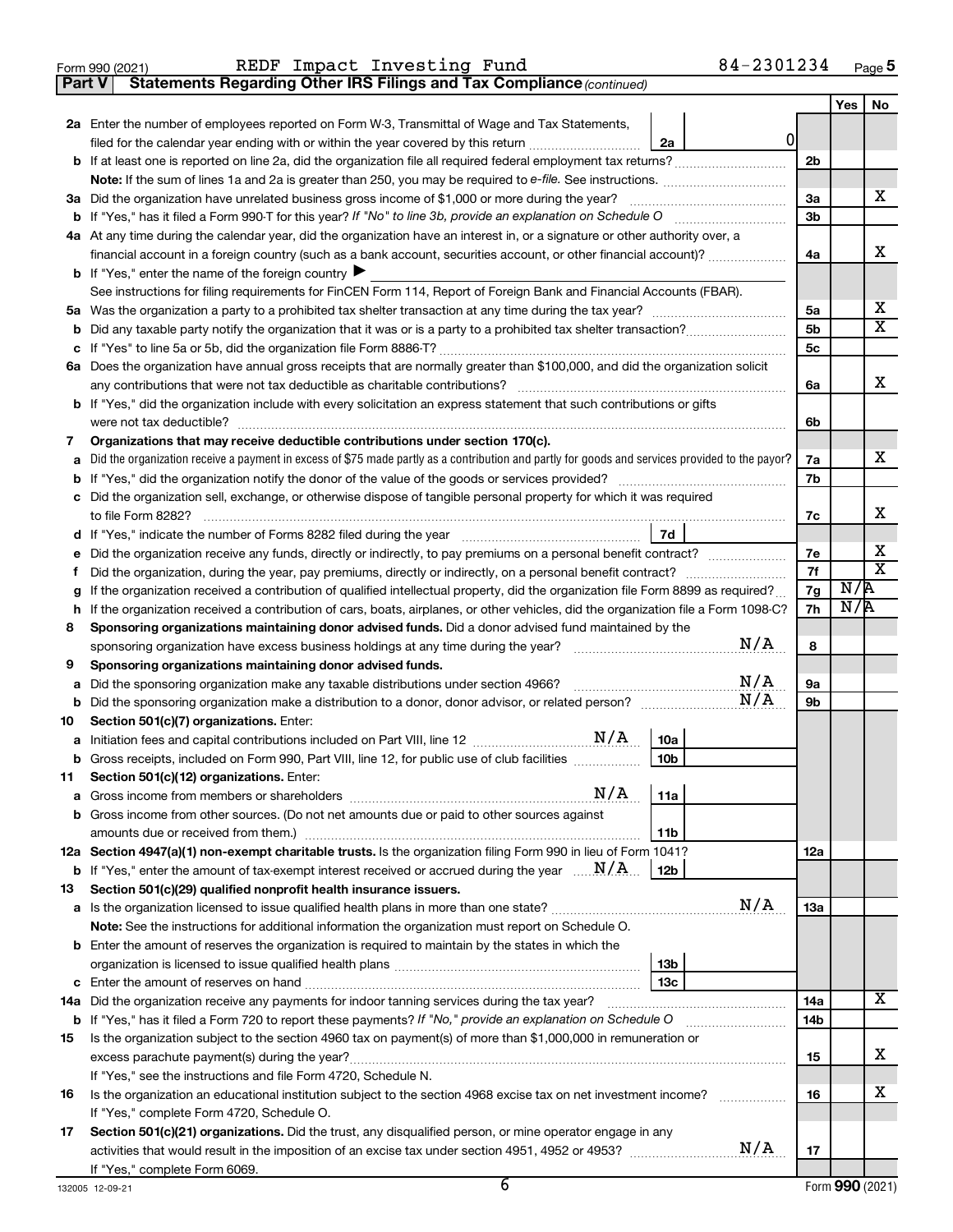| Form 990 (2021) |  |
|-----------------|--|
|-----------------|--|

#### Form 990 (2021) REDF Impact Investing Fund 84-2301234 <sub>Page</sub>

**Part VI** Governance, Management, and Disclosure. For each "Yes" response to lines 2 through 7b below, and for a "No" response *to line 8a, 8b, or 10b below, describe the circumstances, processes, or changes on Schedule O. See instructions.*

|     |                                                                                                                                                                                                                               |                 |                         | $\overline{\text{X}}$   |  |  |  |  |  |  |
|-----|-------------------------------------------------------------------------------------------------------------------------------------------------------------------------------------------------------------------------------|-----------------|-------------------------|-------------------------|--|--|--|--|--|--|
|     | <b>Section A. Governing Body and Management</b>                                                                                                                                                                               |                 |                         |                         |  |  |  |  |  |  |
|     |                                                                                                                                                                                                                               |                 | Yes                     | No                      |  |  |  |  |  |  |
|     | <b>1a</b> Enter the number of voting members of the governing body at the end of the tax year<br>1a                                                                                                                           |                 |                         |                         |  |  |  |  |  |  |
|     | If there are material differences in voting rights among members of the governing body, or if the governing                                                                                                                   |                 |                         |                         |  |  |  |  |  |  |
|     | body delegated broad authority to an executive committee or similar committee, explain on Schedule O.                                                                                                                         |                 |                         |                         |  |  |  |  |  |  |
| b   | Enter the number of voting members included on line 1a, above, who are independent<br>1b                                                                                                                                      |                 |                         |                         |  |  |  |  |  |  |
| 2   | Did any officer, director, trustee, or key employee have a family relationship or a business relationship with any other                                                                                                      |                 |                         |                         |  |  |  |  |  |  |
|     | officer, director, trustee, or key employee?                                                                                                                                                                                  | $\mathbf{2}$    |                         | х                       |  |  |  |  |  |  |
| 3   | Did the organization delegate control over management duties customarily performed by or under the direct supervision                                                                                                         |                 |                         |                         |  |  |  |  |  |  |
|     |                                                                                                                                                                                                                               | 3               |                         | х                       |  |  |  |  |  |  |
| 4   | Did the organization make any significant changes to its governing documents since the prior Form 990 was filed?                                                                                                              |                 |                         |                         |  |  |  |  |  |  |
| 5   |                                                                                                                                                                                                                               | 5               |                         | $\overline{\mathbf{x}}$ |  |  |  |  |  |  |
| 6   |                                                                                                                                                                                                                               | 6               |                         | $\overline{\mathbf{x}}$ |  |  |  |  |  |  |
| 7a  | Did the organization have members, stockholders, or other persons who had the power to elect or appoint one or                                                                                                                |                 |                         |                         |  |  |  |  |  |  |
|     | more members of the governing body?                                                                                                                                                                                           | 7a              |                         | х                       |  |  |  |  |  |  |
|     | <b>b</b> Are any governance decisions of the organization reserved to (or subject to approval by) members, stockholders, or                                                                                                   |                 |                         |                         |  |  |  |  |  |  |
|     | persons other than the governing body?                                                                                                                                                                                        | 7b              |                         | x                       |  |  |  |  |  |  |
| 8   | Did the organization contemporaneously document the meetings held or written actions undertaken during the year by the following:                                                                                             |                 |                         |                         |  |  |  |  |  |  |
| a   |                                                                                                                                                                                                                               | 8а              | х                       |                         |  |  |  |  |  |  |
| b   | Each committee with authority to act on behalf of the governing body?                                                                                                                                                         | 8b              | $\overline{\mathbf{x}}$ |                         |  |  |  |  |  |  |
| 9   | Is there any officer, director, trustee, or key employee listed in Part VII, Section A, who cannot be reached at the                                                                                                          |                 |                         |                         |  |  |  |  |  |  |
|     |                                                                                                                                                                                                                               | 9               |                         | x                       |  |  |  |  |  |  |
|     | Section B. Policies (This Section B requests information about policies not required by the Internal Revenue Code.)                                                                                                           |                 |                         |                         |  |  |  |  |  |  |
|     |                                                                                                                                                                                                                               |                 | Yes                     | No                      |  |  |  |  |  |  |
|     |                                                                                                                                                                                                                               | 10a             |                         | х                       |  |  |  |  |  |  |
|     | <b>b</b> If "Yes," did the organization have written policies and procedures governing the activities of such chapters, affiliates,                                                                                           |                 |                         |                         |  |  |  |  |  |  |
|     |                                                                                                                                                                                                                               | 10b             |                         |                         |  |  |  |  |  |  |
|     | 11a Has the organization provided a complete copy of this Form 990 to all members of its governing body before filing the form?                                                                                               | 11a             |                         | х                       |  |  |  |  |  |  |
| b   | Describe on Schedule O the process, if any, used by the organization to review this Form 990.                                                                                                                                 |                 |                         |                         |  |  |  |  |  |  |
| 12a | Did the organization have a written conflict of interest policy? If "No," go to line 13                                                                                                                                       | 12a             | х                       |                         |  |  |  |  |  |  |
| b   | Were officers, directors, or trustees, and key employees required to disclose annually interests that could give rise to conflicts?                                                                                           | 12 <sub>b</sub> | $\overline{\textbf{x}}$ |                         |  |  |  |  |  |  |
| с   | Did the organization regularly and consistently monitor and enforce compliance with the policy? If "Yes," describe                                                                                                            |                 |                         |                         |  |  |  |  |  |  |
|     | on Schedule O how this was done                                                                                                                                                                                               | 12c             | х                       |                         |  |  |  |  |  |  |
| 13  | Did the organization have a written whistleblower policy?                                                                                                                                                                     | 13              |                         | х                       |  |  |  |  |  |  |
| 14  |                                                                                                                                                                                                                               | 14              |                         | $\overline{\text{X}}$   |  |  |  |  |  |  |
| 15  | Did the process for determining compensation of the following persons include a review and approval by independent                                                                                                            |                 |                         |                         |  |  |  |  |  |  |
|     | persons, comparability data, and contemporaneous substantiation of the deliberation and decision?                                                                                                                             |                 |                         |                         |  |  |  |  |  |  |
| а   | The organization's CEO, Executive Director, or top management official manufactured content content of the organization's CEO, executive Director, or top management official manufactured content of the original content of | 15a             |                         | x                       |  |  |  |  |  |  |
|     |                                                                                                                                                                                                                               | 15b             |                         | $\overline{\textbf{X}}$ |  |  |  |  |  |  |
|     | If "Yes" to line 15a or 15b, describe the process on Schedule O. See instructions.                                                                                                                                            |                 |                         |                         |  |  |  |  |  |  |
|     | 16a Did the organization invest in, contribute assets to, or participate in a joint venture or similar arrangement with a                                                                                                     |                 |                         |                         |  |  |  |  |  |  |
|     | taxable entity during the year?                                                                                                                                                                                               | 16a             |                         | x                       |  |  |  |  |  |  |
|     | b If "Yes," did the organization follow a written policy or procedure requiring the organization to evaluate its participation                                                                                                |                 |                         |                         |  |  |  |  |  |  |
|     | in joint venture arrangements under applicable federal tax law, and take steps to safequard the organization's                                                                                                                |                 |                         |                         |  |  |  |  |  |  |
|     | exempt status with respect to such arrangements?                                                                                                                                                                              | 16b             |                         |                         |  |  |  |  |  |  |
|     | <b>Section C. Disclosure</b>                                                                                                                                                                                                  |                 |                         |                         |  |  |  |  |  |  |
| 17  | List the states with which a copy of this Form 990 is required to be filed $\blacktriangleright$ CA                                                                                                                           |                 |                         |                         |  |  |  |  |  |  |
| 18  | Section 6104 requires an organization to make its Forms 1023 (1024 or 1024-A, if applicable), 990, and 990-T (section 501(c)(3)s only) available                                                                              |                 |                         |                         |  |  |  |  |  |  |
|     | for public inspection. Indicate how you made these available. Check all that apply.                                                                                                                                           |                 |                         |                         |  |  |  |  |  |  |
|     | $\lfloor X \rfloor$ Another's website<br>$\lfloor x \rfloor$ Upon request<br>Own website<br>Other (explain on Schedule O)                                                                                                     |                 |                         |                         |  |  |  |  |  |  |
| 19  | Describe on Schedule O whether (and if so, how) the organization made its governing documents, conflict of interest policy, and financial                                                                                     |                 |                         |                         |  |  |  |  |  |  |
|     | statements available to the public during the tax year.                                                                                                                                                                       |                 |                         |                         |  |  |  |  |  |  |
| 20  | State the name, address, and telephone number of the person who possesses the organization's books and records                                                                                                                |                 |                         |                         |  |  |  |  |  |  |
|     | REDF - $(415)$ 561-6679<br>785 Market Street, Suite 1200, San Francisco, CA<br>94103                                                                                                                                          |                 |                         |                         |  |  |  |  |  |  |
|     |                                                                                                                                                                                                                               |                 |                         |                         |  |  |  |  |  |  |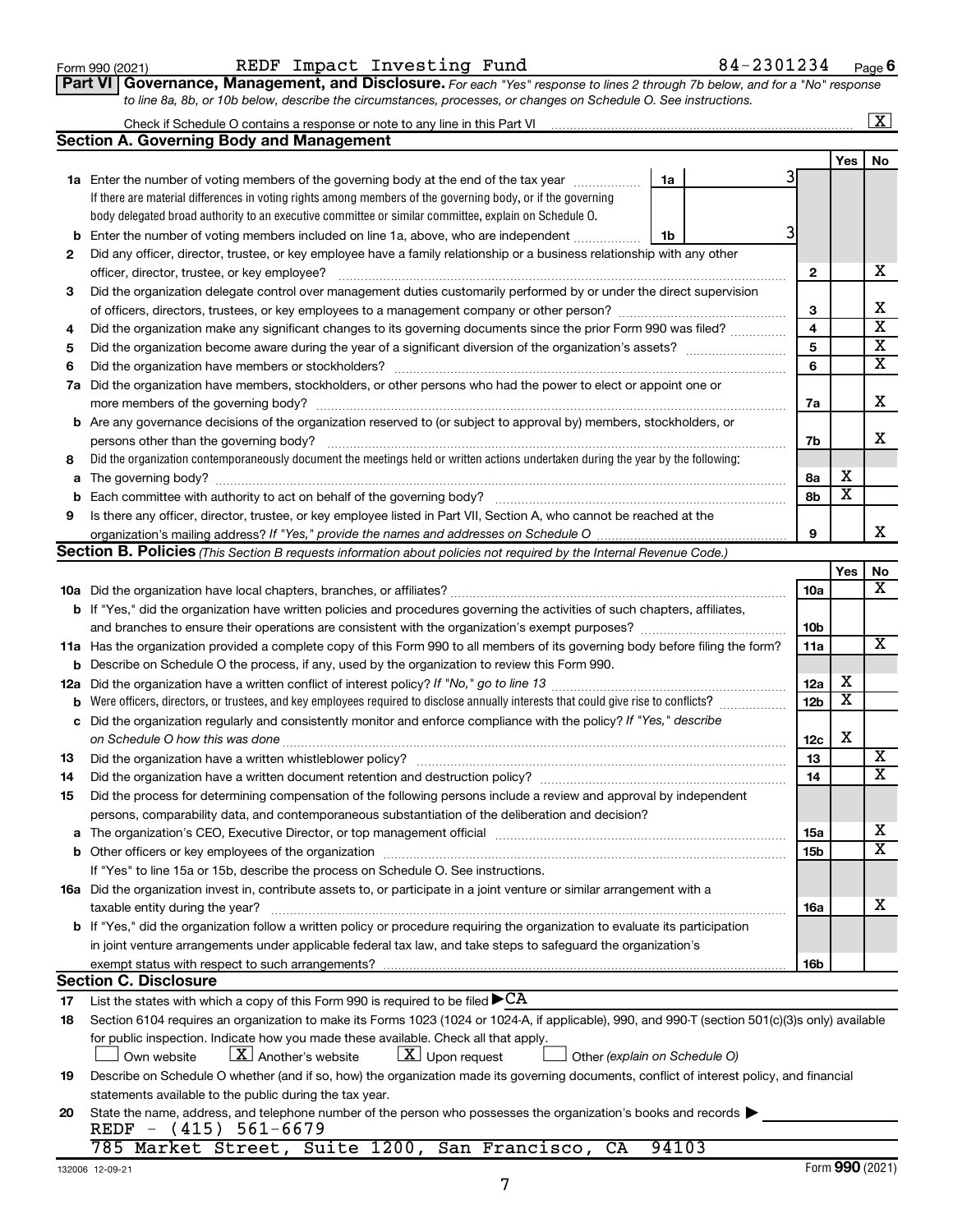$\Box$ 

| Part VII Compensation of Officers, Directors, Trustees, Key Employees, Highest Compensated |  |
|--------------------------------------------------------------------------------------------|--|
| <b>Employees, and Independent Contractors</b>                                              |  |

Check if Schedule O contains a response or note to any line in this Part VII

**Section A. Officers, Directors, Trustees, Key Employees, and Highest Compensated Employees**

**1a**  Complete this table for all persons required to be listed. Report compensation for the calendar year ending with or within the organization's tax year.  $\bullet$  List all of the organization's current officers, directors, trustees (whether individuals or organizations), regardless of amount of compensation.

Enter -0- in columns (D), (E), and (F) if no compensation was paid.

**•** List all of the organization's **current** key employees, if any. See the instructions for definition of "key employee."

• List the organization's five *current* highest compensated employees (other than an officer, director, trustee, or key employee) who received reportable compensation (box 5 of Form W-2, Form 1099-MISC, and/or box 1 of Form 1099-NEC) of more than \$100,000 from the organization and any related organizations.

 $\bullet$  List all of the organization's former officers, key employees, and highest compensated employees who received more than \$100,000 of reportable compensation from the organization and any related organizations.

**•** List all of the organization's former directors or trustees that received, in the capacity as a former director or trustee of the organization, more than \$10,000 of reportable compensation from the organization and any related organizations.

See the instructions for the order in which to list the persons above.

Check this box if neither the organization nor any related organization compensated any current officer, director, or trustee.  $\Box$ 

| Position<br>Name and title<br>Reportable<br>Reportable<br>Average<br>Estimated<br>(do not check more than one<br>compensation<br>hours per<br>box, unless person is both an<br>compensation<br>amount of<br>officer and a director/trustee)<br>week<br>from<br>from related<br>other<br>Individual trustee or director<br>the<br>organizations<br>(list any<br>compensation<br>(W-2/1099-MISC/<br>hours for<br>organization<br>from the<br>Highest compensated<br>employee<br>Institutional trustee<br>(W-2/1099-MISC/<br>related<br>1099-NEC)<br>organization<br>Key employee<br>organizations<br>1099-NEC)<br>and related<br>below<br>organizations<br>Former<br>Officer<br>line)<br>8.00<br>(1) Carrie McKellogg<br>32.00<br>219,569.<br>$\mathbf x$<br>$\mathbf 0$ .<br>42,537.<br>CEO<br>1.00<br>$(2)$ Lewis Byrd<br>1.00<br>$\mathbf X$<br>$\mathbf X$<br>0.<br>0.<br>0.<br>Board Chair<br>1.00<br>(3) Stuart Davidson<br>1.00<br>$\mathbf x$<br>0.<br>0.<br>$\mathbf 0$ .<br>X<br>Secretary<br>1.00<br>(4) Phil Estes<br>1.00<br>$\mathbf x$<br>$\mathbf 0$ .<br>0.<br>X<br>Treasurer | (A) | (B)<br>(C) |  |  |  |  |  | (D) | (E) | (F) |
|----------------------------------------------------------------------------------------------------------------------------------------------------------------------------------------------------------------------------------------------------------------------------------------------------------------------------------------------------------------------------------------------------------------------------------------------------------------------------------------------------------------------------------------------------------------------------------------------------------------------------------------------------------------------------------------------------------------------------------------------------------------------------------------------------------------------------------------------------------------------------------------------------------------------------------------------------------------------------------------------------------------------------------------------------------------------------------------------|-----|------------|--|--|--|--|--|-----|-----|-----|
|                                                                                                                                                                                                                                                                                                                                                                                                                                                                                                                                                                                                                                                                                                                                                                                                                                                                                                                                                                                                                                                                                              |     |            |  |  |  |  |  |     |     |     |
|                                                                                                                                                                                                                                                                                                                                                                                                                                                                                                                                                                                                                                                                                                                                                                                                                                                                                                                                                                                                                                                                                              |     |            |  |  |  |  |  |     |     |     |
|                                                                                                                                                                                                                                                                                                                                                                                                                                                                                                                                                                                                                                                                                                                                                                                                                                                                                                                                                                                                                                                                                              |     |            |  |  |  |  |  |     |     |     |
|                                                                                                                                                                                                                                                                                                                                                                                                                                                                                                                                                                                                                                                                                                                                                                                                                                                                                                                                                                                                                                                                                              |     |            |  |  |  |  |  |     |     |     |
|                                                                                                                                                                                                                                                                                                                                                                                                                                                                                                                                                                                                                                                                                                                                                                                                                                                                                                                                                                                                                                                                                              |     |            |  |  |  |  |  |     |     |     |
|                                                                                                                                                                                                                                                                                                                                                                                                                                                                                                                                                                                                                                                                                                                                                                                                                                                                                                                                                                                                                                                                                              |     |            |  |  |  |  |  |     |     |     |
|                                                                                                                                                                                                                                                                                                                                                                                                                                                                                                                                                                                                                                                                                                                                                                                                                                                                                                                                                                                                                                                                                              |     |            |  |  |  |  |  |     |     |     |
|                                                                                                                                                                                                                                                                                                                                                                                                                                                                                                                                                                                                                                                                                                                                                                                                                                                                                                                                                                                                                                                                                              |     |            |  |  |  |  |  |     |     |     |
|                                                                                                                                                                                                                                                                                                                                                                                                                                                                                                                                                                                                                                                                                                                                                                                                                                                                                                                                                                                                                                                                                              |     |            |  |  |  |  |  |     |     |     |
|                                                                                                                                                                                                                                                                                                                                                                                                                                                                                                                                                                                                                                                                                                                                                                                                                                                                                                                                                                                                                                                                                              |     |            |  |  |  |  |  |     |     |     |
|                                                                                                                                                                                                                                                                                                                                                                                                                                                                                                                                                                                                                                                                                                                                                                                                                                                                                                                                                                                                                                                                                              |     |            |  |  |  |  |  |     |     |     |
|                                                                                                                                                                                                                                                                                                                                                                                                                                                                                                                                                                                                                                                                                                                                                                                                                                                                                                                                                                                                                                                                                              |     |            |  |  |  |  |  |     |     |     |
|                                                                                                                                                                                                                                                                                                                                                                                                                                                                                                                                                                                                                                                                                                                                                                                                                                                                                                                                                                                                                                                                                              |     |            |  |  |  |  |  |     |     |     |
|                                                                                                                                                                                                                                                                                                                                                                                                                                                                                                                                                                                                                                                                                                                                                                                                                                                                                                                                                                                                                                                                                              |     |            |  |  |  |  |  |     |     |     |
|                                                                                                                                                                                                                                                                                                                                                                                                                                                                                                                                                                                                                                                                                                                                                                                                                                                                                                                                                                                                                                                                                              |     |            |  |  |  |  |  |     |     |     |
|                                                                                                                                                                                                                                                                                                                                                                                                                                                                                                                                                                                                                                                                                                                                                                                                                                                                                                                                                                                                                                                                                              |     |            |  |  |  |  |  |     |     |     |
|                                                                                                                                                                                                                                                                                                                                                                                                                                                                                                                                                                                                                                                                                                                                                                                                                                                                                                                                                                                                                                                                                              |     |            |  |  |  |  |  |     |     | 0.  |
|                                                                                                                                                                                                                                                                                                                                                                                                                                                                                                                                                                                                                                                                                                                                                                                                                                                                                                                                                                                                                                                                                              |     |            |  |  |  |  |  |     |     |     |
|                                                                                                                                                                                                                                                                                                                                                                                                                                                                                                                                                                                                                                                                                                                                                                                                                                                                                                                                                                                                                                                                                              |     |            |  |  |  |  |  |     |     |     |
|                                                                                                                                                                                                                                                                                                                                                                                                                                                                                                                                                                                                                                                                                                                                                                                                                                                                                                                                                                                                                                                                                              |     |            |  |  |  |  |  |     |     |     |
|                                                                                                                                                                                                                                                                                                                                                                                                                                                                                                                                                                                                                                                                                                                                                                                                                                                                                                                                                                                                                                                                                              |     |            |  |  |  |  |  |     |     |     |
|                                                                                                                                                                                                                                                                                                                                                                                                                                                                                                                                                                                                                                                                                                                                                                                                                                                                                                                                                                                                                                                                                              |     |            |  |  |  |  |  |     |     |     |
|                                                                                                                                                                                                                                                                                                                                                                                                                                                                                                                                                                                                                                                                                                                                                                                                                                                                                                                                                                                                                                                                                              |     |            |  |  |  |  |  |     |     |     |
|                                                                                                                                                                                                                                                                                                                                                                                                                                                                                                                                                                                                                                                                                                                                                                                                                                                                                                                                                                                                                                                                                              |     |            |  |  |  |  |  |     |     |     |
|                                                                                                                                                                                                                                                                                                                                                                                                                                                                                                                                                                                                                                                                                                                                                                                                                                                                                                                                                                                                                                                                                              |     |            |  |  |  |  |  |     |     |     |
|                                                                                                                                                                                                                                                                                                                                                                                                                                                                                                                                                                                                                                                                                                                                                                                                                                                                                                                                                                                                                                                                                              |     |            |  |  |  |  |  |     |     |     |
|                                                                                                                                                                                                                                                                                                                                                                                                                                                                                                                                                                                                                                                                                                                                                                                                                                                                                                                                                                                                                                                                                              |     |            |  |  |  |  |  |     |     |     |
|                                                                                                                                                                                                                                                                                                                                                                                                                                                                                                                                                                                                                                                                                                                                                                                                                                                                                                                                                                                                                                                                                              |     |            |  |  |  |  |  |     |     |     |
|                                                                                                                                                                                                                                                                                                                                                                                                                                                                                                                                                                                                                                                                                                                                                                                                                                                                                                                                                                                                                                                                                              |     |            |  |  |  |  |  |     |     |     |
|                                                                                                                                                                                                                                                                                                                                                                                                                                                                                                                                                                                                                                                                                                                                                                                                                                                                                                                                                                                                                                                                                              |     |            |  |  |  |  |  |     |     |     |
|                                                                                                                                                                                                                                                                                                                                                                                                                                                                                                                                                                                                                                                                                                                                                                                                                                                                                                                                                                                                                                                                                              |     |            |  |  |  |  |  |     |     |     |
|                                                                                                                                                                                                                                                                                                                                                                                                                                                                                                                                                                                                                                                                                                                                                                                                                                                                                                                                                                                                                                                                                              |     |            |  |  |  |  |  |     |     |     |
|                                                                                                                                                                                                                                                                                                                                                                                                                                                                                                                                                                                                                                                                                                                                                                                                                                                                                                                                                                                                                                                                                              |     |            |  |  |  |  |  |     |     |     |
|                                                                                                                                                                                                                                                                                                                                                                                                                                                                                                                                                                                                                                                                                                                                                                                                                                                                                                                                                                                                                                                                                              |     |            |  |  |  |  |  |     |     |     |
|                                                                                                                                                                                                                                                                                                                                                                                                                                                                                                                                                                                                                                                                                                                                                                                                                                                                                                                                                                                                                                                                                              |     |            |  |  |  |  |  |     |     |     |
|                                                                                                                                                                                                                                                                                                                                                                                                                                                                                                                                                                                                                                                                                                                                                                                                                                                                                                                                                                                                                                                                                              |     |            |  |  |  |  |  |     |     |     |
|                                                                                                                                                                                                                                                                                                                                                                                                                                                                                                                                                                                                                                                                                                                                                                                                                                                                                                                                                                                                                                                                                              |     |            |  |  |  |  |  |     |     |     |
|                                                                                                                                                                                                                                                                                                                                                                                                                                                                                                                                                                                                                                                                                                                                                                                                                                                                                                                                                                                                                                                                                              |     |            |  |  |  |  |  |     |     |     |
|                                                                                                                                                                                                                                                                                                                                                                                                                                                                                                                                                                                                                                                                                                                                                                                                                                                                                                                                                                                                                                                                                              |     |            |  |  |  |  |  |     |     |     |
|                                                                                                                                                                                                                                                                                                                                                                                                                                                                                                                                                                                                                                                                                                                                                                                                                                                                                                                                                                                                                                                                                              |     |            |  |  |  |  |  |     |     |     |
|                                                                                                                                                                                                                                                                                                                                                                                                                                                                                                                                                                                                                                                                                                                                                                                                                                                                                                                                                                                                                                                                                              |     |            |  |  |  |  |  |     |     |     |
|                                                                                                                                                                                                                                                                                                                                                                                                                                                                                                                                                                                                                                                                                                                                                                                                                                                                                                                                                                                                                                                                                              |     |            |  |  |  |  |  |     |     |     |
|                                                                                                                                                                                                                                                                                                                                                                                                                                                                                                                                                                                                                                                                                                                                                                                                                                                                                                                                                                                                                                                                                              |     |            |  |  |  |  |  |     |     |     |

Form (2021) **990**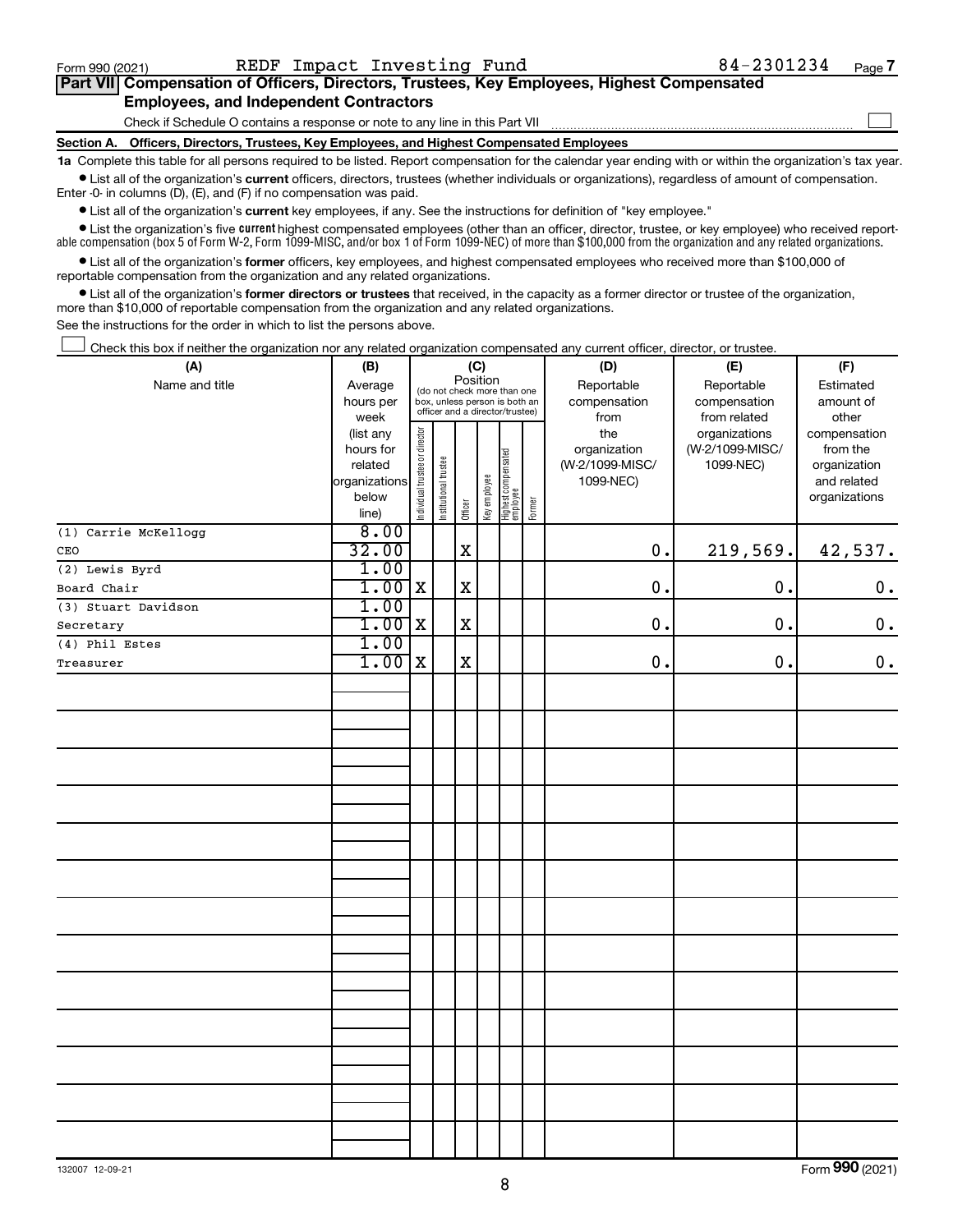|    | REDF Impact Investing Fund<br>Form 990 (2021)                                                                                                                                                                                                                                                                                                      |                                                                              |                                |                       |                 |              |                                                                        |        |                                                             | 84-2301234                                                    |        |                                                                                   | Page 8                   |
|----|----------------------------------------------------------------------------------------------------------------------------------------------------------------------------------------------------------------------------------------------------------------------------------------------------------------------------------------------------|------------------------------------------------------------------------------|--------------------------------|-----------------------|-----------------|--------------|------------------------------------------------------------------------|--------|-------------------------------------------------------------|---------------------------------------------------------------|--------|-----------------------------------------------------------------------------------|--------------------------|
|    | <b>Part VII</b><br>Section A. Officers, Directors, Trustees, Key Employees, and Highest Compensated Employees (continued)                                                                                                                                                                                                                          |                                                                              |                                |                       |                 |              |                                                                        |        |                                                             |                                                               |        |                                                                                   |                          |
|    | (A)<br>Name and title                                                                                                                                                                                                                                                                                                                              | (B)<br>Average<br>hours per                                                  |                                |                       | (C)<br>Position |              | (do not check more than one<br>box, unless person is both an           |        | (D)<br>Reportable<br>compensation                           | (E)<br>Reportable<br>compensation                             |        | (F)<br>Estimated<br>amount of                                                     |                          |
|    |                                                                                                                                                                                                                                                                                                                                                    | week<br>(list any<br>hours for<br>related<br>organizations<br>below<br>line) | Individual trustee or director | Institutional trustee | Officer         | Key employee | officer and a director/trustee)<br>  Highest compensated<br>  employee | Former | from<br>the<br>organization<br>(W-2/1099-MISC/<br>1099-NEC) | from related<br>organizations<br>(W-2/1099-MISC/<br>1099-NEC) |        | other<br>compensation<br>from the<br>organization<br>and related<br>organizations |                          |
|    |                                                                                                                                                                                                                                                                                                                                                    |                                                                              |                                |                       |                 |              |                                                                        |        |                                                             |                                                               |        |                                                                                   |                          |
|    |                                                                                                                                                                                                                                                                                                                                                    |                                                                              |                                |                       |                 |              |                                                                        |        |                                                             |                                                               |        |                                                                                   |                          |
|    |                                                                                                                                                                                                                                                                                                                                                    |                                                                              |                                |                       |                 |              |                                                                        |        |                                                             |                                                               |        |                                                                                   |                          |
|    |                                                                                                                                                                                                                                                                                                                                                    |                                                                              |                                |                       |                 |              |                                                                        |        |                                                             |                                                               |        |                                                                                   |                          |
|    |                                                                                                                                                                                                                                                                                                                                                    |                                                                              |                                |                       |                 |              |                                                                        |        |                                                             |                                                               |        |                                                                                   |                          |
|    |                                                                                                                                                                                                                                                                                                                                                    |                                                                              |                                |                       |                 |              |                                                                        |        |                                                             |                                                               |        |                                                                                   |                          |
|    |                                                                                                                                                                                                                                                                                                                                                    |                                                                              |                                |                       |                 |              |                                                                        |        |                                                             |                                                               |        |                                                                                   |                          |
|    | 1b Subtotal                                                                                                                                                                                                                                                                                                                                        |                                                                              |                                |                       |                 |              |                                                                        |        | $\overline{0}$ .<br>$\overline{0}$ .<br>0.                  | 219,569.<br>219,569.                                          | 0.     |                                                                                   | 42,537.<br>0.<br>42,537. |
| 2  | Total number of individuals (including but not limited to those listed above) who received more than \$100,000 of reportable<br>compensation from the organization $\qquad \qquad$                                                                                                                                                                 |                                                                              |                                |                       |                 |              |                                                                        |        |                                                             |                                                               |        |                                                                                   | 0                        |
| 3  | Did the organization list any former officer, director, trustee, key employee, or highest compensated employee on                                                                                                                                                                                                                                  |                                                                              |                                |                       |                 |              |                                                                        |        |                                                             |                                                               |        | Yes                                                                               | <b>No</b><br>х           |
|    | line 1a? If "Yes," complete Schedule J for such individual [11] manufacture manufacture in the set of the set o<br>For any individual listed on line 1a, is the sum of reportable compensation and other compensation from the organization<br>and related organizations greater than \$150,000? If "Yes," complete Schedule J for such individual |                                                                              |                                |                       |                 |              |                                                                        |        |                                                             |                                                               | З<br>4 | х                                                                                 |                          |
| 5  | Did any person listed on line 1a receive or accrue compensation from any unrelated organization or individual for services<br>rendered to the organization? If "Yes," complete Schedule J for such person manufacture content content content                                                                                                      |                                                                              |                                |                       |                 |              |                                                                        |        |                                                             |                                                               | 5      |                                                                                   | x                        |
| 1. | <b>Section B. Independent Contractors</b><br>Complete this table for your five highest compensated independent contractors that received more than \$100,000 of compensation from                                                                                                                                                                  |                                                                              |                                |                       |                 |              |                                                                        |        |                                                             |                                                               |        |                                                                                   |                          |
|    | the organization. Report compensation for the calendar year ending with or within the organization's tax year.<br>(A)                                                                                                                                                                                                                              |                                                                              |                                |                       |                 |              |                                                                        |        | (B)                                                         |                                                               |        | (C)                                                                               |                          |
|    | Name and business address                                                                                                                                                                                                                                                                                                                          |                                                                              |                                | NONE                  |                 |              |                                                                        |        | Description of services                                     |                                                               |        | Compensation                                                                      |                          |
|    |                                                                                                                                                                                                                                                                                                                                                    |                                                                              |                                |                       |                 |              |                                                                        |        |                                                             |                                                               |        |                                                                                   |                          |
|    |                                                                                                                                                                                                                                                                                                                                                    |                                                                              |                                |                       |                 |              |                                                                        |        |                                                             |                                                               |        |                                                                                   |                          |
|    |                                                                                                                                                                                                                                                                                                                                                    |                                                                              |                                |                       |                 |              |                                                                        |        |                                                             |                                                               |        |                                                                                   |                          |
| 2  | Total number of independent contractors (including but not limited to those listed above) who received more than                                                                                                                                                                                                                                   |                                                                              |                                |                       |                 |              |                                                                        |        |                                                             |                                                               |        |                                                                                   |                          |
|    | \$100,000 of compensation from the organization                                                                                                                                                                                                                                                                                                    |                                                                              |                                |                       |                 | 0            |                                                                        |        |                                                             |                                                               |        |                                                                                   |                          |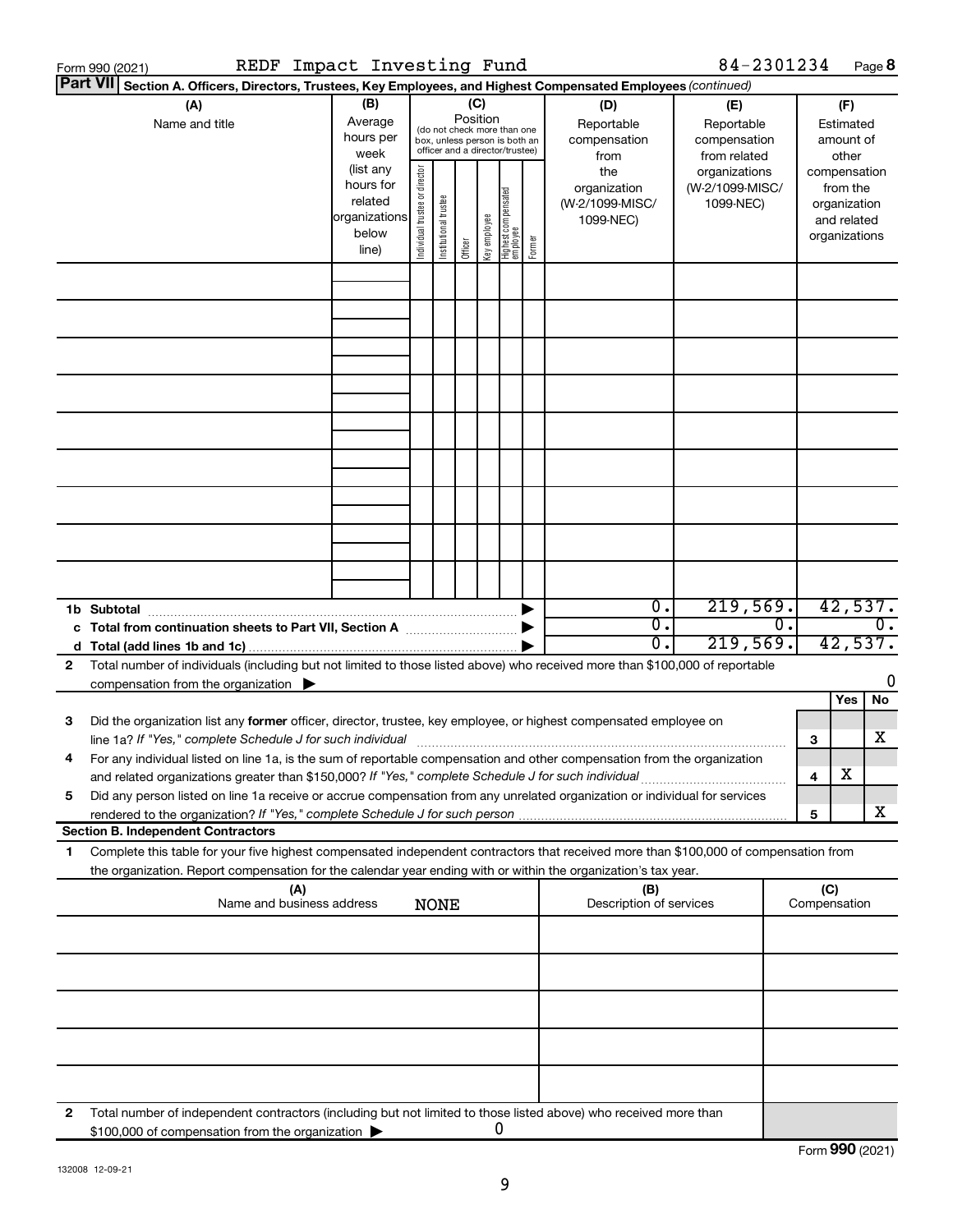| <b>Part VIII</b>                                                                        |             |                              | <b>Statement of Revenue</b>                                                                                                                                                                                                                                                                                                                                                                                                                                                                                                                                                                                  |                |                                                                   |                 |                                |               |                                                        |           |                                                                 |
|-----------------------------------------------------------------------------------------|-------------|------------------------------|--------------------------------------------------------------------------------------------------------------------------------------------------------------------------------------------------------------------------------------------------------------------------------------------------------------------------------------------------------------------------------------------------------------------------------------------------------------------------------------------------------------------------------------------------------------------------------------------------------------|----------------|-------------------------------------------------------------------|-----------------|--------------------------------|---------------|--------------------------------------------------------|-----------|-----------------------------------------------------------------|
|                                                                                         |             |                              |                                                                                                                                                                                                                                                                                                                                                                                                                                                                                                                                                                                                              |                |                                                                   |                 |                                |               |                                                        |           |                                                                 |
|                                                                                         |             |                              |                                                                                                                                                                                                                                                                                                                                                                                                                                                                                                                                                                                                              |                |                                                                   |                 |                                | Total revenue | Related or exempt<br>function revenue business revenue | Unrelated | (D)<br>Revenue excluded<br>from tax under<br>sections 512 - 514 |
| Contributions, Gifts, Grants<br>and Other Similar Amounts<br>Program Service<br>Revenue |             | b<br>2 a<br>b<br>c<br>d<br>f | 1 a Federated campaigns<br>Membership dues<br>Fundraising events<br>d Related organizations<br>Government grants (contributions)<br>All other contributions, gifts, grants, and<br>similar amounts not included above<br>Noncash contributions included in lines 1a-1f<br><u> 1989 - Johann Barbara, martin a bhaile an t-Alban Barbara ann an t-Alban Barbara ann an t-Alban Barbara ann an</u><br><u> 1989 - Johann Barbara, martin a</u><br>the control of the control of the control of the control of the control of<br><u> 1989 - Johann Barbara, martin a</u><br>All other program service revenue  [ | $\cdots$       | 1a<br>l 1b<br>1 <sub>c</sub><br>1 <sub>d</sub><br>1e<br>1f<br> 1g |                 | 1,587.<br><b>Business Code</b> | 1,587.        |                                                        |           |                                                                 |
|                                                                                         |             |                              |                                                                                                                                                                                                                                                                                                                                                                                                                                                                                                                                                                                                              |                |                                                                   |                 | ▶                              |               |                                                        |           |                                                                 |
|                                                                                         | 3<br>4<br>5 |                              | Investment income (including dividends, interest, and<br>Income from investment of tax-exempt bond proceeds                                                                                                                                                                                                                                                                                                                                                                                                                                                                                                  |                |                                                                   |                 |                                | 119,005.      |                                                        |           | 119,005.                                                        |
|                                                                                         |             | 6а<br>b                      | Gross rents<br>.<br>Less: rental expenses<br>Rental income or (loss)                                                                                                                                                                                                                                                                                                                                                                                                                                                                                                                                         | 6a<br>6b<br>6с | (i) Real                                                          |                 | (ii) Personal                  |               |                                                        |           |                                                                 |
| Revenue                                                                                 |             |                              | d Net rental income or (loss)<br>7 a Gross amount from sales of<br>assets other than inventory<br><b>b</b> Less: cost or other basis<br>and sales expenses                                                                                                                                                                                                                                                                                                                                                                                                                                                   | 7a<br>7b       | (i) Securities                                                    |                 | (ii) Other                     |               |                                                        |           |                                                                 |
|                                                                                         |             |                              | c Gain or (loss)                                                                                                                                                                                                                                                                                                                                                                                                                                                                                                                                                                                             | 7c             |                                                                   |                 |                                |               |                                                        |           |                                                                 |
| ត<br>$\tilde{\vec{c}}$                                                                  |             |                              | 8 a Gross income from fundraising events (not  <br>including $$$<br><u>of</u> of<br>contributions reported on line 1c). See                                                                                                                                                                                                                                                                                                                                                                                                                                                                                  |                |                                                                   | l 8a            |                                |               |                                                        |           |                                                                 |
|                                                                                         |             |                              |                                                                                                                                                                                                                                                                                                                                                                                                                                                                                                                                                                                                              |                |                                                                   | l 8b            |                                |               |                                                        |           |                                                                 |
|                                                                                         |             |                              |                                                                                                                                                                                                                                                                                                                                                                                                                                                                                                                                                                                                              |                |                                                                   |                 |                                |               |                                                        |           |                                                                 |
|                                                                                         |             |                              | 9 a Gross income from gaming activities. See                                                                                                                                                                                                                                                                                                                                                                                                                                                                                                                                                                 |                |                                                                   | 9a              |                                |               |                                                        |           |                                                                 |
|                                                                                         |             |                              | <b>b</b> Less: direct expenses <b>contained b</b> Less: direct expenses                                                                                                                                                                                                                                                                                                                                                                                                                                                                                                                                      |                |                                                                   | 9 <sub>b</sub>  |                                |               |                                                        |           |                                                                 |
|                                                                                         |             |                              |                                                                                                                                                                                                                                                                                                                                                                                                                                                                                                                                                                                                              |                |                                                                   |                 |                                |               |                                                        |           |                                                                 |
|                                                                                         |             |                              | 10 a Gross sales of inventory, less returns                                                                                                                                                                                                                                                                                                                                                                                                                                                                                                                                                                  |                |                                                                   |                 |                                |               |                                                        |           |                                                                 |
|                                                                                         |             |                              | <b>b</b> Less: cost of goods sold                                                                                                                                                                                                                                                                                                                                                                                                                                                                                                                                                                            |                |                                                                   | 10 <sub>b</sub> |                                |               |                                                        |           |                                                                 |
|                                                                                         |             |                              | c Net income or (loss) from sales of inventory                                                                                                                                                                                                                                                                                                                                                                                                                                                                                                                                                               |                |                                                                   |                 |                                |               |                                                        |           |                                                                 |
|                                                                                         |             |                              |                                                                                                                                                                                                                                                                                                                                                                                                                                                                                                                                                                                                              |                |                                                                   |                 | <b>Business Code</b>           |               |                                                        |           |                                                                 |
|                                                                                         |             | 11 a                         | the control of the control of the control of the control of the control of                                                                                                                                                                                                                                                                                                                                                                                                                                                                                                                                   |                |                                                                   |                 |                                |               |                                                        |           |                                                                 |
| Miscellaneous<br>Revenue                                                                |             | b                            | <u> 1989 - Johann Barbara, martin amerikan basal dan berasal dan berasal dalam basal dan berasal dalam berasal da</u>                                                                                                                                                                                                                                                                                                                                                                                                                                                                                        |                |                                                                   |                 |                                |               |                                                        |           |                                                                 |
|                                                                                         |             | с                            | <u> 1989 - Johann Barbara, martin a</u>                                                                                                                                                                                                                                                                                                                                                                                                                                                                                                                                                                      |                |                                                                   |                 |                                |               |                                                        |           |                                                                 |
|                                                                                         |             |                              |                                                                                                                                                                                                                                                                                                                                                                                                                                                                                                                                                                                                              |                |                                                                   |                 |                                |               |                                                        |           |                                                                 |
|                                                                                         |             |                              |                                                                                                                                                                                                                                                                                                                                                                                                                                                                                                                                                                                                              |                |                                                                   |                 |                                | 120,592.      | $\overline{0}$ .                                       |           | 0.1119,005.                                                     |
|                                                                                         | 12          |                              |                                                                                                                                                                                                                                                                                                                                                                                                                                                                                                                                                                                                              |                |                                                                   |                 |                                |               |                                                        |           |                                                                 |

Form 990 (2021) REDF Impact Investing Fund 84-2301234 Page

**9**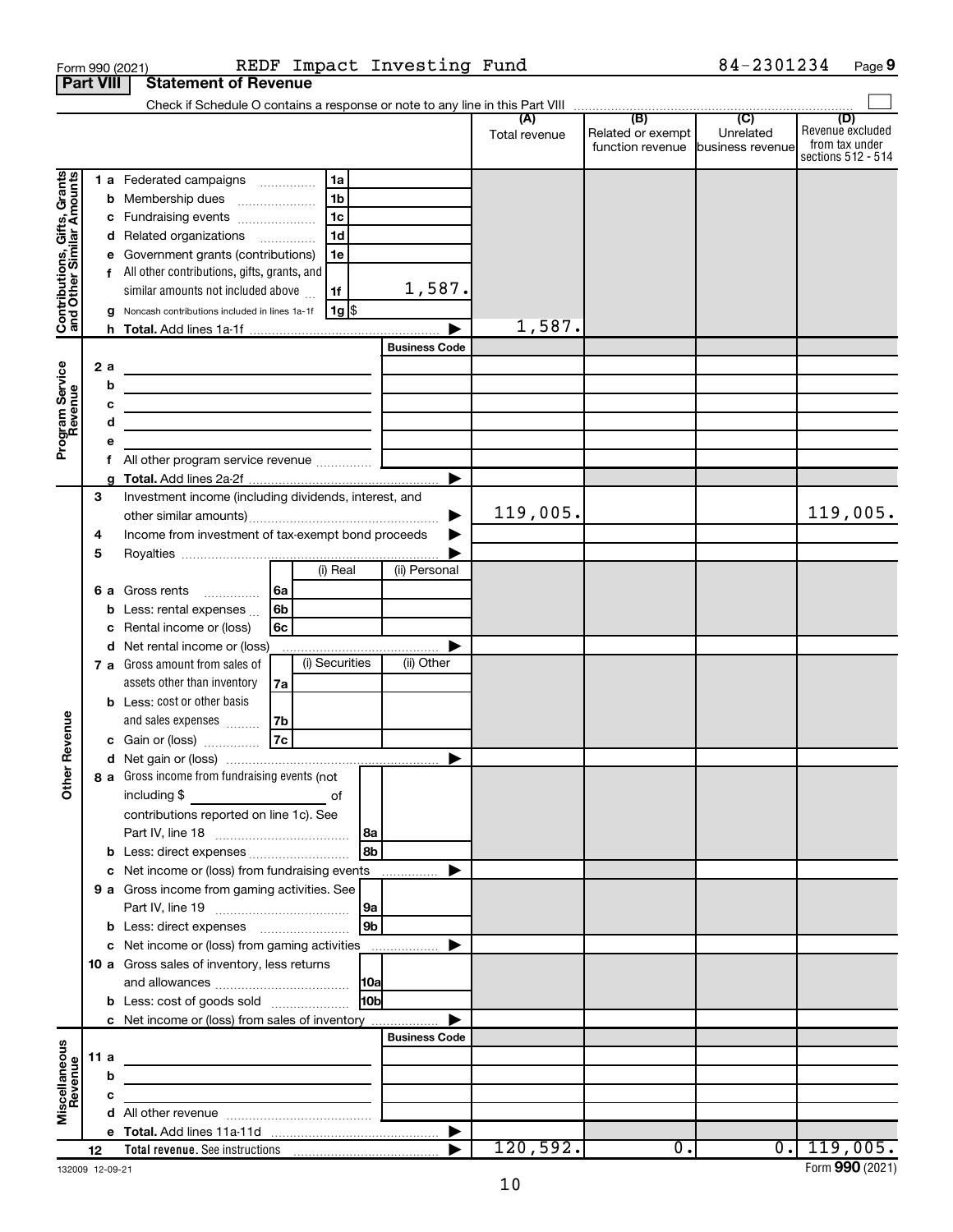**Part IX Statement of Functional Expenses**

Form 990 (2021) Page REDF Impact Investing Fund 84-2301234

*Section 501(c)(3) and 501(c)(4) organizations must complete all columns. All other organizations must complete column (A).*

|    |                                                                                                                                                                                                              |                       |                                    |                                           | $\overline{\mathbf{x}}$        |
|----|--------------------------------------------------------------------------------------------------------------------------------------------------------------------------------------------------------------|-----------------------|------------------------------------|-------------------------------------------|--------------------------------|
|    | Do not include amounts reported on lines 6b,<br>7b, 8b, 9b, and 10b of Part VIII.                                                                                                                            | (A)<br>Total expenses | (B)<br>Program service<br>expenses | (C)<br>Management and<br>general expenses | (D)<br>Fundraising<br>expenses |
| 1. | Grants and other assistance to domestic organizations                                                                                                                                                        |                       |                                    |                                           |                                |
|    | and domestic governments. See Part IV, line 21                                                                                                                                                               |                       |                                    |                                           |                                |
| 2  | Grants and other assistance to domestic                                                                                                                                                                      |                       |                                    |                                           |                                |
|    | individuals. See Part IV, line 22                                                                                                                                                                            |                       |                                    |                                           |                                |
| 3  | Grants and other assistance to foreign                                                                                                                                                                       |                       |                                    |                                           |                                |
|    | organizations, foreign governments, and foreign                                                                                                                                                              |                       |                                    |                                           |                                |
|    | individuals. See Part IV, lines 15 and 16                                                                                                                                                                    |                       |                                    |                                           |                                |
| 4  | Benefits paid to or for members                                                                                                                                                                              |                       |                                    |                                           |                                |
| 5  | Compensation of current officers, directors,                                                                                                                                                                 |                       |                                    |                                           |                                |
|    | trustees, and key employees                                                                                                                                                                                  |                       |                                    |                                           |                                |
| 6  | Compensation not included above to disqualified                                                                                                                                                              |                       |                                    |                                           |                                |
|    | persons (as defined under section $4958(f)(1)$ ) and                                                                                                                                                         |                       |                                    |                                           |                                |
|    | persons described in section 4958(c)(3)(B)                                                                                                                                                                   |                       |                                    |                                           |                                |
| 7  | Pension plan accruals and contributions (include                                                                                                                                                             |                       |                                    |                                           |                                |
| 8  | section 401(k) and 403(b) employer contributions)                                                                                                                                                            |                       |                                    |                                           |                                |
| 9  |                                                                                                                                                                                                              |                       |                                    |                                           |                                |
| 10 |                                                                                                                                                                                                              |                       |                                    |                                           |                                |
| 11 | Fees for services (nonemployees):                                                                                                                                                                            |                       |                                    |                                           |                                |
| a  |                                                                                                                                                                                                              |                       |                                    |                                           |                                |
| b  |                                                                                                                                                                                                              |                       |                                    |                                           |                                |
|    |                                                                                                                                                                                                              |                       |                                    |                                           |                                |
| d  |                                                                                                                                                                                                              |                       |                                    |                                           |                                |
| е  | Professional fundraising services. See Part IV, line 17                                                                                                                                                      |                       |                                    |                                           |                                |
| f  | Investment management fees                                                                                                                                                                                   |                       |                                    |                                           |                                |
| g  | Other. (If line 11g amount exceeds 10% of line 25,                                                                                                                                                           |                       |                                    |                                           |                                |
|    | column (A), amount, list line 11g expenses on Sch O.)                                                                                                                                                        | 62,300.               | 62,300.                            |                                           |                                |
| 12 |                                                                                                                                                                                                              |                       |                                    |                                           |                                |
| 13 |                                                                                                                                                                                                              |                       |                                    |                                           |                                |
| 14 |                                                                                                                                                                                                              |                       |                                    |                                           |                                |
| 15 |                                                                                                                                                                                                              |                       |                                    |                                           |                                |
| 16 |                                                                                                                                                                                                              |                       |                                    |                                           |                                |
| 17 |                                                                                                                                                                                                              |                       |                                    |                                           |                                |
| 18 | Payments of travel or entertainment expenses                                                                                                                                                                 |                       |                                    |                                           |                                |
|    | for any federal, state, or local public officials                                                                                                                                                            |                       |                                    |                                           |                                |
| 19 | Conferences, conventions, and meetings                                                                                                                                                                       | 200.                  | 200.                               |                                           |                                |
| 20 | Interest                                                                                                                                                                                                     | 64,000.               | 64,000.                            |                                           |                                |
| 21 |                                                                                                                                                                                                              |                       |                                    |                                           |                                |
| 22 | Depreciation, depletion, and amortization                                                                                                                                                                    |                       |                                    |                                           |                                |
| 23 | Insurance                                                                                                                                                                                                    |                       |                                    |                                           |                                |
| 24 | Other expenses. Itemize expenses not covered<br>above. (List miscellaneous expenses on line 24e. If<br>line 24e amount exceeds 10% of line 25, column (A),<br>amount, list line 24e expenses on Schedule O.) |                       |                                    |                                           |                                |
|    | Provision for loan loss                                                                                                                                                                                      | 8,516.                | 8,516.                             |                                           |                                |
|    | Bank fees                                                                                                                                                                                                    | 987.                  |                                    | 987.                                      |                                |
| с  |                                                                                                                                                                                                              |                       |                                    |                                           |                                |
| d  |                                                                                                                                                                                                              |                       |                                    |                                           |                                |
| е  | All other expenses                                                                                                                                                                                           |                       |                                    |                                           |                                |
| 25 | Total functional expenses. Add lines 1 through 24e                                                                                                                                                           | 136,003.              | 135,016.                           | 987.                                      | $\overline{0}$ .               |
| 26 | Joint costs. Complete this line only if the organization                                                                                                                                                     |                       |                                    |                                           |                                |
|    | reported in column (B) joint costs from a combined                                                                                                                                                           |                       |                                    |                                           |                                |
|    | educational campaign and fundraising solicitation.                                                                                                                                                           |                       |                                    |                                           |                                |
|    | Check here $\blacktriangleright$<br>if following SOP 98-2 (ASC 958-720)                                                                                                                                      |                       |                                    |                                           |                                |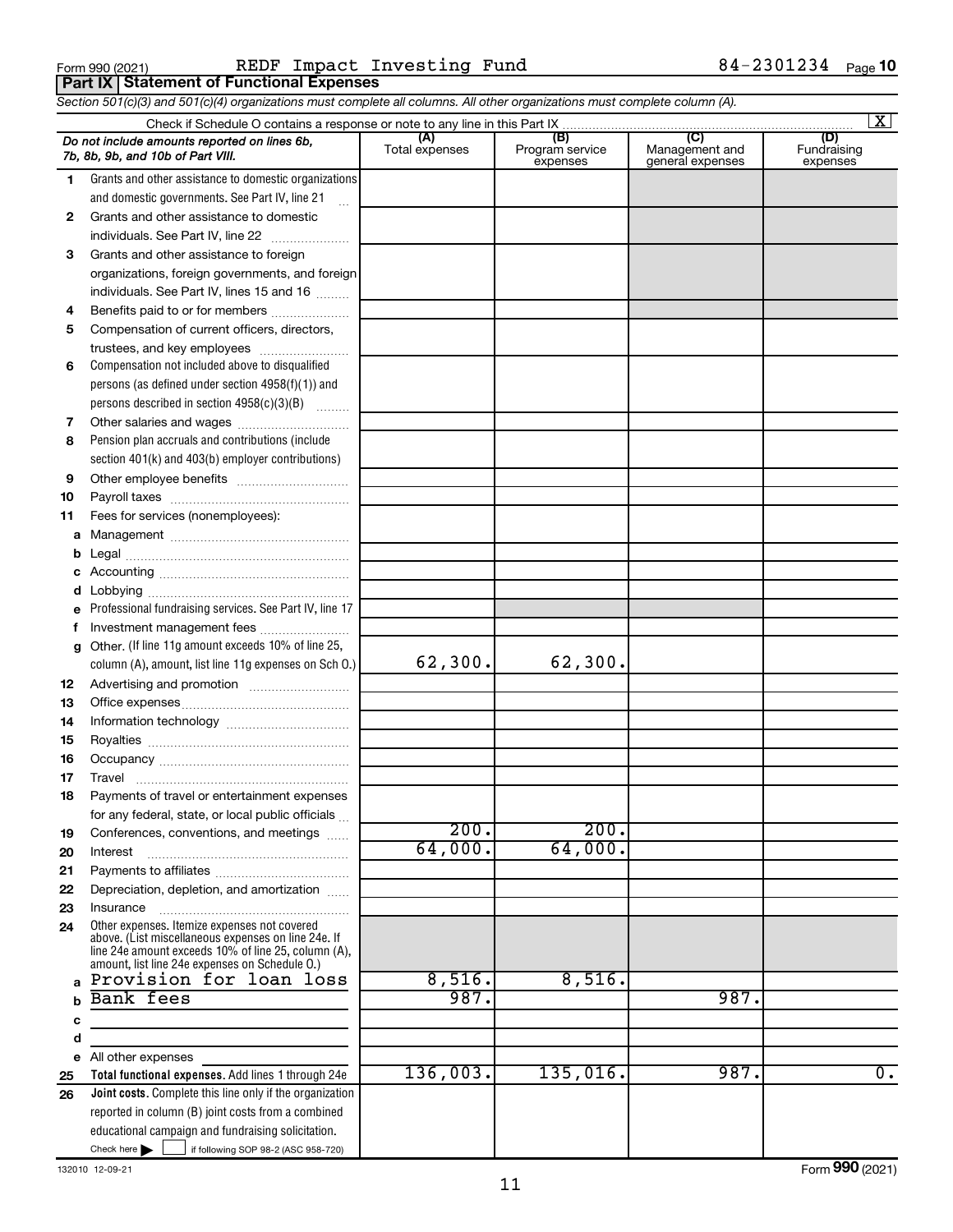| Form 990 (2021)               |  | REDF Impact Investing Fund | 84-2301234 | Page 11 |
|-------------------------------|--|----------------------------|------------|---------|
| <b>Part X   Balance Sheet</b> |  |                            |            |         |

|                             |    |                                                                                                        |                  | (A)<br>Beginning of year |                | (B)<br>End of year |
|-----------------------------|----|--------------------------------------------------------------------------------------------------------|------------------|--------------------------|----------------|--------------------|
|                             | 1  |                                                                                                        |                  |                          | 1              |                    |
|                             | 2  |                                                                                                        |                  | 2,327,579.               | $\mathbf{2}$   | 3, 294, 547.       |
|                             | З  |                                                                                                        |                  | 62,500.                  | $\mathbf{3}$   | 62,500.            |
|                             | 4  |                                                                                                        | 10, 719.         | 4                        | 49,919.        |                    |
|                             | 5  | Loans and other receivables from any current or former officer, director,                              |                  |                          |                |                    |
|                             |    | trustee, key employee, creator or founder, substantial contributor, or 35%                             |                  |                          |                |                    |
|                             |    | controlled entity or family member of any of these persons                                             |                  |                          | 5              |                    |
|                             | 6  | Loans and other receivables from other disqualified persons (as defined                                |                  |                          |                |                    |
|                             |    | under section $4958(f)(1)$ , and persons described in section $4958(c)(3)(B)$                          |                  |                          | 6              |                    |
|                             | 7  |                                                                                                        |                  | 1,491,787.               | $\overline{7}$ | 1,581,533.         |
| Assets                      | 8  |                                                                                                        |                  |                          | 8              |                    |
|                             | 9  | Prepaid expenses and deferred charges                                                                  |                  |                          | 9              |                    |
|                             |    | <b>10a</b> Land, buildings, and equipment: cost or other                                               |                  |                          |                |                    |
|                             |    | basis. Complete Part VI of Schedule D<br>10a                                                           |                  |                          |                |                    |
|                             |    | 10 <sub>b</sub><br><b>b</b> Less: accumulated depreciation                                             |                  | 10c                      |                |                    |
|                             | 11 |                                                                                                        |                  |                          | 11             |                    |
|                             | 12 |                                                                                                        |                  | 12                       |                |                    |
|                             | 13 |                                                                                                        |                  | 13                       |                |                    |
|                             | 14 |                                                                                                        |                  |                          | 14             |                    |
|                             | 15 |                                                                                                        |                  |                          | 15             |                    |
|                             | 16 |                                                                                                        |                  | 3,892,585.               | 16             | 4,988,499.         |
|                             | 17 |                                                                                                        |                  | 100,000.                 | 17             | 64,000.            |
|                             | 18 |                                                                                                        |                  |                          | 18             |                    |
|                             | 19 |                                                                                                        | $\overline{0}$ . | 19                       | 125, 250.      |                    |
|                             | 20 |                                                                                                        |                  |                          | 20             |                    |
|                             | 21 | Escrow or custodial account liability. Complete Part IV of Schedule D                                  |                  |                          | 21             |                    |
|                             | 22 | Loans and other payables to any current or former officer, director,                                   |                  |                          |                |                    |
| Liabilities                 |    | trustee, key employee, creator or founder, substantial contributor, or 35%                             |                  |                          |                |                    |
|                             |    | controlled entity or family member of any of these persons                                             |                  |                          | 22             |                    |
|                             | 23 | Secured mortgages and notes payable to unrelated third parties                                         |                  |                          | 23             |                    |
|                             | 24 | Unsecured notes and loans payable to unrelated third parties                                           |                  | 1,744,197.               | 24             | 2,736,790.         |
|                             | 25 | Other liabilities (including federal income tax, payables to related third                             |                  |                          |                |                    |
|                             |    | parties, and other liabilities not included on lines 17-24). Complete Part X                           |                  |                          |                |                    |
|                             |    | of Schedule D <b>www.arenamin.communities</b> and an architecture of Schedule D                        |                  |                          | 25             |                    |
|                             | 26 |                                                                                                        |                  | 1,844,197.               | 26             | 2,926,040.         |
|                             |    | Organizations that follow FASB ASC 958, check here $\blacktriangleright \lfloor \underline{X} \rfloor$ |                  |                          |                |                    |
|                             |    | and complete lines 27, 28, 32, and 33.                                                                 |                  |                          |                |                    |
|                             | 27 |                                                                                                        |                  | 1,723,388.               | 27             | 2,062,459.         |
|                             | 28 |                                                                                                        |                  | 325,000.                 | 28             | 0.                 |
|                             |    | Organizations that do not follow FASB ASC 958, check here $\blacktriangleright$                        |                  |                          |                |                    |
| Net Assets or Fund Balances |    | and complete lines 29 through 33.                                                                      |                  |                          |                |                    |
|                             | 29 |                                                                                                        |                  |                          | 29             |                    |
|                             | 30 | Paid-in or capital surplus, or land, building, or equipment fund                                       |                  |                          | 30             |                    |
|                             | 31 | Retained earnings, endowment, accumulated income, or other funds                                       |                  |                          | 31             |                    |
|                             | 32 |                                                                                                        |                  | 2,048,388.               | 32             | 2,062,459.         |
|                             | 33 |                                                                                                        |                  | 3,892,585.               | 33             | 4,988,499.         |

Form (2021) **990**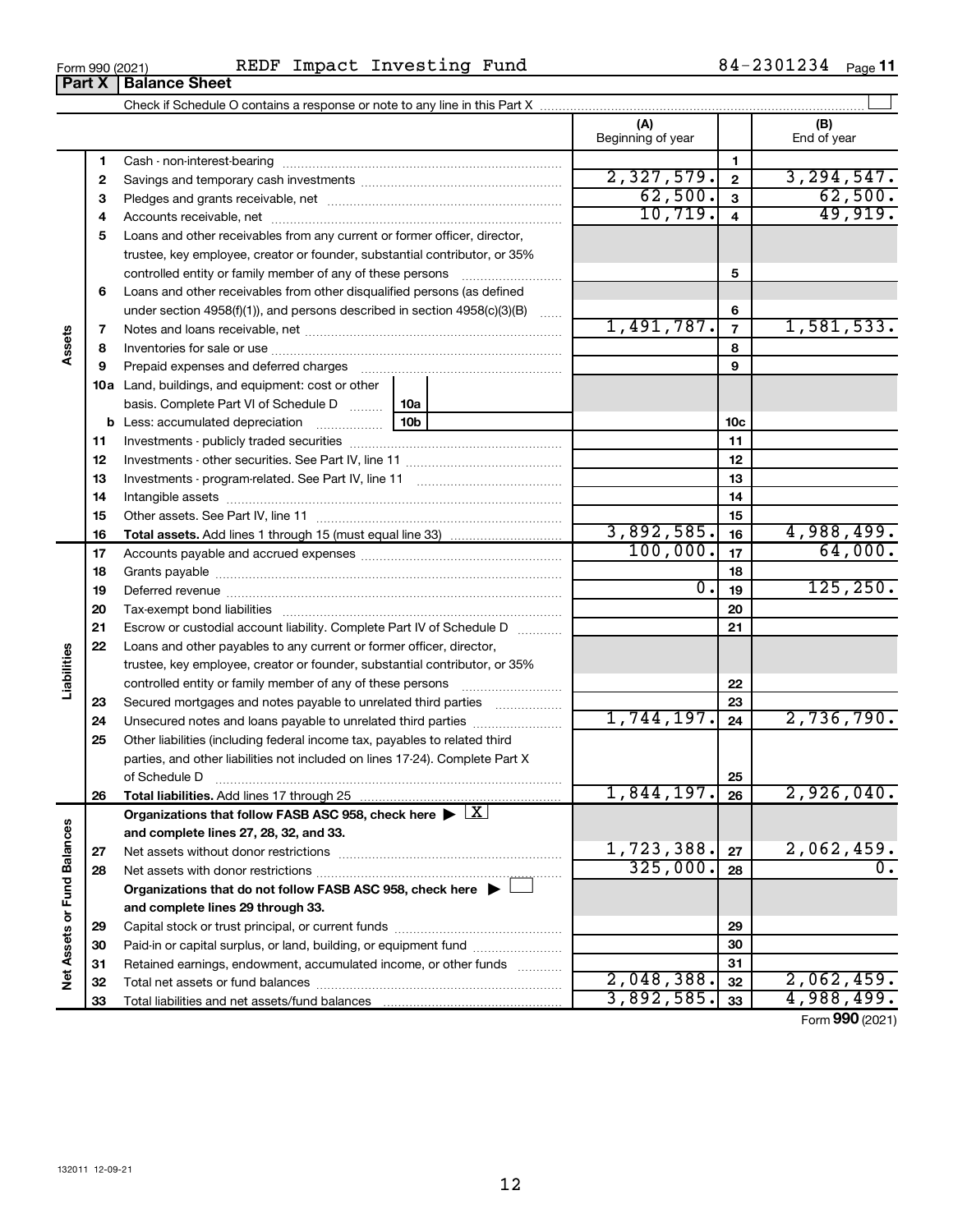|    | REDF Impact Investing Fund<br>Form 990 (2021)                                                                                   |                         | 84-2301234 Page 12 |     |                  |
|----|---------------------------------------------------------------------------------------------------------------------------------|-------------------------|--------------------|-----|------------------|
|    | Part XI<br><b>Reconciliation of Net Assets</b>                                                                                  |                         |                    |     |                  |
|    |                                                                                                                                 |                         |                    |     |                  |
|    |                                                                                                                                 |                         |                    |     |                  |
| 1  |                                                                                                                                 | $\mathbf{1}$            |                    |     | 120,592.         |
| 2  |                                                                                                                                 | $\overline{2}$          |                    |     | 136,003.         |
| З  | Revenue less expenses. Subtract line 2 from line 1                                                                              | 3                       |                    |     | $-15,411.$       |
| 4  |                                                                                                                                 | $\overline{\mathbf{4}}$ | 2,048,388.         |     |                  |
| 5  |                                                                                                                                 | 5                       |                    |     |                  |
| 6  |                                                                                                                                 | 6                       |                    |     | 29,482.          |
| 7  | Investment expenses www.communication.com/www.communication.com/www.communication.com/www.com                                   | $\overline{7}$          |                    |     |                  |
| 8  | Prior period adjustments www.communication.communication.com/news/communication.com/news/communication.com/new                  | 8                       |                    |     |                  |
| 9  |                                                                                                                                 | 9                       |                    |     | $\overline{0}$ . |
| 10 | Net assets or fund balances at end of year. Combine lines 3 through 9 (must equal Part X, line 32,                              |                         |                    |     |                  |
|    |                                                                                                                                 | 10                      | 2,062,459.         |     |                  |
|    | <b>Part XII</b> Financial Statements and Reporting                                                                              |                         |                    |     |                  |
|    |                                                                                                                                 |                         |                    |     |                  |
|    |                                                                                                                                 |                         |                    | Yes | <b>No</b>        |
| 1. | $\mathbf{X}$ Accrual<br>Accounting method used to prepare the Form 990: [130] Cash<br><b>Other</b>                              |                         |                    |     |                  |
|    | If the organization changed its method of accounting from a prior year or checked "Other," explain on Schedule O.               |                         |                    |     |                  |
|    |                                                                                                                                 |                         | 2a                 |     | х                |
|    | If "Yes," check a box below to indicate whether the financial statements for the year were compiled or reviewed on a            |                         |                    |     |                  |
|    | separate basis, consolidated basis, or both:                                                                                    |                         |                    |     |                  |
|    | Both consolidated and separate basis<br>Consolidated basis<br>Separate basis                                                    |                         |                    |     |                  |
|    |                                                                                                                                 |                         | 2 <sub>b</sub>     | х   |                  |
|    | If "Yes," check a box below to indicate whether the financial statements for the year were audited on a separate basis,         |                         |                    |     |                  |
|    | consolidated basis, or both:                                                                                                    |                         |                    |     |                  |
|    | $\lfloor \mathbf{X} \rfloor$ Both consolidated and separate basis<br><b>Consolidated basis</b><br>Separate basis                |                         |                    |     |                  |
|    | c If "Yes" to line 2a or 2b, does the organization have a committee that assumes responsibility for oversight of the audit,     |                         |                    |     |                  |
|    |                                                                                                                                 |                         | 2c                 | X   |                  |
|    | If the organization changed either its oversight process or selection process during the tax year, explain on Schedule O.       |                         |                    |     |                  |
|    | 3a As a result of a federal award, was the organization required to undergo an audit or audits as set forth in the Single Audit |                         |                    |     |                  |
|    |                                                                                                                                 |                         | За                 |     | x                |
|    | b If "Yes," did the organization undergo the required audit or audits? If the organization did not undergo the required audit   |                         |                    |     |                  |
|    |                                                                                                                                 |                         | 3 <sub>b</sub>     |     |                  |

Form (2021) **990**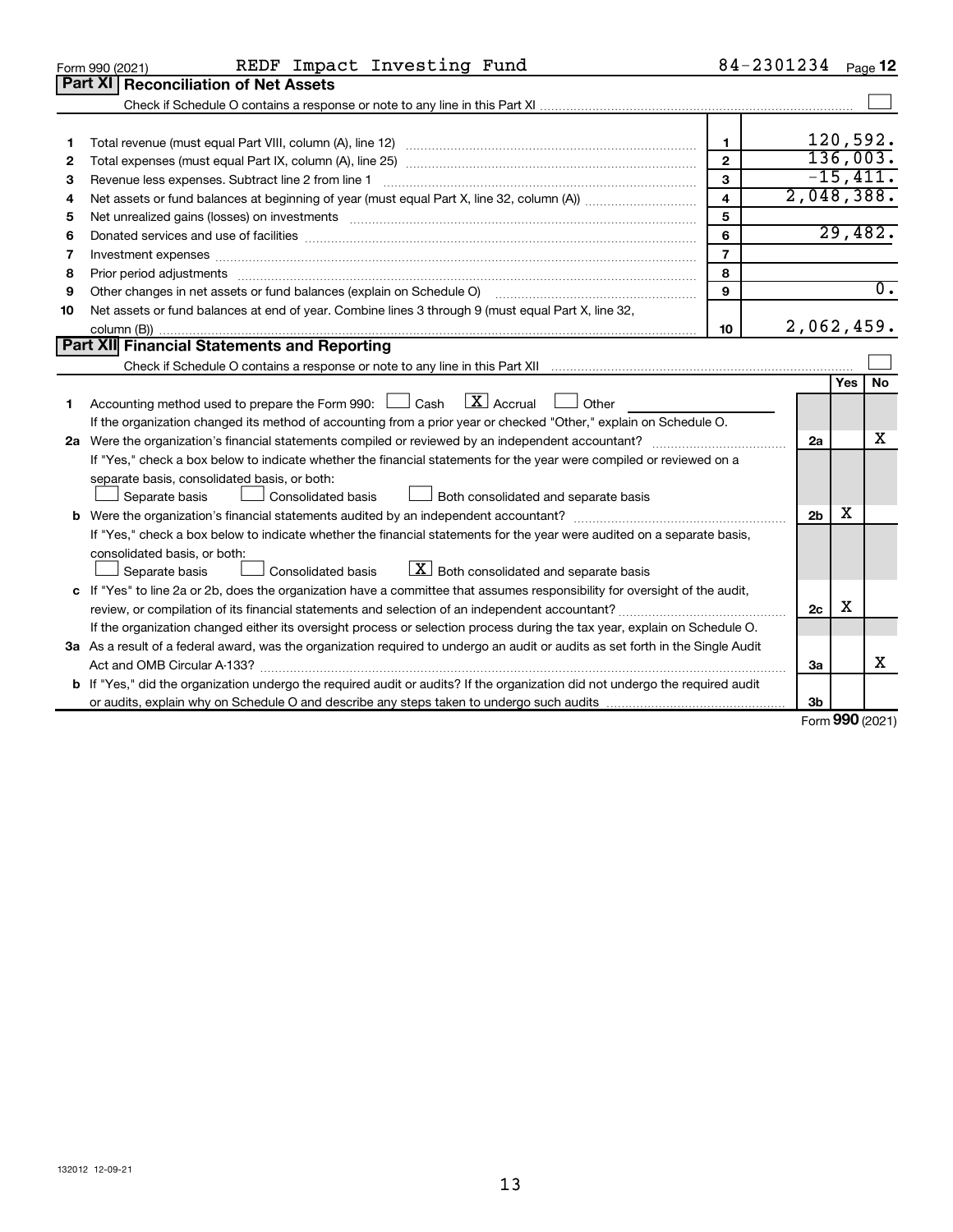| <b>SCHEDULE A</b> |  |
|-------------------|--|
|-------------------|--|

Department of the Treasury Internal Revenue Service

# Form 990)<br>
Complete if the organization is a section 501(c)(3) organization or a section<br> **Public Charity Status and Public Support**

**4947(a)(1) nonexempt charitable trust. | Attach to Form 990 or Form 990-EZ.** 

**| Go to www.irs.gov/Form990 for instructions and the latest information.**

| OMB No. 1545-0047                   |  |  |  |  |  |  |
|-------------------------------------|--|--|--|--|--|--|
| I                                   |  |  |  |  |  |  |
| <b>Open to Public</b><br>Inspection |  |  |  |  |  |  |
| ooti                                |  |  |  |  |  |  |

|                | Name of the organization                                                                                                                                                             |          |                                                        |                             |                                 |                            |  | <b>Employer identification number</b> |
|----------------|--------------------------------------------------------------------------------------------------------------------------------------------------------------------------------------|----------|--------------------------------------------------------|-----------------------------|---------------------------------|----------------------------|--|---------------------------------------|
|                |                                                                                                                                                                                      |          | REDF Impact Investing Fund                             |                             |                                 |                            |  | 84-2301234                            |
| Part I         | Reason for Public Charity Status. (All organizations must complete this part.) See instructions.                                                                                     |          |                                                        |                             |                                 |                            |  |                                       |
|                | The organization is not a private foundation because it is: (For lines 1 through 12, check only one box.)                                                                            |          |                                                        |                             |                                 |                            |  |                                       |
| 1              | A church, convention of churches, or association of churches described in section 170(b)(1)(A)(i).                                                                                   |          |                                                        |                             |                                 |                            |  |                                       |
| 2              | A school described in section 170(b)(1)(A)(ii). (Attach Schedule E (Form 990).)                                                                                                      |          |                                                        |                             |                                 |                            |  |                                       |
| 3              | A hospital or a cooperative hospital service organization described in section 170(b)(1)(A)(iii).                                                                                    |          |                                                        |                             |                                 |                            |  |                                       |
| 4              | A medical research organization operated in conjunction with a hospital described in section 170(b)(1)(A)(iii). Enter the hospital's name,                                           |          |                                                        |                             |                                 |                            |  |                                       |
|                | city, and state:                                                                                                                                                                     |          |                                                        |                             |                                 |                            |  |                                       |
| 5              | An organization operated for the benefit of a college or university owned or operated by a governmental unit described in                                                            |          |                                                        |                             |                                 |                            |  |                                       |
|                | section 170(b)(1)(A)(iv). (Complete Part II.)                                                                                                                                        |          |                                                        |                             |                                 |                            |  |                                       |
| 6              | A federal, state, or local government or governmental unit described in section 170(b)(1)(A)(v).                                                                                     |          |                                                        |                             |                                 |                            |  |                                       |
| $\overline{7}$ | $X$ An organization that normally receives a substantial part of its support from a governmental unit or from the general public described in                                        |          |                                                        |                             |                                 |                            |  |                                       |
|                | section 170(b)(1)(A)(vi). (Complete Part II.)                                                                                                                                        |          |                                                        |                             |                                 |                            |  |                                       |
| 8              | A community trust described in section 170(b)(1)(A)(vi). (Complete Part II.)                                                                                                         |          |                                                        |                             |                                 |                            |  |                                       |
| 9              | An agricultural research organization described in section 170(b)(1)(A)(ix) operated in conjunction with a land-grant college                                                        |          |                                                        |                             |                                 |                            |  |                                       |
|                | or university or a non-land-grant college of agriculture (see instructions). Enter the name, city, and state of the college or                                                       |          |                                                        |                             |                                 |                            |  |                                       |
|                | university:                                                                                                                                                                          |          |                                                        |                             |                                 |                            |  |                                       |
| 10             | An organization that normally receives (1) more than 33 1/3% of its support from contributions, membership fees, and gross receipts from                                             |          |                                                        |                             |                                 |                            |  |                                       |
|                | activities related to its exempt functions, subject to certain exceptions; and (2) no more than 33 1/3% of its support from gross investment                                         |          |                                                        |                             |                                 |                            |  |                                       |
|                | income and unrelated business taxable income (less section 511 tax) from businesses acquired by the organization after June 30, 1975.<br>See section 509(a)(2). (Complete Part III.) |          |                                                        |                             |                                 |                            |  |                                       |
| 11             | An organization organized and operated exclusively to test for public safety. See section 509(a)(4).                                                                                 |          |                                                        |                             |                                 |                            |  |                                       |
| 12             | An organization organized and operated exclusively for the benefit of, to perform the functions of, or to carry out the purposes of one or                                           |          |                                                        |                             |                                 |                            |  |                                       |
|                | more publicly supported organizations described in section 509(a)(1) or section 509(a)(2). See section 509(a)(3). Check the box on                                                   |          |                                                        |                             |                                 |                            |  |                                       |
|                | lines 12a through 12d that describes the type of supporting organization and complete lines 12e, 12f, and 12g.                                                                       |          |                                                        |                             |                                 |                            |  |                                       |
| а              | Type I. A supporting organization operated, supervised, or controlled by its supported organization(s), typically by giving                                                          |          |                                                        |                             |                                 |                            |  |                                       |
|                | the supported organization(s) the power to regularly appoint or elect a majority of the directors or trustees of the supporting                                                      |          |                                                        |                             |                                 |                            |  |                                       |
|                | organization. You must complete Part IV, Sections A and B.                                                                                                                           |          |                                                        |                             |                                 |                            |  |                                       |
| b              | Type II. A supporting organization supervised or controlled in connection with its supported organization(s), by having                                                              |          |                                                        |                             |                                 |                            |  |                                       |
|                | control or management of the supporting organization vested in the same persons that control or manage the supported                                                                 |          |                                                        |                             |                                 |                            |  |                                       |
|                | organization(s). You must complete Part IV, Sections A and C.                                                                                                                        |          |                                                        |                             |                                 |                            |  |                                       |
| c              | Type III functionally integrated. A supporting organization operated in connection with, and functionally integrated with,                                                           |          |                                                        |                             |                                 |                            |  |                                       |
|                | its supported organization(s) (see instructions). You must complete Part IV, Sections A, D, and E.                                                                                   |          |                                                        |                             |                                 |                            |  |                                       |
| d              | Type III non-functionally integrated. A supporting organization operated in connection with its supported organization(s)                                                            |          |                                                        |                             |                                 |                            |  |                                       |
|                | that is not functionally integrated. The organization generally must satisfy a distribution requirement and an attentiveness                                                         |          |                                                        |                             |                                 |                            |  |                                       |
|                | requirement (see instructions). You must complete Part IV, Sections A and D, and Part V.                                                                                             |          |                                                        |                             |                                 |                            |  |                                       |
|                | Check this box if the organization received a written determination from the IRS that it is a Type I, Type II, Type III                                                              |          |                                                        |                             |                                 |                            |  |                                       |
|                | functionally integrated, or Type III non-functionally integrated supporting organization.                                                                                            |          |                                                        |                             |                                 |                            |  |                                       |
|                | f Enter the number of supported organizations                                                                                                                                        |          |                                                        |                             |                                 |                            |  |                                       |
|                | Provide the following information about the supported organization(s).                                                                                                               |          |                                                        |                             |                                 |                            |  |                                       |
|                | (i) Name of supported                                                                                                                                                                | (ii) EIN | (iii) Type of organization<br>(described on lines 1-10 | in your governing document? | (iv) Is the organization listed | (v) Amount of monetary     |  | (vi) Amount of other                  |
|                | organization                                                                                                                                                                         |          | above (see instructions))                              | Yes                         | No                              | support (see instructions) |  | support (see instructions)            |
|                |                                                                                                                                                                                      |          |                                                        |                             |                                 |                            |  |                                       |
|                |                                                                                                                                                                                      |          |                                                        |                             |                                 |                            |  |                                       |
|                |                                                                                                                                                                                      |          |                                                        |                             |                                 |                            |  |                                       |
|                |                                                                                                                                                                                      |          |                                                        |                             |                                 |                            |  |                                       |
|                |                                                                                                                                                                                      |          |                                                        |                             |                                 |                            |  |                                       |
|                |                                                                                                                                                                                      |          |                                                        |                             |                                 |                            |  |                                       |
|                |                                                                                                                                                                                      |          |                                                        |                             |                                 |                            |  |                                       |
|                |                                                                                                                                                                                      |          |                                                        |                             |                                 |                            |  |                                       |
|                |                                                                                                                                                                                      |          |                                                        |                             |                                 |                            |  |                                       |
| Total          |                                                                                                                                                                                      |          |                                                        |                             |                                 |                            |  |                                       |
|                |                                                                                                                                                                                      |          |                                                        |                             |                                 |                            |  |                                       |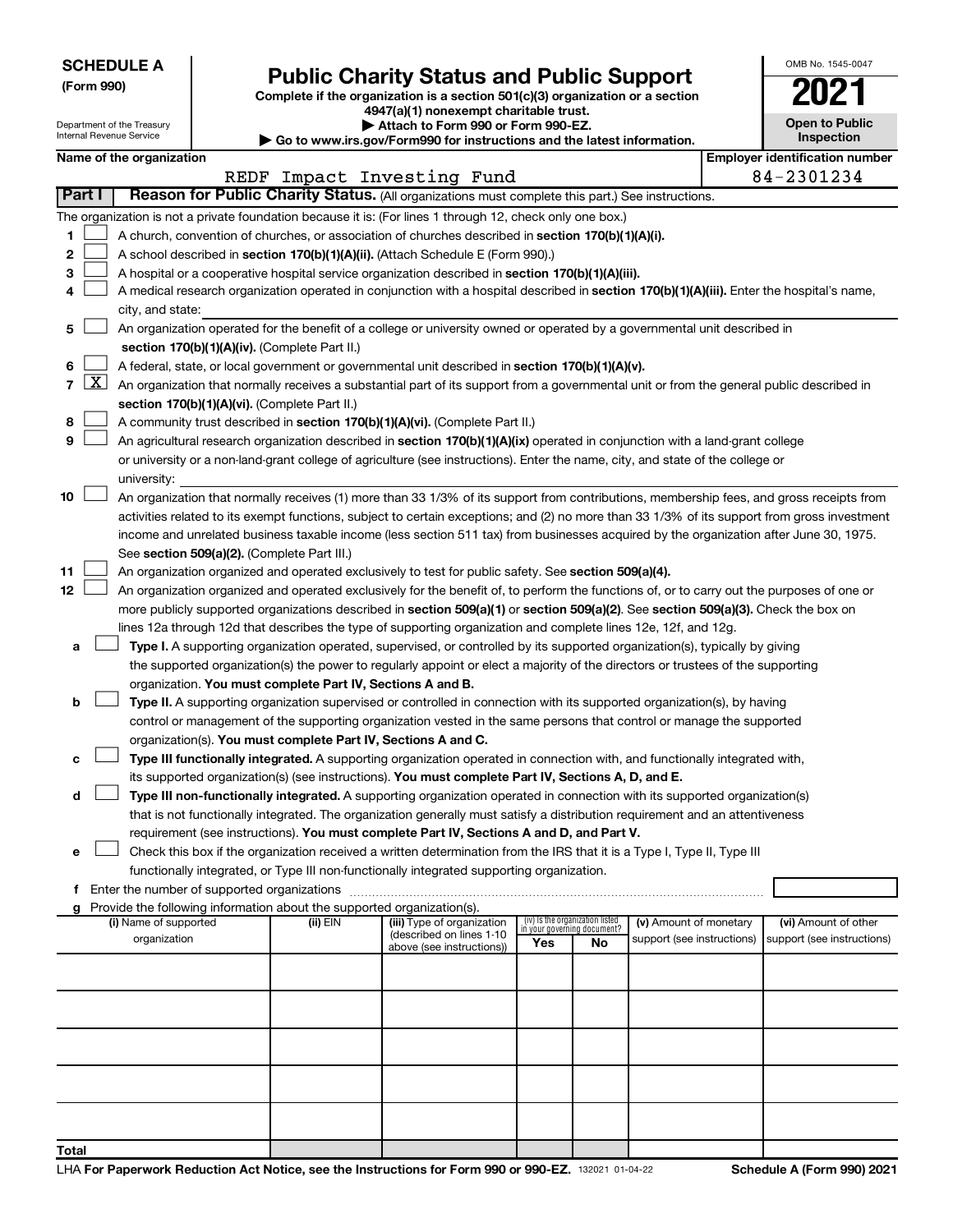Schedule A (Form 990) 2021  $\qquad \qquad$  REDF <code>Impact Investing Fund</code>  $\qquad \qquad 84-2301234$   $_{\text{Page}}$ 

(Complete only if you checked the box on line 5, 7, or 8 of Part I or if the organization failed to qualify under Part III. If the organization fails to qualify under the tests listed below, please complete Part III.) **Part II Support Schedule for Organizations Described in Sections 170(b)(1)(A)(iv) and 170(b)(1)(A)(vi)**

|    | <b>Section A. Public Support</b>                                                                                                               |          |          |            |            |                     |                                          |
|----|------------------------------------------------------------------------------------------------------------------------------------------------|----------|----------|------------|------------|---------------------|------------------------------------------|
|    | Calendar year (or fiscal year beginning in)                                                                                                    | (a) 2017 | (b) 2018 | $(c)$ 2019 | (d) 2020   | (e) 2021            | (f) Total                                |
|    | 1 Gifts, grants, contributions, and                                                                                                            |          |          |            |            |                     |                                          |
|    | membership fees received. (Do not                                                                                                              |          |          |            |            |                     |                                          |
|    | include any "unusual grants.")                                                                                                                 |          |          | 1,300,000. | 425, 250.  | 519,348.            | 2,244,598.                               |
|    | 2 Tax revenues levied for the organ-                                                                                                           |          |          |            |            |                     |                                          |
|    | ization's benefit and either paid to                                                                                                           |          |          |            |            |                     |                                          |
|    | or expended on its behalf                                                                                                                      |          |          |            |            |                     |                                          |
|    | 3 The value of services or facilities                                                                                                          |          |          |            |            |                     |                                          |
|    | furnished by a governmental unit to                                                                                                            |          |          |            |            |                     |                                          |
|    | the organization without charge                                                                                                                |          |          |            |            |                     |                                          |
|    | 4 Total. Add lines 1 through 3                                                                                                                 |          |          | 1,300,000  | 425, 250.  | 519,348.            | 2,244,598.                               |
| 5  | The portion of total contributions                                                                                                             |          |          |            |            |                     |                                          |
|    | by each person (other than a                                                                                                                   |          |          |            |            |                     |                                          |
|    | governmental unit or publicly                                                                                                                  |          |          |            |            |                     |                                          |
|    | supported organization) included                                                                                                               |          |          |            |            |                     |                                          |
|    | on line 1 that exceeds 2% of the                                                                                                               |          |          |            |            |                     |                                          |
|    | amount shown on line 11,                                                                                                                       |          |          |            |            |                     |                                          |
|    | column (f)                                                                                                                                     |          |          |            |            |                     |                                          |
|    | 6 Public support. Subtract line 5 from line 4.                                                                                                 |          |          |            |            |                     | 2,244,598.                               |
|    | <b>Section B. Total Support</b>                                                                                                                |          |          |            |            |                     |                                          |
|    | Calendar year (or fiscal year beginning in)                                                                                                    | (a) 2017 | (b) 2018 | $(c)$ 2019 | $(d)$ 2020 | (e) 2021            | (f) Total                                |
|    | 7 Amounts from line 4                                                                                                                          |          |          | 1,300,000  | 425, 250.  | 519,348.            | 2,244,598.                               |
| 8  | Gross income from interest,                                                                                                                    |          |          |            |            |                     |                                          |
|    | dividends, payments received on                                                                                                                |          |          |            |            |                     |                                          |
|    | securities loans, rents, royalties,                                                                                                            |          |          |            |            |                     |                                          |
|    | and income from similar sources                                                                                                                |          |          | 18,772.    |            | $76, 243.$ 119,005. | 214,020.                                 |
|    | <b>9</b> Net income from unrelated business                                                                                                    |          |          |            |            |                     |                                          |
|    | activities, whether or not the                                                                                                                 |          |          |            |            |                     |                                          |
|    |                                                                                                                                                |          |          |            |            |                     |                                          |
|    | business is regularly carried on                                                                                                               |          |          |            |            |                     |                                          |
|    | 10 Other income. Do not include gain                                                                                                           |          |          |            |            |                     |                                          |
|    | or loss from the sale of capital                                                                                                               |          |          | 1,657.     | 6, 542.    |                     | 8,199.                                   |
|    | assets (Explain in Part VI.)<br><b>11 Total support.</b> Add lines 7 through 10                                                                |          |          |            |            |                     | $\overline{2,466,817}$ .                 |
|    | <b>12</b> Gross receipts from related activities, etc. (see instructions)                                                                      |          |          |            |            | 12                  |                                          |
|    |                                                                                                                                                |          |          |            |            |                     |                                          |
|    | 13 First 5 years. If the Form 990 is for the organization's first, second, third, fourth, or fifth tax year as a section 501(c)(3)             |          |          |            |            |                     | $\blacktriangleright$ $\boxed{\text{X}}$ |
|    | <b>Section C. Computation of Public Support Percentage</b>                                                                                     |          |          |            |            |                     |                                          |
|    |                                                                                                                                                |          |          |            |            | 14                  | %                                        |
|    |                                                                                                                                                |          |          |            |            | 15                  | %                                        |
|    | 16a 33 1/3% support test - 2021. If the organization did not check the box on line 13, and line 14 is 33 1/3% or more, check this box and      |          |          |            |            |                     |                                          |
|    |                                                                                                                                                |          |          |            |            |                     |                                          |
|    | b 33 1/3% support test - 2020. If the organization did not check a box on line 13 or 16a, and line 15 is 33 1/3% or more, check this box       |          |          |            |            |                     |                                          |
|    |                                                                                                                                                |          |          |            |            |                     |                                          |
|    |                                                                                                                                                |          |          |            |            |                     |                                          |
|    | 17a 10% -facts-and-circumstances test - 2021. If the organization did not check a box on line 13, 16a, or 16b, and line 14 is 10% or more,     |          |          |            |            |                     |                                          |
|    | and if the organization meets the facts-and-circumstances test, check this box and stop here. Explain in Part VI how the organization          |          |          |            |            |                     |                                          |
|    | meets the facts-and-circumstances test. The organization qualifies as a publicly supported organization                                        |          |          |            |            |                     |                                          |
|    | <b>b 10%</b> -facts-and-circumstances test - 2020. If the organization did not check a box on line 13, 16a, 16b, or 17a, and line 15 is 10% or |          |          |            |            |                     |                                          |
|    | more, and if the organization meets the facts-and-circumstances test, check this box and stop here. Explain in Part VI how the                 |          |          |            |            |                     |                                          |
|    | organization meets the facts-and-circumstances test. The organization qualifies as a publicly supported organization                           |          |          |            |            |                     |                                          |
| 18 | Private foundation. If the organization did not check a box on line 13, 16a, 16b, 17a, or 17b, check this box and see instructions             |          |          |            |            |                     | Schedule A (Form 990) 2021               |

**Schedule A (Form 990) 2021**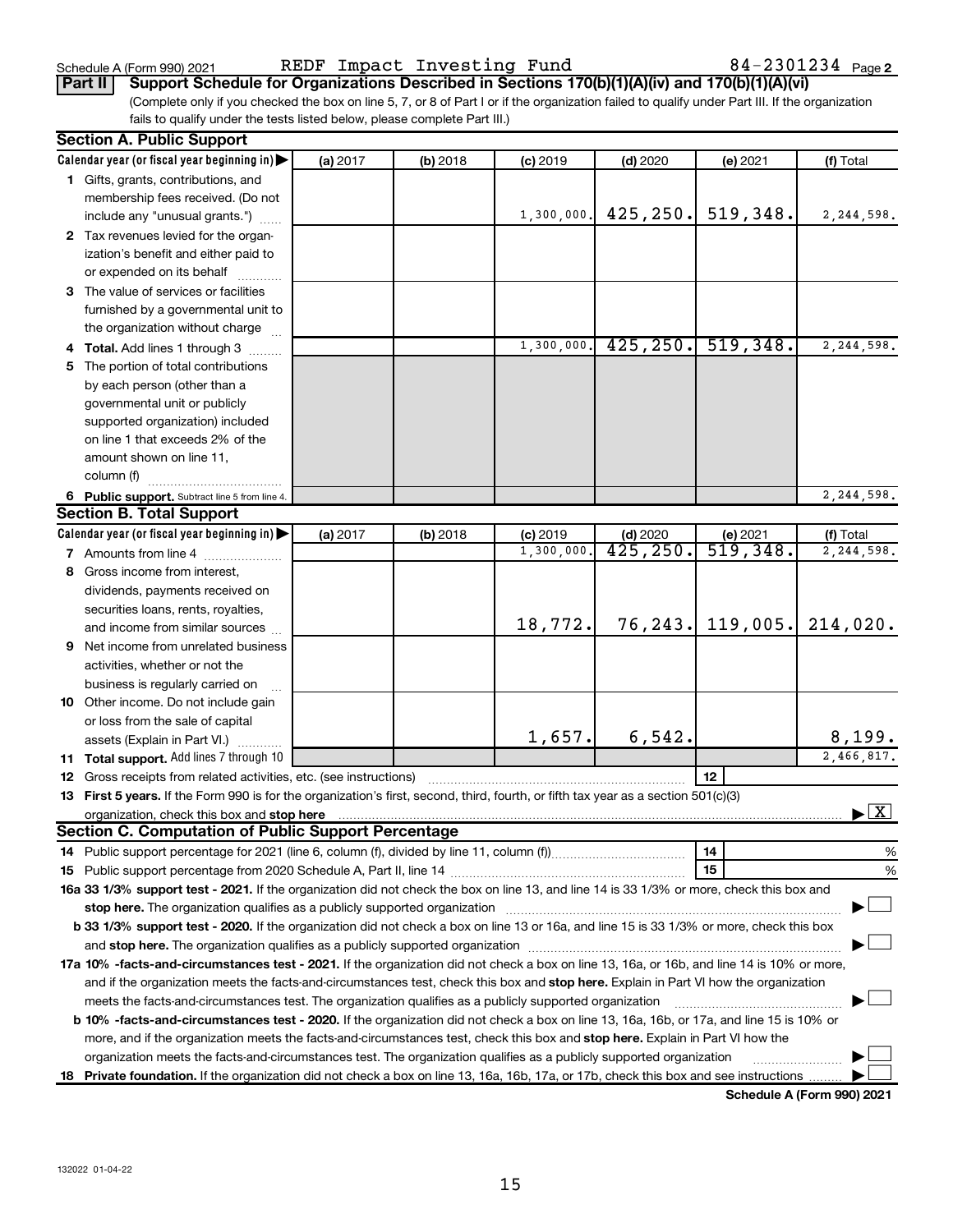## Schedule A (Form 990) 2021  $\qquad \qquad$  REDF <code>Impact Investing Fund</code>  $\qquad \qquad 84-2301234$   $_{\text{Page}}$ **Part III Support Schedule for Organizations Described in Section 509(a)(2)**

(Complete only if you checked the box on line 10 of Part I or if the organization failed to qualify under Part II. If the organization fails to qualify under the tests listed below, please complete Part II.)

| <b>Section A. Public Support</b>                                                                                                                                                                                                     |          |          |                 |            |          |                            |
|--------------------------------------------------------------------------------------------------------------------------------------------------------------------------------------------------------------------------------------|----------|----------|-----------------|------------|----------|----------------------------|
| Calendar year (or fiscal year beginning in)                                                                                                                                                                                          | (a) 2017 | (b) 2018 | <b>(c)</b> 2019 | $(d)$ 2020 | (e) 2021 | (f) Total                  |
| 1 Gifts, grants, contributions, and                                                                                                                                                                                                  |          |          |                 |            |          |                            |
| membership fees received. (Do not                                                                                                                                                                                                    |          |          |                 |            |          |                            |
| include any "unusual grants.")                                                                                                                                                                                                       |          |          |                 |            |          |                            |
| <b>2</b> Gross receipts from admissions,<br>merchandise sold or services per-<br>formed, or facilities furnished in<br>any activity that is related to the<br>organization's tax-exempt purpose                                      |          |          |                 |            |          |                            |
| 3 Gross receipts from activities that                                                                                                                                                                                                |          |          |                 |            |          |                            |
| are not an unrelated trade or bus-<br>iness under section 513                                                                                                                                                                        |          |          |                 |            |          |                            |
| 4 Tax revenues levied for the organ-                                                                                                                                                                                                 |          |          |                 |            |          |                            |
| ization's benefit and either paid to                                                                                                                                                                                                 |          |          |                 |            |          |                            |
| or expended on its behalf<br>.                                                                                                                                                                                                       |          |          |                 |            |          |                            |
| 5 The value of services or facilities                                                                                                                                                                                                |          |          |                 |            |          |                            |
| furnished by a governmental unit to                                                                                                                                                                                                  |          |          |                 |            |          |                            |
| the organization without charge                                                                                                                                                                                                      |          |          |                 |            |          |                            |
| <b>6 Total.</b> Add lines 1 through 5                                                                                                                                                                                                |          |          |                 |            |          |                            |
| 7a Amounts included on lines 1, 2, and                                                                                                                                                                                               |          |          |                 |            |          |                            |
| 3 received from disqualified persons<br><b>b</b> Amounts included on lines 2 and 3 received<br>from other than disqualified persons that<br>exceed the greater of \$5,000 or 1% of the                                               |          |          |                 |            |          |                            |
| amount on line 13 for the year<br>c Add lines 7a and 7b                                                                                                                                                                              |          |          |                 |            |          |                            |
| 8 Public support. (Subtract line 7c from line 6.)                                                                                                                                                                                    |          |          |                 |            |          |                            |
| <b>Section B. Total Support</b>                                                                                                                                                                                                      |          |          |                 |            |          |                            |
| Calendar year (or fiscal year beginning in)                                                                                                                                                                                          | (a) 2017 | (b) 2018 | <b>(c)</b> 2019 | $(d)$ 2020 | (e) 2021 | (f) Total                  |
| <b>9</b> Amounts from line 6                                                                                                                                                                                                         |          |          |                 |            |          |                            |
| <b>10a</b> Gross income from interest,<br>dividends, payments received on<br>securities loans, rents, royalties,<br>and income from similar sources                                                                                  |          |          |                 |            |          |                            |
| <b>b</b> Unrelated business taxable income                                                                                                                                                                                           |          |          |                 |            |          |                            |
| (less section 511 taxes) from businesses<br>acquired after June 30, 1975                                                                                                                                                             |          |          |                 |            |          |                            |
| c Add lines 10a and 10b                                                                                                                                                                                                              |          |          |                 |            |          |                            |
| <b>11</b> Net income from unrelated business<br>activities not included on line 10b.<br>whether or not the business is<br>regularly carried on                                                                                       |          |          |                 |            |          |                            |
| <b>12</b> Other income. Do not include gain<br>or loss from the sale of capital<br>assets (Explain in Part VI.)                                                                                                                      |          |          |                 |            |          |                            |
| <b>13</b> Total support. (Add lines 9, 10c, 11, and 12.)                                                                                                                                                                             |          |          |                 |            |          |                            |
| 14 First 5 years. If the Form 990 is for the organization's first, second, third, fourth, or fifth tax year as a section 501(c)(3) organization,                                                                                     |          |          |                 |            |          |                            |
| check this box and stop here <b>contained and according to the set of the set of the set of the set of the set of the set of the set of the set of the set of the set of the set of the set of the set of the set of the set of </b> |          |          |                 |            |          |                            |
| Section C. Computation of Public Support Percentage                                                                                                                                                                                  |          |          |                 |            |          |                            |
| 15 Public support percentage for 2021 (line 8, column (f), divided by line 13, column (f) <i>manumeronominium</i>                                                                                                                    |          |          |                 |            | 15       | %                          |
| 16 Public support percentage from 2020 Schedule A, Part III, line 15                                                                                                                                                                 |          |          |                 |            | 16       | %                          |
| Section D. Computation of Investment Income Percentage                                                                                                                                                                               |          |          |                 |            |          |                            |
| 17 Investment income percentage for 2021 (line 10c, column (f), divided by line 13, column (f))                                                                                                                                      |          |          |                 |            | 17       | %                          |
| 18 Investment income percentage from 2020 Schedule A, Part III, line 17                                                                                                                                                              |          |          |                 |            | 18       | %                          |
| 19a 33 1/3% support tests - 2021. If the organization did not check the box on line 14, and line 15 is more than 33 1/3%, and line 17 is not                                                                                         |          |          |                 |            |          |                            |
| more than 33 1/3%, check this box and stop here. The organization qualifies as a publicly supported organization                                                                                                                     |          |          |                 |            |          |                            |
| b 33 1/3% support tests - 2020. If the organization did not check a box on line 14 or line 19a, and line 16 is more than 33 1/3%, and                                                                                                |          |          |                 |            |          |                            |
| line 18 is not more than 33 1/3%, check this box and stop here. The organization qualifies as a publicly supported organization                                                                                                      |          |          |                 |            |          |                            |
|                                                                                                                                                                                                                                      |          |          |                 |            |          |                            |
| 132023 01-04-22                                                                                                                                                                                                                      |          |          |                 |            |          | Schedule A (Form 990) 2021 |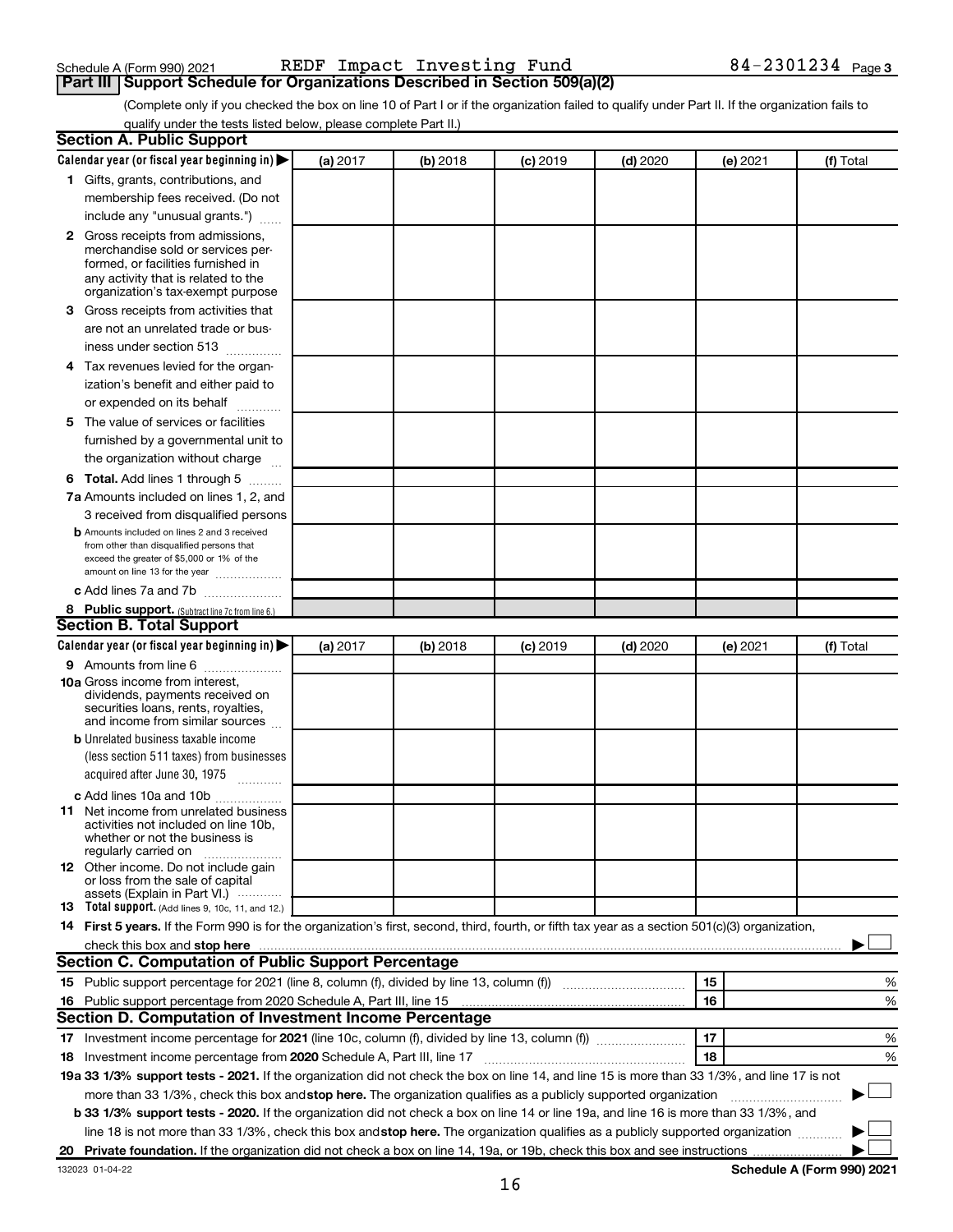| Part IV Supporting Organizations                                                                              |
|---------------------------------------------------------------------------------------------------------------|
| (Complete only if you checked a box in line 12 on Part I. If you checked box 12a, Part I, complete Sections A |
| and B. If you checked box 12b, Part I, complete Sections A and C. If you checked box 12c, Part I, complete    |
| Sections A, D, and E. If you checked box 12d, Part I, complete Sections A and D, and complete Part V.)        |
| Section A. All Supporting Organizations                                                                       |

complete Sections A and C. If you checked box 12c, Part I, complete box 12d, Part I, complete Sections A and D, and complete Part V.) **Section A. All Supporting Organizations**

- **1** Are all of the organization's supported organizations listed by name in the organization's governing documents? If "No," describe in Part VI how the supported organizations are designated. If designated by *class or purpose, describe the designation. If historic and continuing relationship, explain.*
- **2** Did the organization have any supported organization that does not have an IRS determination of status under section 509(a)(1) or (2)? If "Yes," explain in Part **VI** how the organization determined that the supported *organization was described in section 509(a)(1) or (2).*
- **3a** Did the organization have a supported organization described in section 501(c)(4), (5), or (6)? If "Yes," answer *lines 3b and 3c below.*
- **b** Did the organization confirm that each supported organization qualified under section 501(c)(4), (5), or (6) and satisfied the public support tests under section 509(a)(2)? If "Yes," describe in Part VI when and how the *organization made the determination.*
- **c** Did the organization ensure that all support to such organizations was used exclusively for section 170(c)(2)(B) purposes? If "Yes," explain in Part VI what controls the organization put in place to ensure such use.
- **4 a** *If* Was any supported organization not organized in the United States ("foreign supported organization")? *"Yes," and if you checked box 12a or 12b in Part I, answer lines 4b and 4c below.*
- **b** Did the organization have ultimate control and discretion in deciding whether to make grants to the foreign supported organization? If "Yes," describe in Part VI how the organization had such control and discretion *despite being controlled or supervised by or in connection with its supported organizations.*
- **c** Did the organization support any foreign supported organization that does not have an IRS determination under sections 501(c)(3) and 509(a)(1) or (2)? If "Yes," explain in Part VI what controls the organization used *to ensure that all support to the foreign supported organization was used exclusively for section 170(c)(2)(B) purposes.*
- **5a** Did the organization add, substitute, or remove any supported organizations during the tax year? If "Yes," answer lines 5b and 5c below (if applicable). Also, provide detail in **Part VI,** including (i) the names and EIN *numbers of the supported organizations added, substituted, or removed; (ii) the reasons for each such action; (iii) the authority under the organization's organizing document authorizing such action; and (iv) how the action was accomplished (such as by amendment to the organizing document).*
- **b** Type I or Type II only. Was any added or substituted supported organization part of a class already designated in the organization's organizing document?
- **c Substitutions only.**  Was the substitution the result of an event beyond the organization's control?
- **6** Did the organization provide support (whether in the form of grants or the provision of services or facilities) to **Part VI.** support or benefit one or more of the filing organization's supported organizations? If "Yes," provide detail in anyone other than (i) its supported organizations, (ii) individuals that are part of the charitable class benefited by one or more of its supported organizations, or (iii) other supporting organizations that also
- **7** Did the organization provide a grant, loan, compensation, or other similar payment to a substantial contributor regard to a substantial contributor? If "Yes," complete Part I of Schedule L (Form 990). (as defined in section 4958(c)(3)(C)), a family member of a substantial contributor, or a 35% controlled entity with
- **8** Did the organization make a loan to a disqualified person (as defined in section 4958) not described on line 7? *If "Yes," complete Part I of Schedule L (Form 990).*
- **9 a** Was the organization controlled directly or indirectly at any time during the tax year by one or more in section 509(a)(1) or (2))? If "Yes," provide detail in **Part VI.** disqualified persons, as defined in section 4946 (other than foundation managers and organizations described
- **b** Did one or more disqualified persons (as defined on line 9a) hold a controlling interest in any entity in which the supporting organization had an interest? If "Yes," provide detail in Part VI.
- **c** Did a disqualified person (as defined on line 9a) have an ownership interest in, or derive any personal benefit from, assets in which the supporting organization also had an interest? If "Yes," provide detail in Part VI.
- **10 a** Was the organization subject to the excess business holdings rules of section 4943 because of section supporting organizations)? If "Yes," answer line 10b below. 4943(f) (regarding certain Type II supporting organizations, and all Type III non-functionally integrated
- **b** Did the organization have any excess business holdings in the tax year? (Use Schedule C, Form 4720, to *determine whether the organization had excess business holdings.)*

**Yes No 1 2 3a 3b 3c 4a 4b 4c 5a 5b 5c 6 7 8 9a 9b 9c 10a 10b**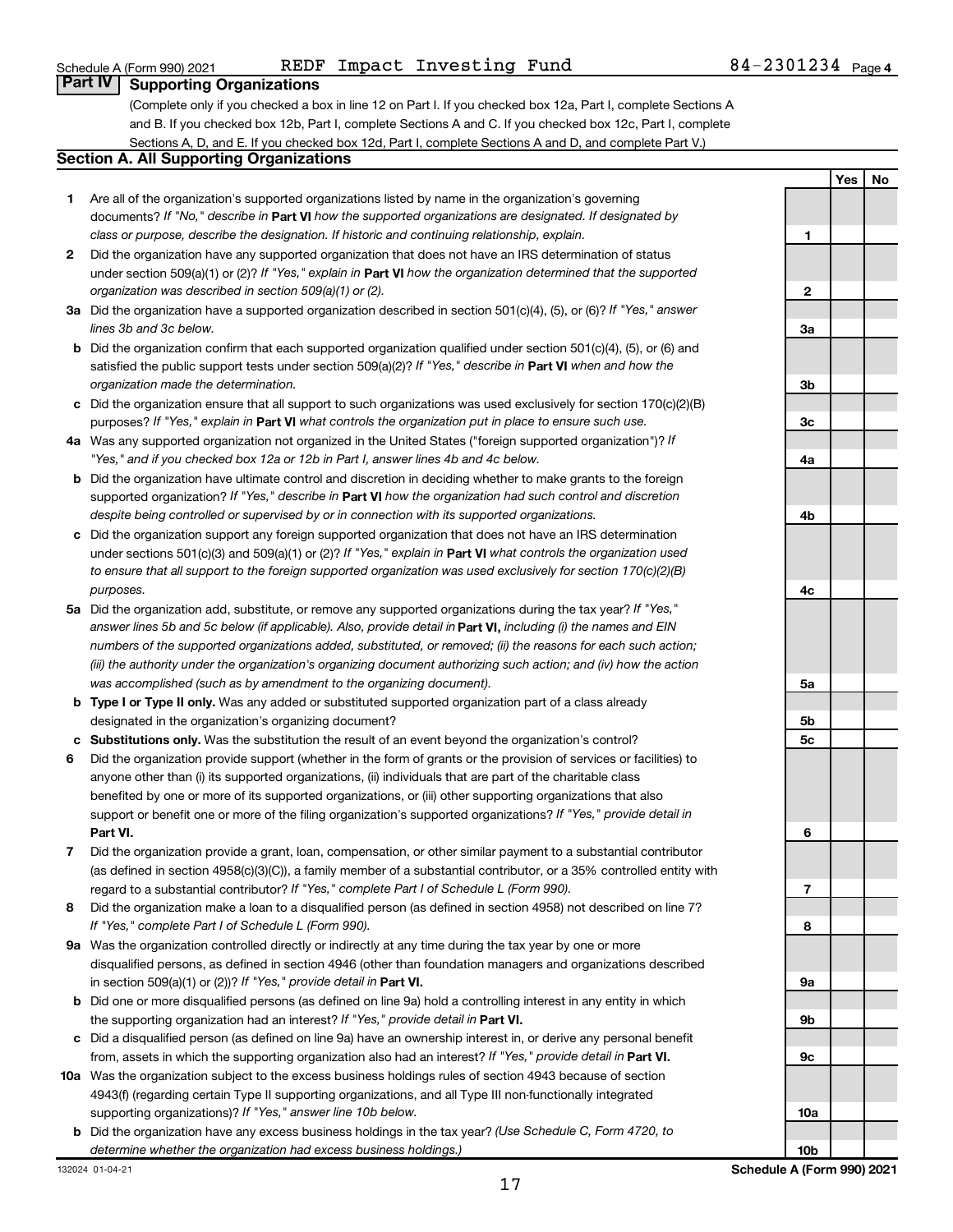| KEDF IMPACT INVESTING FUND<br>Schedule A (Form 990) 2021                                                         | 84-4301434 Page5 |     |     |    |
|------------------------------------------------------------------------------------------------------------------|------------------|-----|-----|----|
| <b>Part IV</b><br>Supporting Organizations (continued)                                                           |                  |     |     |    |
|                                                                                                                  |                  |     | Yes | No |
| Has the organization accepted a gift or contribution from any of the following persons?                          |                  |     |     |    |
| a A person who directly or indirectly controls, either alone or together with persons described on lines 11b and |                  |     |     |    |
| 11c below, the governing body of a supported organization?                                                       |                  | 11a |     |    |

REDF Impact Investing Fund 84-2301234

- **b** A family member of a person described on line 11a above?
- **c** *If "Yes" to line 11a, 11b, or 11c, provide* A 35% controlled entity of a person described on line 11a or 11b above? **Part VI. 11c** detail in Part VI.

#### **Section B. Type I Supporting Organizations**

- **1** Did the governing body, members of the governing body, officers acting in their official capacity, or membership of one or directors, or trustees at all times during the tax year? If "No," describe in Part VI how the supported organization(s) *effectively operated, supervised, or controlled the organization's activities. If the organization had more than one supported organization, describe how the powers to appoint and/or remove officers, directors, or trustees were allocated among the supported organizations and what conditions or restrictions, if any, applied to such powers during the tax year.* more supported organizations have the power to regularly appoint or elect at least a majority of the organization's officers,
- **2** Did the organization operate for the benefit of any supported organization other than the supported **Part VI**  *how providing such benefit carried out the purposes of the supported organization(s) that operated,* organization(s) that operated, supervised, or controlled the supporting organization? If "Yes," explain in *supervised, or controlled the supporting organization.*

#### **Section C. Type II Supporting Organizations**

**1** Were a majority of the organization's directors or trustees during the tax year also a majority of the directors or trustees of each of the organization's supported organization(s)? If "No," describe in Part VI how control *or management of the supporting organization was vested in the same persons that controlled or managed the supported organization(s).*

#### **Section D. All Type III Supporting Organizations**

|              |                                                                                                                        |   | Yes | No |
|--------------|------------------------------------------------------------------------------------------------------------------------|---|-----|----|
|              | Did the organization provide to each of its supported organizations, by the last day of the fifth month of the         |   |     |    |
|              | organization's tax year, (i) a written notice describing the type and amount of support provided during the prior tax  |   |     |    |
|              | year, (ii) a copy of the Form 990 that was most recently filed as of the date of notification, and (iii) copies of the |   |     |    |
|              | organization's governing documents in effect on the date of notification, to the extent not previously provided?       |   |     |    |
| $\mathbf{2}$ | Were any of the organization's officers, directors, or trustees either (i) appointed or elected by the supported       |   |     |    |
|              | organization(s) or (ii) serving on the governing body of a supported organization? If "No," explain in Part VI how     |   |     |    |
|              | the organization maintained a close and continuous working relationship with the supported organization(s).            | 2 |     |    |
| 3            | By reason of the relationship described on line 2, above, did the organization's supported organizations have a        |   |     |    |
|              | significant voice in the organization's investment policies and in directing the use of the organization's             |   |     |    |
|              | income or assets at all times during the tax year? If "Yes," describe in Part VI the role the organization's           |   |     |    |
|              | supported organizations played in this regard.                                                                         | з |     |    |

#### **Section E. Type III Functionally Integrated Supporting Organizations**

- **1** Check the box next to the method that the organization used to satisfy the Integral Part Test during the yealsee instructions).
- **a The organization satisfied the Activities Test. Complete line 2 below.**
- **b** The organization is the parent of each of its supported organizations. Complete line 3 below.  $\Box$
- **c** The organization supported a governmental entity. Describe in Part VI how you supported a governmental entity (see instructions).  $\Box$
- **2 Answer lines 2a and 2b below. Yes No** Activities Test.
- **a** Did substantially all of the organization's activities during the tax year directly further the exempt purposes of the supported organization(s) to which the organization was responsive? If "Yes," then in Part VI identify **those supported organizations and explain**  *how these activities directly furthered their exempt purposes, how the organization was responsive to those supported organizations, and how the organization determined that these activities constituted substantially all of its activities.*
- **b** Did the activities described on line 2a, above, constitute activities that, but for the organization's involvement, **Part VI**  *the reasons for the organization's position that its supported organization(s) would have engaged in* one or more of the organization's supported organization(s) would have been engaged in? If "Yes," explain in *these activities but for the organization's involvement.*
- 3 Parent of Supported Organizations. Answer lines 3a and 3b below.
- **a** Did the organization have the power to regularly appoint or elect a majority of the officers, directors, or trustees of each of the supported organizations? If "Yes" or "No" provide details in Part VI.
- **b** Did the organization exercise a substantial degree of direction over the policies, programs, and activities of each of its supported organizations? If "Yes," describe in Part VI the role played by the organization in this regard.

**11a 11b**

**1**

**2**

**1**

**Yes No**

**Yes No**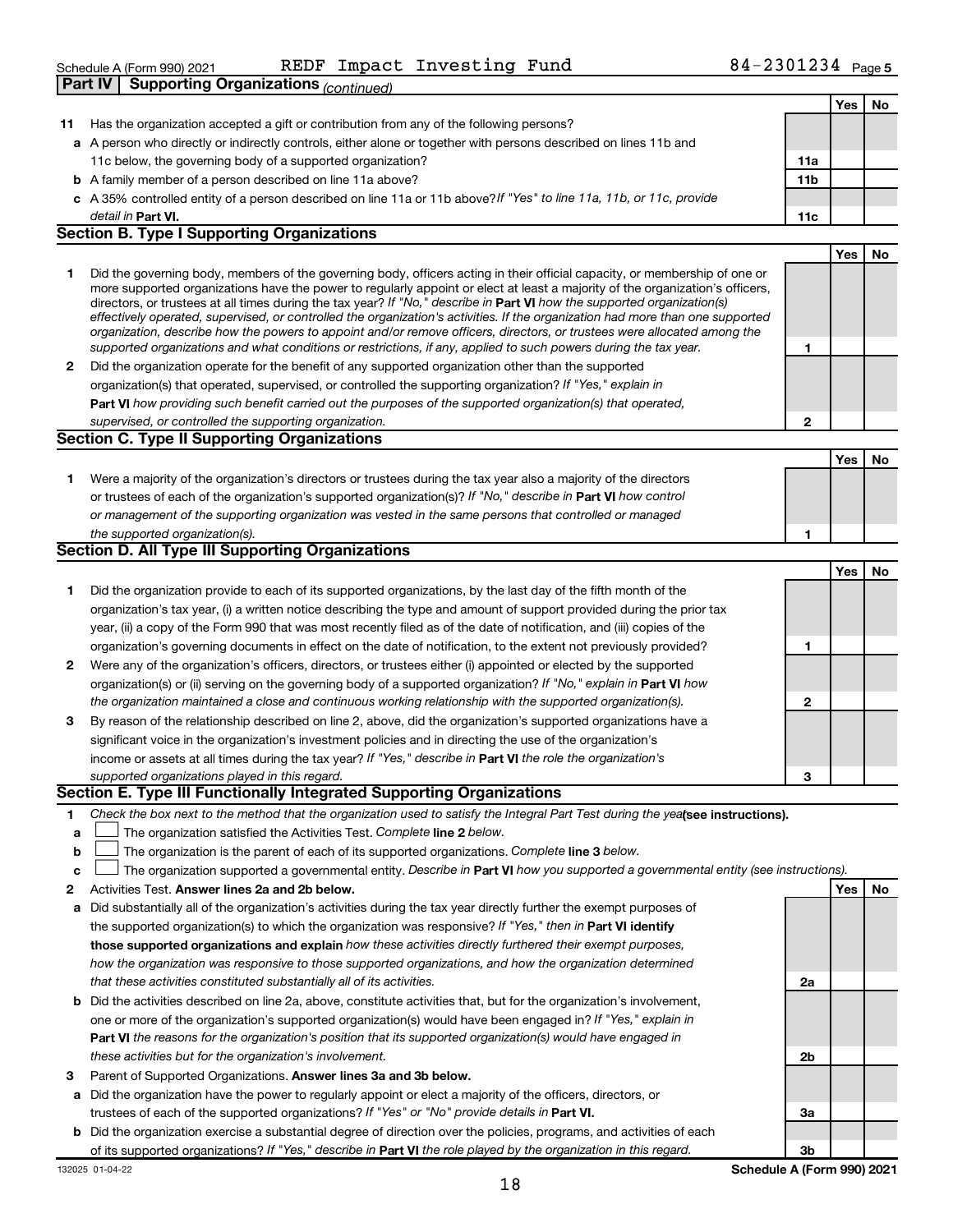| Part V         | Type III Non-Functionally Integrated 509(a)(3) Supporting Organizations                                                                        |                |                |                                |
|----------------|------------------------------------------------------------------------------------------------------------------------------------------------|----------------|----------------|--------------------------------|
| 1              | Check here if the organization satisfied the Integral Part Test as a qualifying trust on Nov. 20, 1970 (explain in Part VI). See instructions. |                |                |                                |
|                | All other Type III non-functionally integrated supporting organizations must complete Sections A through E.                                    |                |                |                                |
|                | Section A - Adjusted Net Income                                                                                                                |                | (A) Prior Year | (B) Current Year<br>(optional) |
| 1.             | Net short-term capital gain                                                                                                                    | 1              |                |                                |
| 2              | Recoveries of prior-year distributions                                                                                                         | $\mathbf{2}$   |                |                                |
| З              | Other gross income (see instructions)                                                                                                          | 3              |                |                                |
| 4              | Add lines 1 through 3.                                                                                                                         | 4              |                |                                |
| 5              | Depreciation and depletion                                                                                                                     | 5              |                |                                |
| 6              | Portion of operating expenses paid or incurred for production or                                                                               |                |                |                                |
|                | collection of gross income or for management, conservation, or                                                                                 |                |                |                                |
|                | maintenance of property held for production of income (see instructions)                                                                       | 6              |                |                                |
| 7              | Other expenses (see instructions)                                                                                                              | 7              |                |                                |
| 8              | Adjusted Net Income (subtract lines 5, 6, and 7 from line 4)                                                                                   | 8              |                |                                |
|                | <b>Section B - Minimum Asset Amount</b>                                                                                                        |                | (A) Prior Year | (B) Current Year<br>(optional) |
| 1              | Aggregate fair market value of all non-exempt-use assets (see                                                                                  |                |                |                                |
|                | instructions for short tax year or assets held for part of year):                                                                              |                |                |                                |
|                | <b>a</b> Average monthly value of securities                                                                                                   | 1a             |                |                                |
|                | <b>b</b> Average monthly cash balances                                                                                                         | 1b             |                |                                |
|                | c Fair market value of other non-exempt-use assets                                                                                             | 1c             |                |                                |
|                | <b>d</b> Total (add lines 1a, 1b, and 1c)                                                                                                      | 1d             |                |                                |
|                | e Discount claimed for blockage or other factors                                                                                               |                |                |                                |
|                | (explain in detail in Part VI):                                                                                                                |                |                |                                |
| 2              | Acquisition indebtedness applicable to non-exempt-use assets                                                                                   | $\mathbf{2}$   |                |                                |
| 3              | Subtract line 2 from line 1d.                                                                                                                  | 3              |                |                                |
| 4              | Cash deemed held for exempt use. Enter 0.015 of line 3 (for greater amount,                                                                    |                |                |                                |
|                | see instructions).                                                                                                                             | 4              |                |                                |
| 5              | Net value of non-exempt-use assets (subtract line 4 from line 3)                                                                               | 5              |                |                                |
| 6              | Multiply line 5 by 0.035.                                                                                                                      | 6              |                |                                |
| 7              | Recoveries of prior-year distributions                                                                                                         | $\overline{7}$ |                |                                |
| 8              | Minimum Asset Amount (add line 7 to line 6)                                                                                                    | 8              |                |                                |
|                | <b>Section C - Distributable Amount</b>                                                                                                        |                |                | <b>Current Year</b>            |
| 1              | Adjusted net income for prior year (from Section A, line 8, column A)                                                                          | 1              |                |                                |
| 2              | Enter 0.85 of line 1.                                                                                                                          | $\mathbf{2}$   |                |                                |
| 3              | Minimum asset amount for prior year (from Section B, line 8, column A)                                                                         | 3              |                |                                |
| 4              | Enter greater of line 2 or line 3.                                                                                                             | 4              |                |                                |
| 5              | Income tax imposed in prior year                                                                                                               | 5              |                |                                |
| 6              | <b>Distributable Amount.</b> Subtract line 5 from line 4, unless subject to                                                                    |                |                |                                |
|                | emergency temporary reduction (see instructions).                                                                                              | 6              |                |                                |
| $\overline{7}$ | Check here if the current year is the organization's first as a non-functionally integrated Type III supporting organization (see              |                |                |                                |

instructions).

**Schedule A (Form 990) 2021**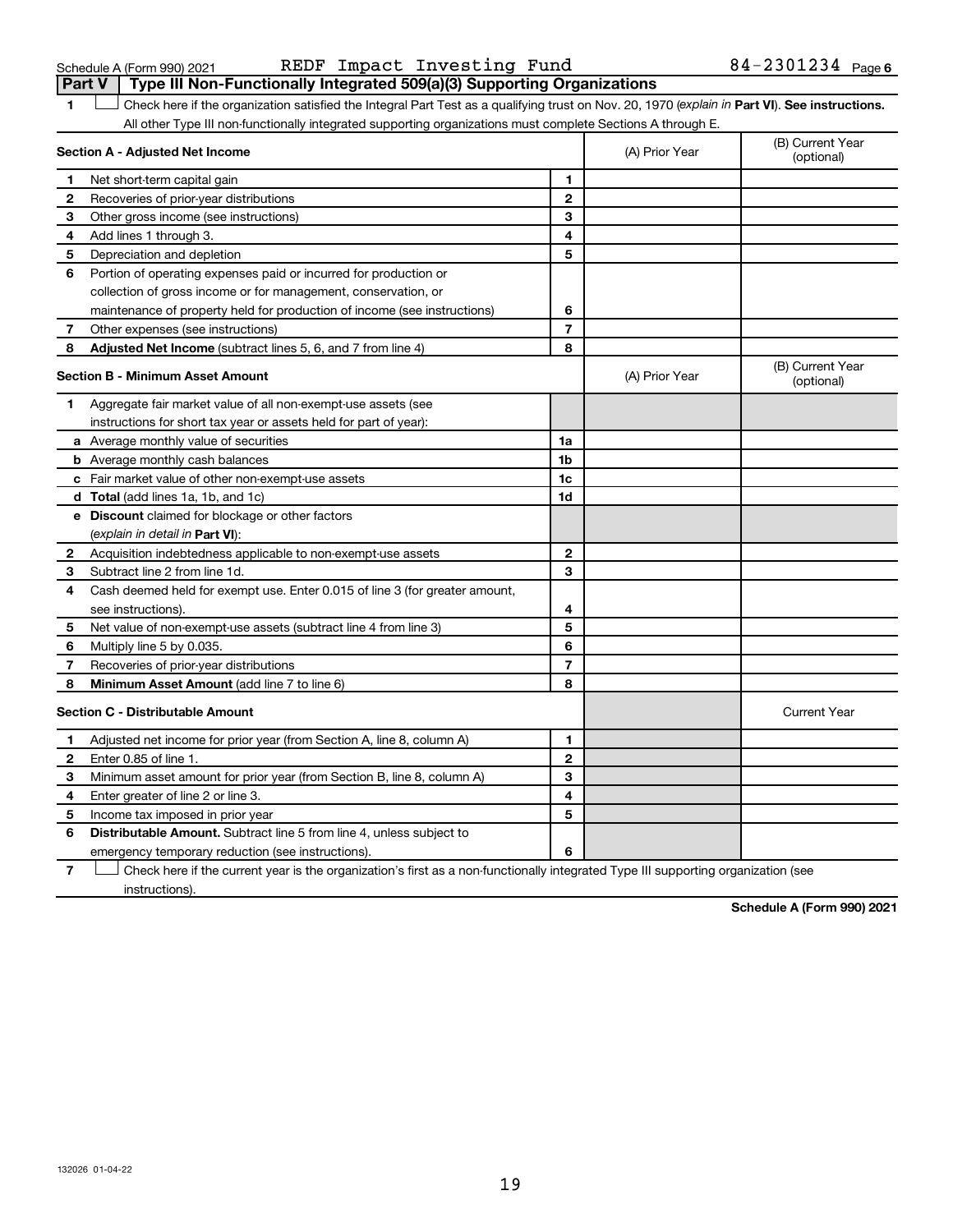| Schedule A (Form 990) 2021 |
|----------------------------|
|----------------------------|

|  | Schedule A (Form 990) 2021 |  |  | REDF Impact Investing Fund |  | $84 - 2301234$ Page 7 |  |
|--|----------------------------|--|--|----------------------------|--|-----------------------|--|
|--|----------------------------|--|--|----------------------------|--|-----------------------|--|

| Type III Non-Functionally Integrated 509(a)(3) Supporting Organizations (continued)<br><b>Part V</b> |                                                                                            |                                    |                                                |                                                         |  |  |  |  |
|------------------------------------------------------------------------------------------------------|--------------------------------------------------------------------------------------------|------------------------------------|------------------------------------------------|---------------------------------------------------------|--|--|--|--|
|                                                                                                      | <b>Section D - Distributions</b>                                                           |                                    |                                                | <b>Current Year</b>                                     |  |  |  |  |
| 1                                                                                                    | Amounts paid to supported organizations to accomplish exempt purposes                      | $\blacksquare$                     |                                                |                                                         |  |  |  |  |
| 2                                                                                                    | Amounts paid to perform activity that directly furthers exempt purposes of supported       |                                    |                                                |                                                         |  |  |  |  |
|                                                                                                      | organizations, in excess of income from activity                                           |                                    | $\mathbf{2}$                                   |                                                         |  |  |  |  |
| 3                                                                                                    | Administrative expenses paid to accomplish exempt purposes of supported organizations      | 3                                  |                                                |                                                         |  |  |  |  |
| 4                                                                                                    | Amounts paid to acquire exempt-use assets                                                  |                                    | 4                                              |                                                         |  |  |  |  |
| 5                                                                                                    | Qualified set-aside amounts (prior IRS approval required - provide details in Part VI)     |                                    | 5                                              |                                                         |  |  |  |  |
| 6                                                                                                    | Other distributions ( <i>describe in Part VI</i> ). See instructions.                      |                                    | 6                                              |                                                         |  |  |  |  |
| 7                                                                                                    | Total annual distributions. Add lines 1 through 6.                                         |                                    | $\overline{7}$                                 |                                                         |  |  |  |  |
| 8                                                                                                    | Distributions to attentive supported organizations to which the organization is responsive |                                    |                                                |                                                         |  |  |  |  |
|                                                                                                      | ( <i>provide details in Part VI</i> ). See instructions.                                   |                                    | 8                                              |                                                         |  |  |  |  |
| 9                                                                                                    | Distributable amount for 2021 from Section C, line 6                                       |                                    | 9                                              |                                                         |  |  |  |  |
| 10                                                                                                   | Line 8 amount divided by line 9 amount                                                     |                                    | 10                                             |                                                         |  |  |  |  |
|                                                                                                      | <b>Section E - Distribution Allocations (see instructions)</b>                             | (i)<br><b>Excess Distributions</b> | (iii)<br><b>Underdistributions</b><br>Pre-2021 | (iii)<br><b>Distributable</b><br><b>Amount for 2021</b> |  |  |  |  |
| 1                                                                                                    | Distributable amount for 2021 from Section C, line 6                                       |                                    |                                                |                                                         |  |  |  |  |
| 2                                                                                                    | Underdistributions, if any, for years prior to 2021 (reason-                               |                                    |                                                |                                                         |  |  |  |  |
|                                                                                                      | able cause required - explain in Part VI). See instructions.                               |                                    |                                                |                                                         |  |  |  |  |
| 3                                                                                                    | Excess distributions carryover, if any, to 2021                                            |                                    |                                                |                                                         |  |  |  |  |
|                                                                                                      | a From 2016                                                                                |                                    |                                                |                                                         |  |  |  |  |
|                                                                                                      | <b>b</b> From 2017                                                                         |                                    |                                                |                                                         |  |  |  |  |
|                                                                                                      | c From 2018                                                                                |                                    |                                                |                                                         |  |  |  |  |
|                                                                                                      | d From 2019                                                                                |                                    |                                                |                                                         |  |  |  |  |
|                                                                                                      | e From 2020                                                                                |                                    |                                                |                                                         |  |  |  |  |
|                                                                                                      | f Total of lines 3a through 3e                                                             |                                    |                                                |                                                         |  |  |  |  |
|                                                                                                      | g Applied to underdistributions of prior years                                             |                                    |                                                |                                                         |  |  |  |  |
|                                                                                                      | <b>h</b> Applied to 2021 distributable amount                                              |                                    |                                                |                                                         |  |  |  |  |
| Ť.                                                                                                   | Carryover from 2016 not applied (see instructions)                                         |                                    |                                                |                                                         |  |  |  |  |
|                                                                                                      | Remainder. Subtract lines 3g, 3h, and 3i from line 3f.                                     |                                    |                                                |                                                         |  |  |  |  |
| 4                                                                                                    | Distributions for 2021 from Section D,                                                     |                                    |                                                |                                                         |  |  |  |  |
|                                                                                                      | line $7:$                                                                                  |                                    |                                                |                                                         |  |  |  |  |
|                                                                                                      | a Applied to underdistributions of prior years                                             |                                    |                                                |                                                         |  |  |  |  |
|                                                                                                      | <b>b</b> Applied to 2021 distributable amount                                              |                                    |                                                |                                                         |  |  |  |  |
|                                                                                                      | c Remainder. Subtract lines 4a and 4b from line 4.                                         |                                    |                                                |                                                         |  |  |  |  |
| 5                                                                                                    | Remaining underdistributions for years prior to 2021, if                                   |                                    |                                                |                                                         |  |  |  |  |
|                                                                                                      | any. Subtract lines 3g and 4a from line 2. For result greater                              |                                    |                                                |                                                         |  |  |  |  |
|                                                                                                      | than zero, explain in Part VI. See instructions.                                           |                                    |                                                |                                                         |  |  |  |  |
| 6                                                                                                    | Remaining underdistributions for 2021. Subtract lines 3h                                   |                                    |                                                |                                                         |  |  |  |  |
|                                                                                                      | and 4b from line 1. For result greater than zero, explain in                               |                                    |                                                |                                                         |  |  |  |  |
|                                                                                                      | <b>Part VI.</b> See instructions.                                                          |                                    |                                                |                                                         |  |  |  |  |
| 7                                                                                                    | Excess distributions carryover to 2022. Add lines 3j                                       |                                    |                                                |                                                         |  |  |  |  |
|                                                                                                      | and 4c.                                                                                    |                                    |                                                |                                                         |  |  |  |  |
| 8                                                                                                    | Breakdown of line 7:                                                                       |                                    |                                                |                                                         |  |  |  |  |
|                                                                                                      | a Excess from 2017                                                                         |                                    |                                                |                                                         |  |  |  |  |
|                                                                                                      | <b>b</b> Excess from 2018                                                                  |                                    |                                                |                                                         |  |  |  |  |
|                                                                                                      | c Excess from 2019                                                                         |                                    |                                                |                                                         |  |  |  |  |
|                                                                                                      | d Excess from 2020                                                                         |                                    |                                                |                                                         |  |  |  |  |
|                                                                                                      | e Excess from 2021                                                                         |                                    |                                                |                                                         |  |  |  |  |

**Schedule A (Form 990) 2021**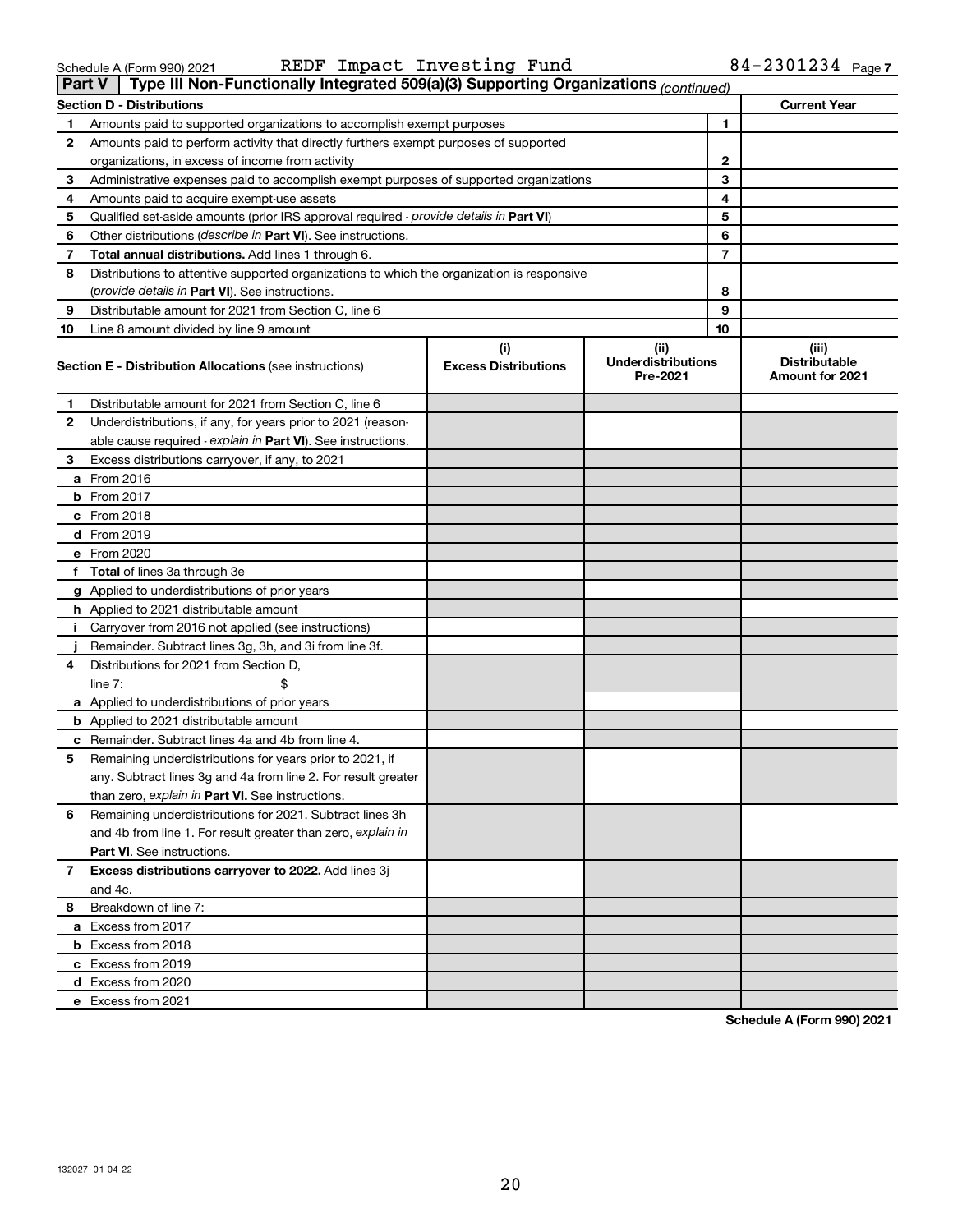|                | Schedule A (Form 990) 2021 |  | REDF Impact Investing Fund | 84-2301234 Page 8                                                                                                                                                                                                                                                                                                                                                                                                                                                                                                                                                    |
|----------------|----------------------------|--|----------------------------|----------------------------------------------------------------------------------------------------------------------------------------------------------------------------------------------------------------------------------------------------------------------------------------------------------------------------------------------------------------------------------------------------------------------------------------------------------------------------------------------------------------------------------------------------------------------|
| <b>Part VI</b> | (See instructions.)        |  |                            | Supplemental Information. Provide the explanations required by Part II, line 10; Part II, line 17a or 17b; Part III, line 12;<br>Part IV, Section A, lines 1, 2, 3b, 3c, 4b, 4c, 5a, 6, 9a, 9b, 9c, 11a, 11b, and 11c; Part IV, Section B, lines 1 and 2; Part IV, Section C,<br>line 1; Part IV, Section D, lines 2 and 3; Part IV, Section E, lines 1c, 2a, 2b, 3a, and 3b; Part V, line 1; Part V, Section B, line 1e; Part V,<br>Section D, lines 5, 6, and 8; and Part V, Section E, lines 2, 5, and 6. Also complete this part for any additional information. |
|                |                            |  |                            |                                                                                                                                                                                                                                                                                                                                                                                                                                                                                                                                                                      |
|                |                            |  |                            |                                                                                                                                                                                                                                                                                                                                                                                                                                                                                                                                                                      |
|                |                            |  |                            |                                                                                                                                                                                                                                                                                                                                                                                                                                                                                                                                                                      |
|                |                            |  |                            |                                                                                                                                                                                                                                                                                                                                                                                                                                                                                                                                                                      |
|                |                            |  |                            |                                                                                                                                                                                                                                                                                                                                                                                                                                                                                                                                                                      |
|                |                            |  |                            |                                                                                                                                                                                                                                                                                                                                                                                                                                                                                                                                                                      |
|                |                            |  |                            |                                                                                                                                                                                                                                                                                                                                                                                                                                                                                                                                                                      |
|                |                            |  |                            |                                                                                                                                                                                                                                                                                                                                                                                                                                                                                                                                                                      |
|                |                            |  |                            |                                                                                                                                                                                                                                                                                                                                                                                                                                                                                                                                                                      |
|                |                            |  |                            |                                                                                                                                                                                                                                                                                                                                                                                                                                                                                                                                                                      |
|                |                            |  |                            |                                                                                                                                                                                                                                                                                                                                                                                                                                                                                                                                                                      |
|                |                            |  |                            |                                                                                                                                                                                                                                                                                                                                                                                                                                                                                                                                                                      |
|                |                            |  |                            |                                                                                                                                                                                                                                                                                                                                                                                                                                                                                                                                                                      |
|                |                            |  |                            |                                                                                                                                                                                                                                                                                                                                                                                                                                                                                                                                                                      |
|                |                            |  |                            |                                                                                                                                                                                                                                                                                                                                                                                                                                                                                                                                                                      |
|                |                            |  |                            |                                                                                                                                                                                                                                                                                                                                                                                                                                                                                                                                                                      |
|                |                            |  |                            |                                                                                                                                                                                                                                                                                                                                                                                                                                                                                                                                                                      |
|                |                            |  |                            |                                                                                                                                                                                                                                                                                                                                                                                                                                                                                                                                                                      |
|                |                            |  |                            |                                                                                                                                                                                                                                                                                                                                                                                                                                                                                                                                                                      |
|                |                            |  |                            |                                                                                                                                                                                                                                                                                                                                                                                                                                                                                                                                                                      |
|                |                            |  |                            |                                                                                                                                                                                                                                                                                                                                                                                                                                                                                                                                                                      |
|                |                            |  |                            |                                                                                                                                                                                                                                                                                                                                                                                                                                                                                                                                                                      |
|                |                            |  |                            |                                                                                                                                                                                                                                                                                                                                                                                                                                                                                                                                                                      |
|                |                            |  |                            |                                                                                                                                                                                                                                                                                                                                                                                                                                                                                                                                                                      |
|                |                            |  |                            |                                                                                                                                                                                                                                                                                                                                                                                                                                                                                                                                                                      |
|                |                            |  |                            |                                                                                                                                                                                                                                                                                                                                                                                                                                                                                                                                                                      |
|                |                            |  |                            |                                                                                                                                                                                                                                                                                                                                                                                                                                                                                                                                                                      |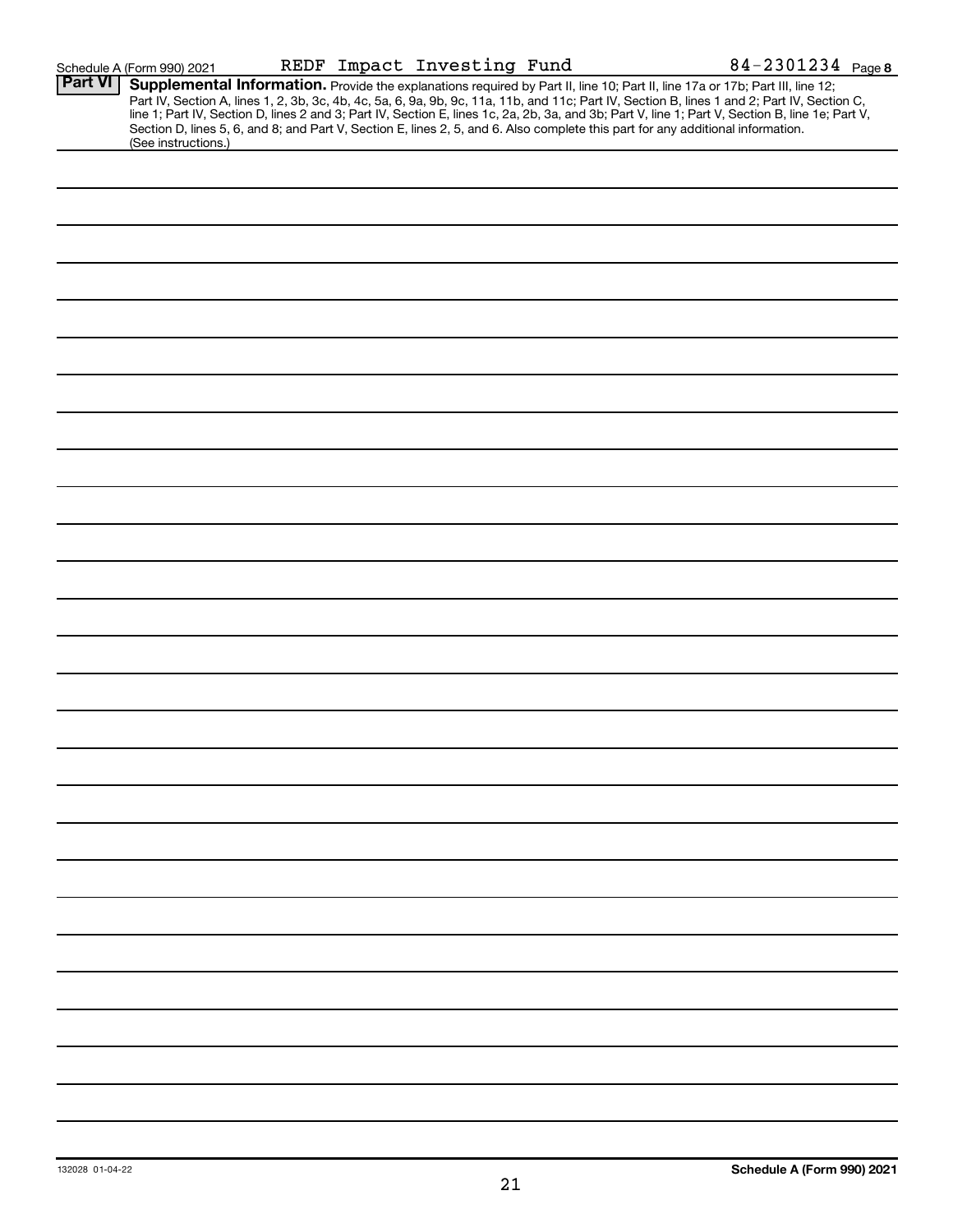| (Form 990) |
|------------|
|------------|

132051 10-28-21

**| Complete if the organization answered "Yes" on Form 990, Part IV, line 6, 7, 8, 9, 10, 11a, 11b, 11c, 11d, 11e, 11f, 12a, or 12b. SCHEDULE D Supplemental Financial Statements**<br> **Form 990 Example 5 2021**<br>
Part IV. line 6, 7, 8, 9, 10, 11a, 11b, 11c, 11d, 11e, 11f, 12a, or 12b.

**| Attach to Form 990. |Go to www.irs.gov/Form990 for instructions and the latest information.**

**Part I** | Organizations Maintaining Donor Advised Funds or Other Similar Funds or Accounts. Complete if the



Department of the Treasury Internal Revenue Service

#### Name of the organization<br>**REDF** Impact Investing Fund **Employer identification number**<br>84-2301234 REDF Impact Investing Fund

|         | organization answered "Yes" on Form 990, Part IV, line 6.                                                                                      |                         |  |                              |                                                    |    |
|---------|------------------------------------------------------------------------------------------------------------------------------------------------|-------------------------|--|------------------------------|----------------------------------------------------|----|
|         |                                                                                                                                                | (a) Donor advised funds |  | (b) Funds and other accounts |                                                    |    |
| 1.      |                                                                                                                                                |                         |  |                              |                                                    |    |
| 2       | Aggregate value of contributions to (during year)                                                                                              |                         |  |                              |                                                    |    |
| з       | Aggregate value of grants from (during year)                                                                                                   |                         |  |                              |                                                    |    |
| 4       |                                                                                                                                                |                         |  |                              |                                                    |    |
| 5       | Did the organization inform all donors and donor advisors in writing that the assets held in donor advised funds                               |                         |  |                              |                                                    |    |
|         |                                                                                                                                                |                         |  |                              | Yes                                                | No |
| 6       | Did the organization inform all grantees, donors, and donor advisors in writing that grant funds can be used only                              |                         |  |                              |                                                    |    |
|         | for charitable purposes and not for the benefit of the donor or donor advisor, or for any other purpose conferring                             |                         |  |                              |                                                    |    |
|         | impermissible private benefit?                                                                                                                 |                         |  |                              | Yes                                                | No |
| Part II | Conservation Easements. Complete if the organization answered "Yes" on Form 990, Part IV, line 7.                                              |                         |  |                              |                                                    |    |
| 1       | Purpose(s) of conservation easements held by the organization (check all that apply).                                                          |                         |  |                              |                                                    |    |
|         | Preservation of land for public use (for example, recreation or education)                                                                     |                         |  |                              | Preservation of a historically important land area |    |
|         | Protection of natural habitat                                                                                                                  |                         |  |                              | Preservation of a certified historic structure     |    |
|         | Preservation of open space                                                                                                                     |                         |  |                              |                                                    |    |
| 2       | Complete lines 2a through 2d if the organization held a qualified conservation contribution in the form of a conservation easement on the last |                         |  |                              |                                                    |    |
|         | day of the tax year.                                                                                                                           |                         |  |                              | Held at the End of the Tax Year                    |    |
| а       |                                                                                                                                                |                         |  | 2a                           |                                                    |    |
|         | Total acreage restricted by conservation easements                                                                                             |                         |  | 2 <sub>b</sub>               |                                                    |    |
|         |                                                                                                                                                |                         |  | 2c                           |                                                    |    |
|         | Number of conservation easements included in (c) acquired after 7/25/06, and not on a historic structure                                       |                         |  |                              |                                                    |    |
|         |                                                                                                                                                |                         |  | 2d                           |                                                    |    |
| 3       | Number of conservation easements modified, transferred, released, extinguished, or terminated by the organization during the tax               |                         |  |                              |                                                    |    |
|         | $\vee$ ear $\blacktriangleright$                                                                                                               |                         |  |                              |                                                    |    |
| 4       | Number of states where property subject to conservation easement is located >                                                                  |                         |  |                              |                                                    |    |
| 5       | Does the organization have a written policy regarding the periodic monitoring, inspection, handling of                                         |                         |  |                              |                                                    |    |
|         | violations, and enforcement of the conservation easements it holds?                                                                            |                         |  |                              | Yes                                                | No |
| 6       | Staff and volunteer hours devoted to monitoring, inspecting, handling of violations, and enforcing conservation easements during the year      |                         |  |                              |                                                    |    |
|         |                                                                                                                                                |                         |  |                              |                                                    |    |
| 7       | Amount of expenses incurred in monitoring, inspecting, handling of violations, and enforcing conservation easements during the year            |                         |  |                              |                                                    |    |
|         | ► \$                                                                                                                                           |                         |  |                              |                                                    |    |
| 8       | Does each conservation easement reported on line 2(d) above satisfy the requirements of section 170(h)(4)(B)(i)                                |                         |  |                              |                                                    |    |
|         |                                                                                                                                                |                         |  |                              | Yes                                                | No |
| 9       | In Part XIII, describe how the organization reports conservation easements in its revenue and expense statement and                            |                         |  |                              |                                                    |    |
|         | balance sheet, and include, if applicable, the text of the footnote to the organization's financial statements that describes the              |                         |  |                              |                                                    |    |
|         | organization's accounting for conservation easements.                                                                                          |                         |  |                              |                                                    |    |
|         | Part III   Organizations Maintaining Collections of Art, Historical Treasures, or Other Similar Assets.                                        |                         |  |                              |                                                    |    |
|         | Complete if the organization answered "Yes" on Form 990, Part IV, line 8.                                                                      |                         |  |                              |                                                    |    |
|         | 1a If the organization elected, as permitted under FASB ASC 958, not to report in its revenue statement and balance sheet works                |                         |  |                              |                                                    |    |
|         | of art, historical treasures, or other similar assets held for public exhibition, education, or research in furtherance of public              |                         |  |                              |                                                    |    |
|         | service, provide in Part XIII the text of the footnote to its financial statements that describes these items.                                 |                         |  |                              |                                                    |    |
| b       | If the organization elected, as permitted under FASB ASC 958, to report in its revenue statement and balance sheet works of                    |                         |  |                              |                                                    |    |
|         | art, historical treasures, or other similar assets held for public exhibition, education, or research in furtherance of public service,        |                         |  |                              |                                                    |    |
|         | provide the following amounts relating to these items:                                                                                         |                         |  |                              |                                                    |    |
|         |                                                                                                                                                |                         |  |                              | \$                                                 |    |
|         | (ii) Assets included in Form 990, Part X                                                                                                       |                         |  |                              | $\frac{1}{2}$                                      |    |
| 2       | If the organization received or held works of art, historical treasures, or other similar assets for financial gain, provide                   |                         |  |                              |                                                    |    |
|         | the following amounts required to be reported under FASB ASC 958 relating to these items:                                                      |                         |  |                              |                                                    |    |
| а       |                                                                                                                                                |                         |  |                              | \$                                                 |    |
|         |                                                                                                                                                |                         |  |                              | \$                                                 |    |
|         | LHA For Paperwork Reduction Act Notice, see the Instructions for Form 990.                                                                     |                         |  |                              | Schedule D (Form 990) 2021                         |    |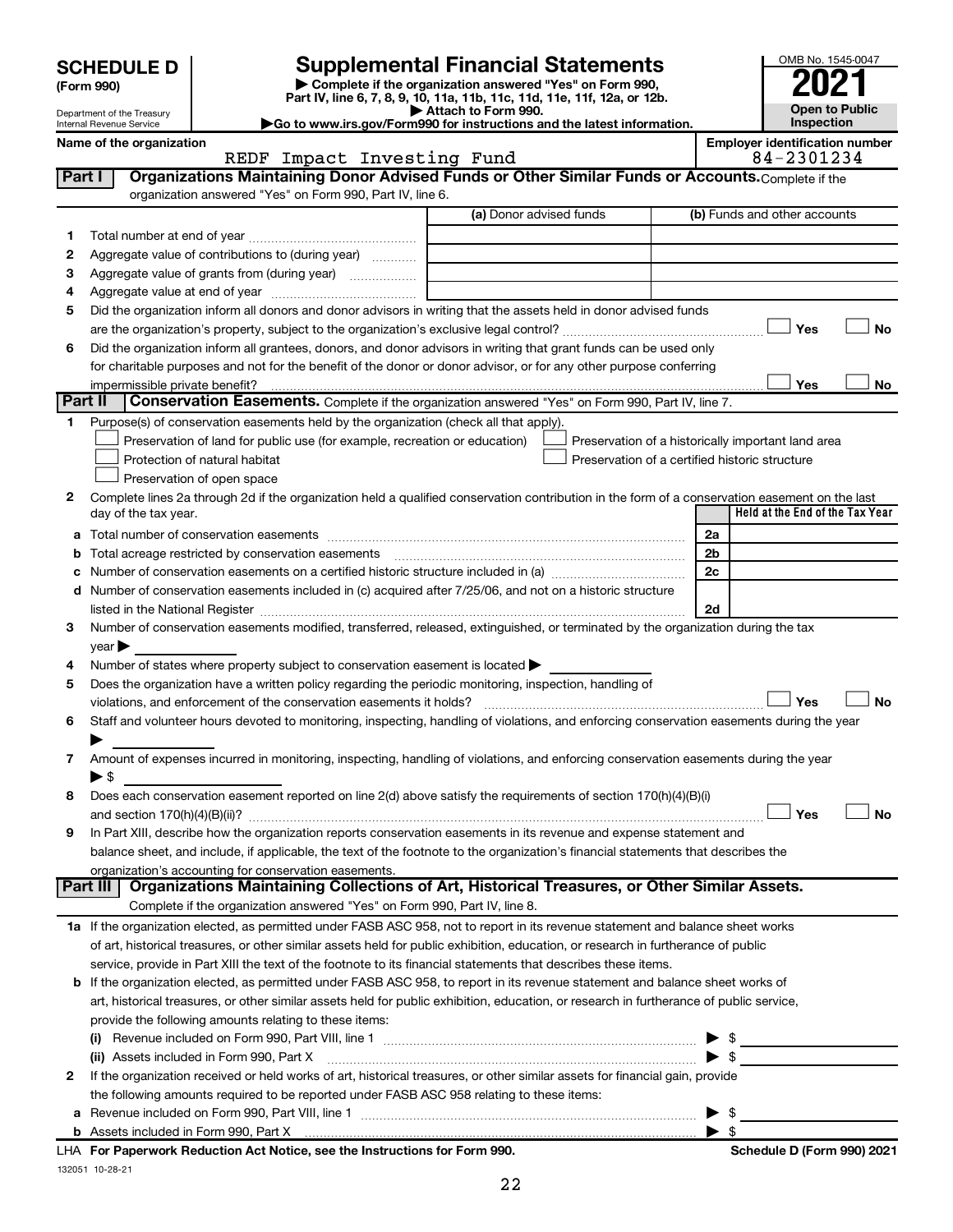|               | Schedule D (Form 990) 2021                                                                                                                                                                                                          | REDF Impact Investing Fund              |   |                                    |                                                                                                                                                                                                                               |                 |              |                | 84-2301234 Page 2 |
|---------------|-------------------------------------------------------------------------------------------------------------------------------------------------------------------------------------------------------------------------------------|-----------------------------------------|---|------------------------------------|-------------------------------------------------------------------------------------------------------------------------------------------------------------------------------------------------------------------------------|-----------------|--------------|----------------|-------------------|
|               | Organizations Maintaining Collections of Art, Historical Treasures, or Other Similar Assets (continued)<br>Part III                                                                                                                 |                                         |   |                                    |                                                                                                                                                                                                                               |                 |              |                |                   |
| 3             | Using the organization's acquisition, accession, and other records, check any of the following that make significant use of its                                                                                                     |                                         |   |                                    |                                                                                                                                                                                                                               |                 |              |                |                   |
|               | collection items (check all that apply):                                                                                                                                                                                            |                                         |   |                                    |                                                                                                                                                                                                                               |                 |              |                |                   |
| a             | Public exhibition                                                                                                                                                                                                                   |                                         |   |                                    | Loan or exchange program                                                                                                                                                                                                      |                 |              |                |                   |
| b             | Scholarly research                                                                                                                                                                                                                  |                                         |   |                                    | Other and the contract of the contract of the contract of the contract of the contract of the contract of the contract of the contract of the contract of the contract of the contract of the contract of the contract of the |                 |              |                |                   |
| с             | Preservation for future generations                                                                                                                                                                                                 |                                         |   |                                    |                                                                                                                                                                                                                               |                 |              |                |                   |
| 4             | Provide a description of the organization's collections and explain how they further the organization's exempt purpose in Part XIII.                                                                                                |                                         |   |                                    |                                                                                                                                                                                                                               |                 |              |                |                   |
| 5             | During the year, did the organization solicit or receive donations of art, historical treasures, or other similar assets                                                                                                            |                                         |   |                                    |                                                                                                                                                                                                                               |                 |              |                |                   |
|               |                                                                                                                                                                                                                                     |                                         |   |                                    |                                                                                                                                                                                                                               |                 |              | Yes            | No                |
|               | Part IV<br><b>Escrow and Custodial Arrangements.</b> Complete if the organization answered "Yes" on Form 990, Part IV, line 9, or                                                                                                   |                                         |   |                                    |                                                                                                                                                                                                                               |                 |              |                |                   |
|               | reported an amount on Form 990, Part X, line 21.                                                                                                                                                                                    |                                         |   |                                    |                                                                                                                                                                                                                               |                 |              |                |                   |
|               | 1a Is the organization an agent, trustee, custodian or other intermediary for contributions or other assets not included                                                                                                            |                                         |   |                                    |                                                                                                                                                                                                                               |                 |              |                |                   |
|               |                                                                                                                                                                                                                                     |                                         |   |                                    |                                                                                                                                                                                                                               |                 |              | Yes            | No                |
|               | b If "Yes," explain the arrangement in Part XIII and complete the following table:                                                                                                                                                  |                                         |   |                                    |                                                                                                                                                                                                                               |                 |              |                |                   |
|               |                                                                                                                                                                                                                                     |                                         |   |                                    |                                                                                                                                                                                                                               |                 |              | Amount         |                   |
|               | c Beginning balance <b>communications</b> and a construction of the construction of the construction of the construction of the construction of the construction of the construction of the construction of the construction of the |                                         |   |                                    |                                                                                                                                                                                                                               |                 | 1c           |                |                   |
|               |                                                                                                                                                                                                                                     |                                         |   |                                    |                                                                                                                                                                                                                               |                 | 1d           |                |                   |
|               | e Distributions during the year manufactured and continuum control of the control of the control of the state of the control of the control of the control of the control of the control of the control of the control of the       |                                         |   |                                    |                                                                                                                                                                                                                               |                 | 1e           |                |                   |
|               |                                                                                                                                                                                                                                     |                                         |   |                                    |                                                                                                                                                                                                                               |                 | 1f           |                |                   |
|               | 2a Did the organization include an amount on Form 990, Part X, line 21, for escrow or custodial account liability?                                                                                                                  |                                         |   |                                    |                                                                                                                                                                                                                               |                 |              | Yes            | No                |
|               | <b>b</b> If "Yes," explain the arrangement in Part XIII. Check here if the explanation has been provided on Part XIII                                                                                                               |                                         |   |                                    |                                                                                                                                                                                                                               |                 |              |                |                   |
| <b>Part V</b> | Endowment Funds. Complete if the organization answered "Yes" on Form 990, Part IV, line 10.                                                                                                                                         |                                         |   |                                    |                                                                                                                                                                                                                               |                 |              |                |                   |
|               |                                                                                                                                                                                                                                     | (a) Current year                        |   | (b) Prior year                     | (c) Two years back (d) Three years back (e) Four years back                                                                                                                                                                   |                 |              |                |                   |
|               | 1a Beginning of year balance                                                                                                                                                                                                        |                                         |   |                                    |                                                                                                                                                                                                                               |                 |              |                |                   |
| b             |                                                                                                                                                                                                                                     |                                         |   |                                    |                                                                                                                                                                                                                               |                 |              |                |                   |
| c             | Net investment earnings, gains, and losses                                                                                                                                                                                          |                                         |   |                                    |                                                                                                                                                                                                                               |                 |              |                |                   |
|               | d Grants or scholarships                                                                                                                                                                                                            |                                         |   |                                    |                                                                                                                                                                                                                               |                 |              |                |                   |
|               | e Other expenditures for facilities                                                                                                                                                                                                 |                                         |   |                                    |                                                                                                                                                                                                                               |                 |              |                |                   |
|               | and programs                                                                                                                                                                                                                        |                                         |   |                                    |                                                                                                                                                                                                                               |                 |              |                |                   |
|               |                                                                                                                                                                                                                                     |                                         |   |                                    |                                                                                                                                                                                                                               |                 |              |                |                   |
| g             |                                                                                                                                                                                                                                     |                                         |   |                                    |                                                                                                                                                                                                                               |                 |              |                |                   |
| 2             | Provide the estimated percentage of the current year end balance (line 1g, column (a)) held as:                                                                                                                                     |                                         |   |                                    |                                                                                                                                                                                                                               |                 |              |                |                   |
| а             | Board designated or quasi-endowment                                                                                                                                                                                                 |                                         | % |                                    |                                                                                                                                                                                                                               |                 |              |                |                   |
| b             | Permanent endowment                                                                                                                                                                                                                 | %                                       |   |                                    |                                                                                                                                                                                                                               |                 |              |                |                   |
|               | <b>c</b> Term endowment $\blacktriangleright$                                                                                                                                                                                       | %                                       |   |                                    |                                                                                                                                                                                                                               |                 |              |                |                   |
|               | The percentages on lines 2a, 2b, and 2c should equal 100%.                                                                                                                                                                          |                                         |   |                                    |                                                                                                                                                                                                                               |                 |              |                |                   |
|               | 3a Are there endowment funds not in the possession of the organization that are held and administered for the organization                                                                                                          |                                         |   |                                    |                                                                                                                                                                                                                               |                 |              |                | <b>Yes</b><br>No  |
|               | by:                                                                                                                                                                                                                                 |                                         |   |                                    |                                                                                                                                                                                                                               |                 |              |                |                   |
|               | (i)                                                                                                                                                                                                                                 |                                         |   |                                    |                                                                                                                                                                                                                               |                 |              | 3a(i)          |                   |
|               | (ii) Related organizations [11] Related organizations [11] Maximum material contract to the contract of the contract of the contract of the contract of the contract of the contract of the contract of the contract of the co      |                                         |   |                                    |                                                                                                                                                                                                                               |                 |              | 3a(ii)         |                   |
|               |                                                                                                                                                                                                                                     |                                         |   |                                    |                                                                                                                                                                                                                               |                 |              | 3b             |                   |
| 4             | Describe in Part XIII the intended uses of the organization's endowment funds.<br><b>Part VI</b><br>Land, Buildings, and Equipment.                                                                                                 |                                         |   |                                    |                                                                                                                                                                                                                               |                 |              |                |                   |
|               | Complete if the organization answered "Yes" on Form 990, Part IV, line 11a. See Form 990, Part X, line 10.                                                                                                                          |                                         |   |                                    |                                                                                                                                                                                                                               |                 |              |                |                   |
|               |                                                                                                                                                                                                                                     |                                         |   |                                    |                                                                                                                                                                                                                               |                 |              |                |                   |
|               | Description of property                                                                                                                                                                                                             | (a) Cost or other<br>basis (investment) |   | (b) Cost or other<br>basis (other) |                                                                                                                                                                                                                               | (c) Accumulated | depreciation | (d) Book value |                   |
|               |                                                                                                                                                                                                                                     |                                         |   |                                    |                                                                                                                                                                                                                               |                 |              |                |                   |
|               |                                                                                                                                                                                                                                     |                                         |   |                                    |                                                                                                                                                                                                                               |                 |              |                |                   |
| b             |                                                                                                                                                                                                                                     |                                         |   |                                    |                                                                                                                                                                                                                               |                 |              |                |                   |
| c             |                                                                                                                                                                                                                                     |                                         |   |                                    |                                                                                                                                                                                                                               |                 |              |                |                   |
|               |                                                                                                                                                                                                                                     |                                         |   |                                    |                                                                                                                                                                                                                               |                 |              |                |                   |
|               | Total. Add lines 1a through 1e. (Column (d) must equal Form 990, Part X, column (B), line 10c.)                                                                                                                                     |                                         |   |                                    |                                                                                                                                                                                                                               |                 |              |                | $0$ .             |
|               |                                                                                                                                                                                                                                     |                                         |   |                                    |                                                                                                                                                                                                                               |                 |              |                |                   |

**Schedule D (Form 990) 2021**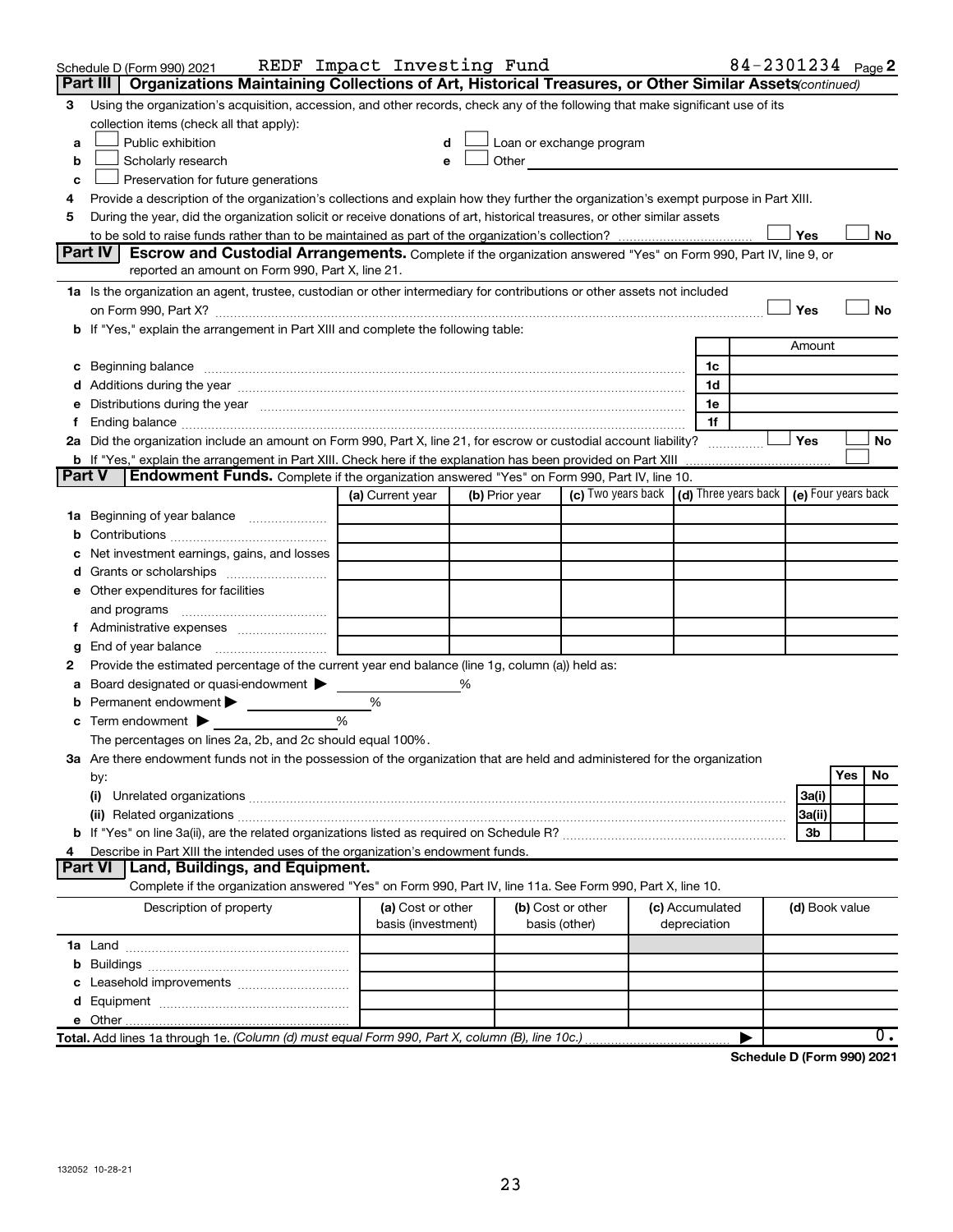| Part VII Investments - Other Securities.<br>Complete if the organization answered "Yes" on Form 990, Part IV, line 11b. See Form 990, Part X, line 12. |                 |                                                           |                |
|--------------------------------------------------------------------------------------------------------------------------------------------------------|-----------------|-----------------------------------------------------------|----------------|
| (a) Description of security or category (including name of security)                                                                                   | (b) Book value  | (c) Method of valuation: Cost or end-of-year market value |                |
|                                                                                                                                                        |                 |                                                           |                |
|                                                                                                                                                        |                 |                                                           |                |
| $(3)$ Other                                                                                                                                            |                 |                                                           |                |
| (A)                                                                                                                                                    |                 |                                                           |                |
| (B)                                                                                                                                                    |                 |                                                           |                |
| (C)                                                                                                                                                    |                 |                                                           |                |
| (D)                                                                                                                                                    |                 |                                                           |                |
| (E)                                                                                                                                                    |                 |                                                           |                |
| (F)                                                                                                                                                    |                 |                                                           |                |
| (G)                                                                                                                                                    |                 |                                                           |                |
| (H)                                                                                                                                                    |                 |                                                           |                |
| Total. (Col. (b) must equal Form 990, Part X, col. (B) line 12.)                                                                                       |                 |                                                           |                |
| Part VIII Investments - Program Related.                                                                                                               |                 |                                                           |                |
| Complete if the organization answered "Yes" on Form 990, Part IV, line 11c. See Form 990, Part X, line 13.                                             |                 |                                                           |                |
| (a) Description of investment                                                                                                                          | (b) Book value  | (c) Method of valuation: Cost or end-of-year market value |                |
| (1)                                                                                                                                                    |                 |                                                           |                |
| (2)                                                                                                                                                    |                 |                                                           |                |
| (3)                                                                                                                                                    |                 |                                                           |                |
| (4)                                                                                                                                                    |                 |                                                           |                |
| (5)                                                                                                                                                    |                 |                                                           |                |
| (6)                                                                                                                                                    |                 |                                                           |                |
| (7)                                                                                                                                                    |                 |                                                           |                |
| (8)                                                                                                                                                    |                 |                                                           |                |
| (9)                                                                                                                                                    |                 |                                                           |                |
| Total. (Col. (b) must equal Form 990, Part X, col. (B) line 13.)                                                                                       |                 |                                                           |                |
| <b>Part IX</b><br><b>Other Assets.</b>                                                                                                                 |                 |                                                           |                |
| Complete if the organization answered "Yes" on Form 990, Part IV, line 11d. See Form 990, Part X, line 15.                                             | (a) Description |                                                           | (b) Book value |
|                                                                                                                                                        |                 |                                                           |                |
| (1)                                                                                                                                                    |                 |                                                           |                |
| (2)                                                                                                                                                    |                 |                                                           |                |
| (3)                                                                                                                                                    |                 |                                                           |                |
| (4)                                                                                                                                                    |                 |                                                           |                |
| (5)                                                                                                                                                    |                 |                                                           |                |
| (6)<br>(7)                                                                                                                                             |                 |                                                           |                |
| (8)                                                                                                                                                    |                 |                                                           |                |
| (9)                                                                                                                                                    |                 |                                                           |                |
| Total. (Column (b) must equal Form 990, Part X, col. (B) line 15.)                                                                                     |                 |                                                           |                |
| <b>Other Liabilities.</b><br>Part X                                                                                                                    |                 |                                                           |                |
| Complete if the organization answered "Yes" on Form 990, Part IV, line 11e or 11f. See Form 990, Part X, line 25.                                      |                 |                                                           |                |
| (a) Description of liability<br>1.                                                                                                                     |                 |                                                           | (b) Book value |
| (1)<br>Federal income taxes                                                                                                                            |                 |                                                           |                |
| (2)                                                                                                                                                    |                 |                                                           |                |
| (3)                                                                                                                                                    |                 |                                                           |                |
| (4)                                                                                                                                                    |                 |                                                           |                |
| (5)                                                                                                                                                    |                 |                                                           |                |
| (6)                                                                                                                                                    |                 |                                                           |                |
| (7)                                                                                                                                                    |                 |                                                           |                |
| (8)                                                                                                                                                    |                 |                                                           |                |
| (9)                                                                                                                                                    |                 |                                                           |                |
|                                                                                                                                                        |                 |                                                           |                |
| 2. Liability for uncertain tax positions. In Part XIII, provide the text of the footnote to the organization's financial statements that reports the   |                 |                                                           |                |

Schedule D (Form 990) 2021 Page

REDF Impact Investing Fund  $84-2301234$ 

organization's liability for uncertain tax positions under FASB ASC 740. Check here if the text of the footnote has been provided in Part XIII ...  $\fbox{\bf X}$ 

84-2301234 Page 3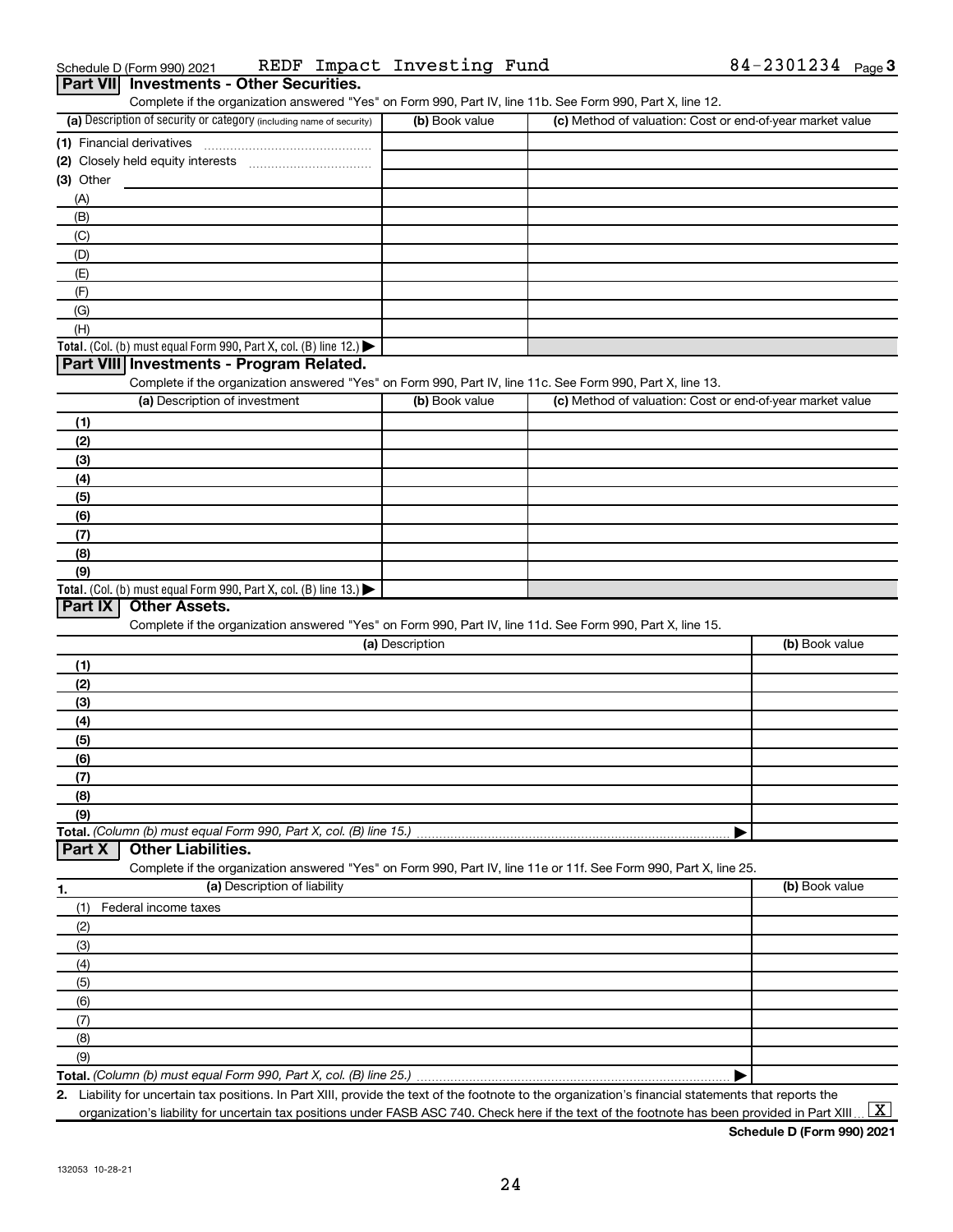|              | REDF Impact Investing Fund<br>Schedule D (Form 990) 2021                                              |                |          |                | 84-2301234 $_{Page 4}$ |
|--------------|-------------------------------------------------------------------------------------------------------|----------------|----------|----------------|------------------------|
|              | <b>Part XI</b><br>Reconciliation of Revenue per Audited Financial Statements With Revenue per Return. |                |          |                |                        |
|              | Complete if the organization answered "Yes" on Form 990, Part IV, line 12a.                           |                |          |                |                        |
| 1.           | Total revenue, gains, and other support per audited financial statements                              |                |          | $\blacksquare$ | 638, 353.              |
| 2            | Amounts included on line 1 but not on Form 990, Part VIII, line 12:                                   |                |          |                |                        |
| a            |                                                                                                       | 2a             |          |                |                        |
|              |                                                                                                       | 2 <sub>b</sub> | 517,761. |                |                        |
| c            |                                                                                                       | 2 <sub>c</sub> |          |                |                        |
| d            |                                                                                                       | 2d             |          |                |                        |
| e            | Add lines 2a through 2d                                                                               |                |          | 2e             | 517,761.               |
| 3            |                                                                                                       |                |          | 3              | 120,592.               |
| 4            | Amounts included on Form 990, Part VIII, line 12, but not on line 1:                                  |                |          |                |                        |
|              |                                                                                                       | 4a             |          |                |                        |
| b            |                                                                                                       | 4 <sub>b</sub> |          |                |                        |
| $\mathbf{c}$ | Add lines 4a and 4b                                                                                   |                |          | 4с             | 0.                     |
|              |                                                                                                       |                |          | 5              | 120,592.               |
|              |                                                                                                       |                |          |                |                        |
|              | Part XII   Reconciliation of Expenses per Audited Financial Statements With Expenses per Return.      |                |          |                |                        |
|              | Complete if the organization answered "Yes" on Form 990, Part IV, line 12a.                           |                |          |                |                        |
| 1            |                                                                                                       |                |          | $\mathbf{1}$   | 624, 282.              |
| 2            | Amounts included on line 1 but not on Form 990, Part IX, line 25:                                     |                |          |                |                        |
| a            |                                                                                                       | 2a             | 488,279. |                |                        |
| b            |                                                                                                       | 2 <sub>b</sub> |          |                |                        |
|              | Other losses                                                                                          | 2 <sub>c</sub> |          |                |                        |
| d            |                                                                                                       | 2d             |          |                |                        |
| e            | Add lines 2a through 2d                                                                               |                |          | 2e             | 488,279.               |
| 3            |                                                                                                       |                |          | $\mathbf{3}$   | 136,003.               |
| 4            | Amounts included on Form 990, Part IX, line 25, but not on line 1:                                    |                |          |                |                        |
| a            |                                                                                                       | 4a             |          |                |                        |
| b            | Other (Describe in Part XIII.)                                                                        | 4 <sub>b</sub> |          |                |                        |
| C.           | Add lines 4a and 4b                                                                                   |                |          | 4c             | υ.                     |
| 5.           | <b>Part XIII Supplemental Information.</b>                                                            |                |          | 5              | 136,003.               |

Provide the descriptions required for Part II, lines 3, 5, and 9; Part III, lines 1a and 4; Part IV, lines 1b and 2b; Part V, line 4; Part X, line 2; Part XI, lines 2d and 4b; and Part XII, lines 2d and 4b. Also complete this part to provide any additional information.

Part X, Line 2:

RIIF is exempt from taxation under Internal Revenue Code Section 501(c)(3) and California Revenue and Taxation Code Section 23701d.

Generally accepted accounting principles provide accounting and disclosure

guidance about positions taken by an organization in its tax returns that

might be uncertain. Management has considered its tax positions and

believes that all of the positions taken by RIIF in its federal and state

exempt organization tax returns are more likely than not to be sustained

upon examination. RIIF's returns are subject to examination by federal and

state taxing authorities, generally for three and four years,

respectively, after they are filed.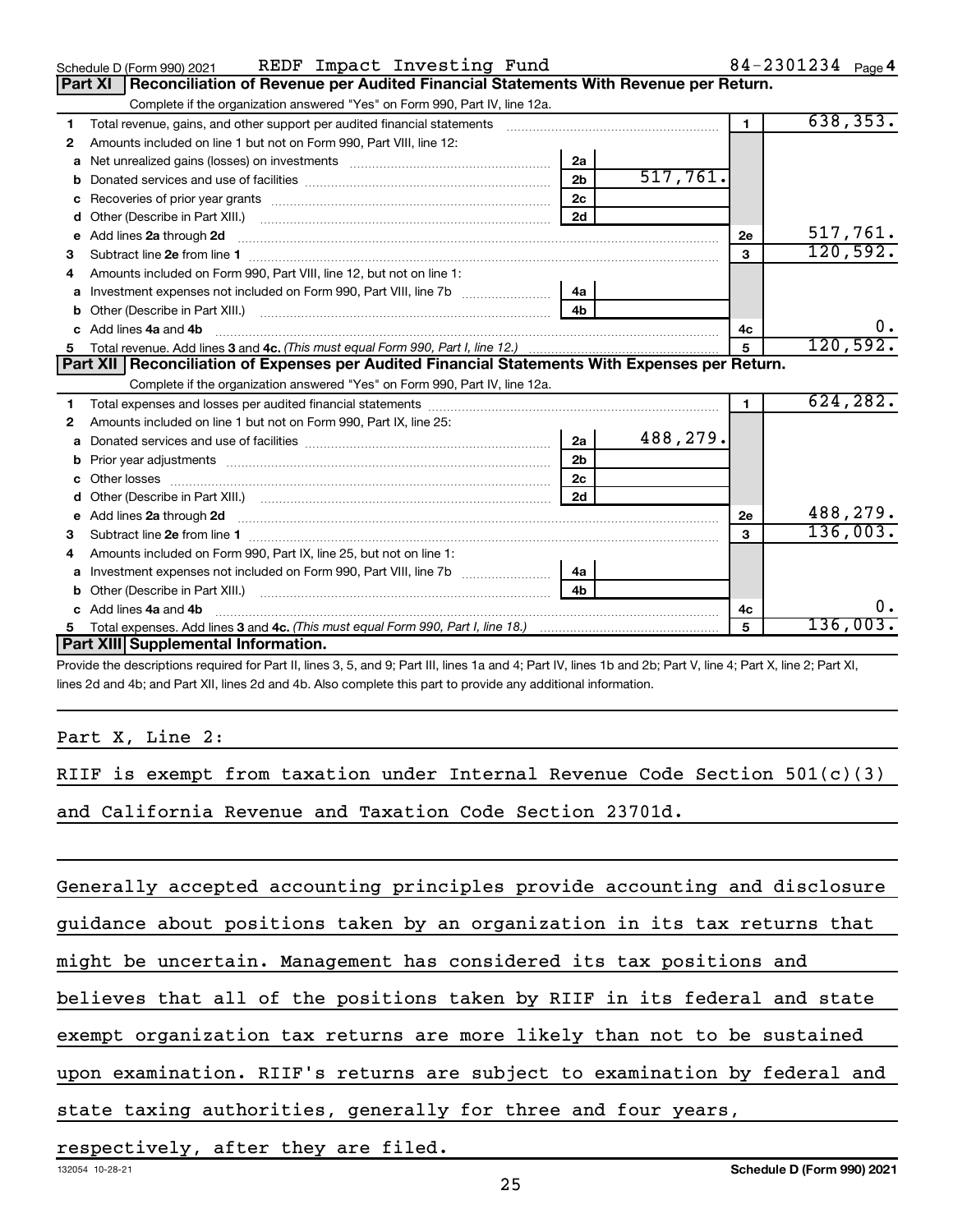| <b>Part XIII Supplemental Information (continued)</b> |
|-------------------------------------------------------|
|                                                       |
|                                                       |
|                                                       |
|                                                       |
|                                                       |
|                                                       |
|                                                       |
|                                                       |
|                                                       |
|                                                       |
|                                                       |
|                                                       |
|                                                       |
|                                                       |
|                                                       |
|                                                       |
|                                                       |
|                                                       |
|                                                       |
|                                                       |
|                                                       |
|                                                       |
|                                                       |
|                                                       |
|                                                       |
|                                                       |
|                                                       |
|                                                       |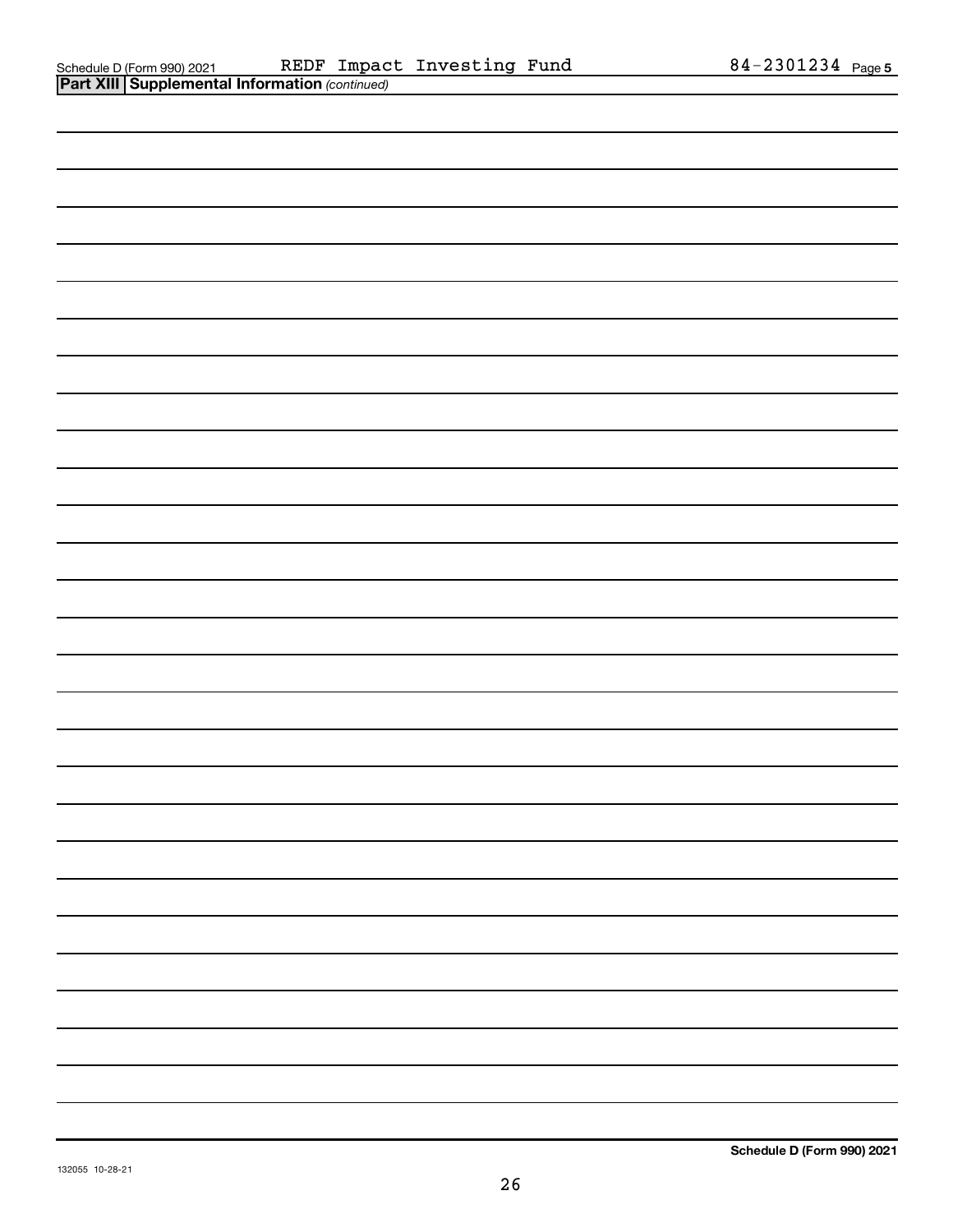|   | <b>Compensation Information</b><br><b>SCHEDULE J</b>                                                                             |                                       | OMB No. 1545-0047     |            |                         |  |  |  |
|---|----------------------------------------------------------------------------------------------------------------------------------|---------------------------------------|-----------------------|------------|-------------------------|--|--|--|
|   | (Form 990)<br>For certain Officers, Directors, Trustees, Key Employees, and Highest                                              |                                       |                       | 2021       |                         |  |  |  |
|   | <b>Compensated Employees</b>                                                                                                     |                                       |                       |            |                         |  |  |  |
|   | Complete if the organization answered "Yes" on Form 990, Part IV, line 23.<br>Attach to Form 990.                                |                                       | <b>Open to Public</b> |            |                         |  |  |  |
|   | Department of the Treasury<br>Go to www.irs.gov/Form990 for instructions and the latest information.<br>Internal Revenue Service |                                       |                       | Inspection |                         |  |  |  |
|   | Name of the organization                                                                                                         | <b>Employer identification number</b> |                       |            |                         |  |  |  |
|   | Impact Investing Fund<br>REDF                                                                                                    | 84-2301234                            |                       |            |                         |  |  |  |
|   | <b>Questions Regarding Compensation</b><br>Part I                                                                                |                                       |                       |            |                         |  |  |  |
|   |                                                                                                                                  |                                       |                       | <b>Yes</b> | No                      |  |  |  |
|   | Check the appropriate box(es) if the organization provided any of the following to or for a person listed on Form 990,           |                                       |                       |            |                         |  |  |  |
|   | Part VII, Section A, line 1a. Complete Part III to provide any relevant information regarding these items.                       |                                       |                       |            |                         |  |  |  |
|   | First-class or charter travel<br>Housing allowance or residence for personal use                                                 |                                       |                       |            |                         |  |  |  |
|   | Travel for companions<br>Payments for business use of personal residence                                                         |                                       |                       |            |                         |  |  |  |
|   | Health or social club dues or initiation fees<br>Tax indemnification and gross-up payments                                       |                                       |                       |            |                         |  |  |  |
|   | Discretionary spending account<br>Personal services (such as maid, chauffeur, chef)                                              |                                       |                       |            |                         |  |  |  |
|   |                                                                                                                                  |                                       |                       |            |                         |  |  |  |
|   | <b>b</b> If any of the boxes on line 1a are checked, did the organization follow a written policy regarding payment or           |                                       |                       |            |                         |  |  |  |
|   |                                                                                                                                  |                                       | 1b                    |            |                         |  |  |  |
| 2 | Did the organization require substantiation prior to reimbursing or allowing expenses incurred by all directors,                 |                                       |                       |            |                         |  |  |  |
|   |                                                                                                                                  |                                       | $\mathbf{2}$          |            |                         |  |  |  |
|   |                                                                                                                                  |                                       |                       |            |                         |  |  |  |
| з | Indicate which, if any, of the following the organization used to establish the compensation of the organization's               |                                       |                       |            |                         |  |  |  |
|   | CEO/Executive Director. Check all that apply. Do not check any boxes for methods used by a related organization to               |                                       |                       |            |                         |  |  |  |
|   | establish compensation of the CEO/Executive Director, but explain in Part III.                                                   |                                       |                       |            |                         |  |  |  |
|   | Compensation committee<br>Written employment contract                                                                            |                                       |                       |            |                         |  |  |  |
|   | Compensation survey or study<br>Independent compensation consultant                                                              |                                       |                       |            |                         |  |  |  |
|   | Form 990 of other organizations<br>Approval by the board or compensation committee                                               |                                       |                       |            |                         |  |  |  |
|   | During the year, did any person listed on Form 990, Part VII, Section A, line 1a, with respect to the filing                     |                                       |                       |            |                         |  |  |  |
| 4 | organization or a related organization:                                                                                          |                                       |                       |            |                         |  |  |  |
| а | Receive a severance payment or change-of-control payment?                                                                        |                                       | 4a                    |            | х                       |  |  |  |
| b |                                                                                                                                  |                                       | 4b                    |            | $\overline{\textbf{x}}$ |  |  |  |
| c |                                                                                                                                  |                                       | 4c                    |            | x                       |  |  |  |
|   | If "Yes" to any of lines 4a-c, list the persons and provide the applicable amounts for each item in Part III.                    |                                       |                       |            |                         |  |  |  |
|   |                                                                                                                                  |                                       |                       |            |                         |  |  |  |
|   | Only section 501(c)(3), 501(c)(4), and 501(c)(29) organizations must complete lines 5-9.                                         |                                       |                       |            |                         |  |  |  |
| 5 | For persons listed on Form 990, Part VII, Section A, line 1a, did the organization pay or accrue any compensation                |                                       |                       |            |                         |  |  |  |
|   | contingent on the revenues of:                                                                                                   |                                       |                       |            |                         |  |  |  |
| a |                                                                                                                                  |                                       | 5a                    |            | х                       |  |  |  |
|   |                                                                                                                                  |                                       | 5b                    |            | X                       |  |  |  |
|   | If "Yes" on line 5a or 5b, describe in Part III.                                                                                 |                                       |                       |            |                         |  |  |  |
|   | 6 For persons listed on Form 990, Part VII, Section A, line 1a, did the organization pay or accrue any compensation              |                                       |                       |            |                         |  |  |  |
|   | contingent on the net earnings of:                                                                                               |                                       |                       |            |                         |  |  |  |
| а |                                                                                                                                  |                                       | 6а                    |            | х                       |  |  |  |
|   |                                                                                                                                  |                                       | 6b                    |            | X                       |  |  |  |
|   | If "Yes" on line 6a or 6b, describe in Part III.                                                                                 |                                       |                       |            |                         |  |  |  |
|   | 7 For persons listed on Form 990, Part VII, Section A, line 1a, did the organization provide any nonfixed payments               |                                       |                       |            |                         |  |  |  |
|   |                                                                                                                                  |                                       | 7                     |            | x                       |  |  |  |
| 8 | Were any amounts reported on Form 990, Part VII, paid or accrued pursuant to a contract that was subject to the                  |                                       |                       |            |                         |  |  |  |
|   |                                                                                                                                  |                                       | 8                     |            | x                       |  |  |  |
| 9 | If "Yes" on line 8, did the organization also follow the rebuttable presumption procedure described in                           |                                       |                       |            |                         |  |  |  |
|   |                                                                                                                                  |                                       | 9                     |            |                         |  |  |  |
|   | LHA For Paperwork Reduction Act Notice, see the Instructions for Form 990.                                                       | Schedule J (Form 990) 2021            |                       |            |                         |  |  |  |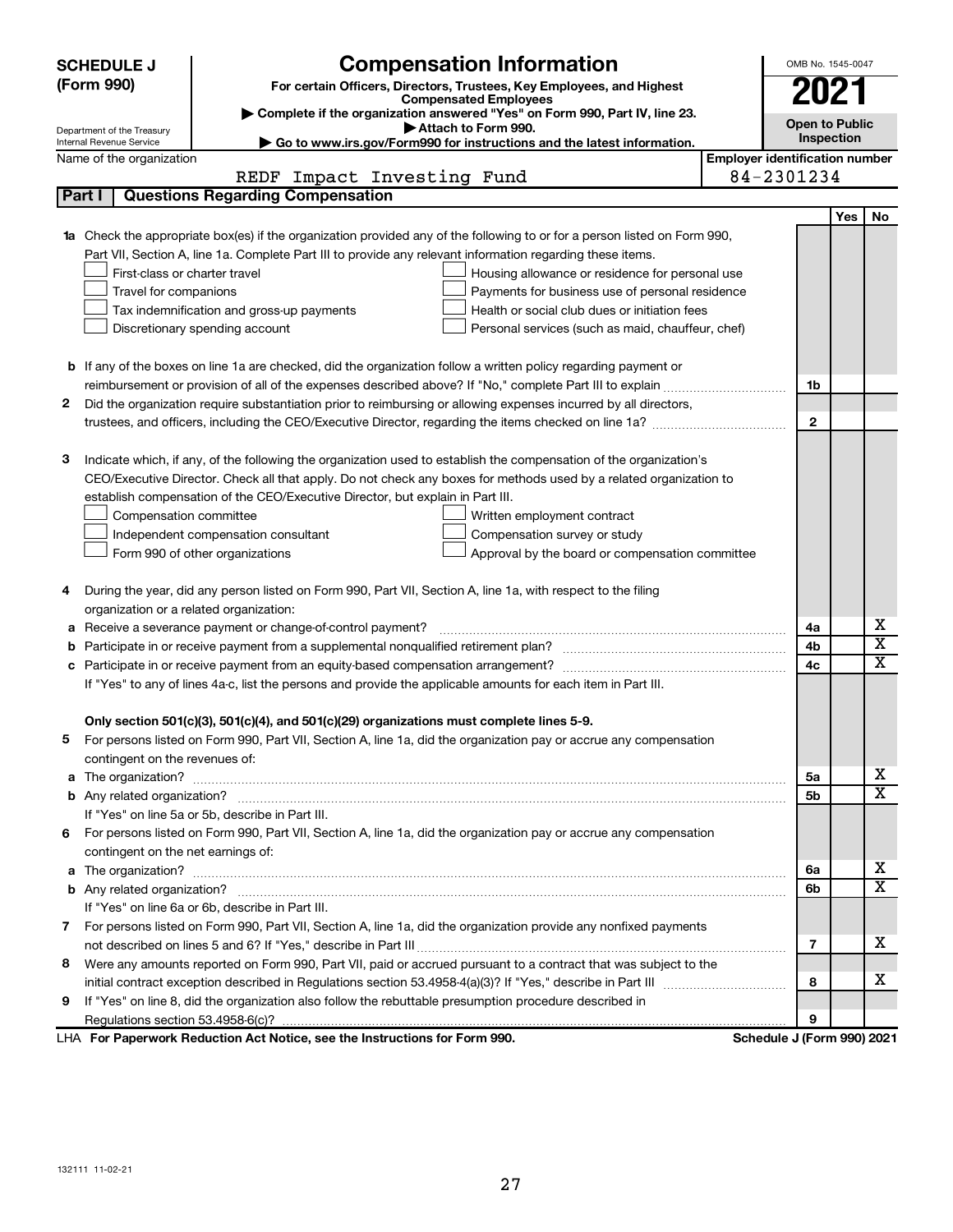**2**

#### Part II | Officers, Directors, Trustees, Key Employees, and Highest Compensated Employees. Use duplicate copies if additional space is needed.

For each individual whose compensation must be reported on Schedule J, report compensation from the organization on row (i) and from related organizations, described in the instructions, on row (ii). Do not list any individuals that aren't listed on Form 990, Part VII.

Note: The sum of columns (B)(i)-(iii) for each listed individual must equal the total amount of Form 990, Part VII, Section A, line 1a, applicable column (D) and (E) amounts for that individual.

| (A) Name and Title     |            |                          | compensation                              |                                           | (B) Breakdown of W-2 and/or 1099-MISC and/or 1099-NEC $ $ (C) Retirement and<br>other deferred | (D) Nontaxable<br>benefits  | (E) Total of columns<br>$(B)(i)$ - $(D)$ | (F) Compensation<br>in column (B)         |
|------------------------|------------|--------------------------|-------------------------------------------|-------------------------------------------|------------------------------------------------------------------------------------------------|-----------------------------|------------------------------------------|-------------------------------------------|
|                        |            | (i) Base<br>compensation | (ii) Bonus &<br>incentive<br>compensation | (iii) Other<br>reportable<br>compensation | compensation                                                                                   |                             |                                          | reported as deferred<br>on prior Form 990 |
| $(1)$ Carrie McKellogg | (i)        | $\overline{0}$ .         | $\overline{0}$ .                          | $\overline{0}$ .                          | $\overline{0}$ .                                                                               | $\overline{\mathfrak{o}}$ . | $\overline{\mathfrak{o}}$ .              | $\overline{0}$ .                          |
| CEO                    | ii)        | 219,569.                 | $\overline{0}$ .                          | $\overline{0}$ .                          | 8,976.                                                                                         | 33,561.                     | 262, 106.                                | $\overline{0}$ .                          |
|                        | (i)        |                          |                                           |                                           |                                                                                                |                             |                                          |                                           |
|                        | (ii)       |                          |                                           |                                           |                                                                                                |                             |                                          |                                           |
|                        | $(\sf{i})$ |                          |                                           |                                           |                                                                                                |                             |                                          |                                           |
|                        | (ii)       |                          |                                           |                                           |                                                                                                |                             |                                          |                                           |
|                        | $(\sf{i})$ |                          |                                           |                                           |                                                                                                |                             |                                          |                                           |
|                        | (ii)       |                          |                                           |                                           |                                                                                                |                             |                                          |                                           |
|                        | $(\sf{i})$ |                          |                                           |                                           |                                                                                                |                             |                                          |                                           |
|                        | (ii)       |                          |                                           |                                           |                                                                                                |                             |                                          |                                           |
|                        | $(\sf{i})$ |                          |                                           |                                           |                                                                                                |                             |                                          |                                           |
|                        | (ii)       |                          |                                           |                                           |                                                                                                |                             |                                          |                                           |
|                        | $(\sf{i})$ |                          |                                           |                                           |                                                                                                |                             |                                          |                                           |
|                        | (ii)       |                          |                                           |                                           |                                                                                                |                             |                                          |                                           |
|                        | (i)        |                          |                                           |                                           |                                                                                                |                             |                                          |                                           |
|                        | (ii)       |                          |                                           |                                           |                                                                                                |                             |                                          |                                           |
|                        | (i)        |                          |                                           |                                           |                                                                                                |                             |                                          |                                           |
|                        | (ii)       |                          |                                           |                                           |                                                                                                |                             |                                          |                                           |
|                        | (i)        |                          |                                           |                                           |                                                                                                |                             |                                          |                                           |
|                        | (ii)       |                          |                                           |                                           |                                                                                                |                             |                                          |                                           |
|                        | (i)        |                          |                                           |                                           |                                                                                                |                             |                                          |                                           |
|                        | (ii)       |                          |                                           |                                           |                                                                                                |                             |                                          |                                           |
|                        | (i)        |                          |                                           |                                           |                                                                                                |                             |                                          |                                           |
|                        | (ii)       |                          |                                           |                                           |                                                                                                |                             |                                          |                                           |
|                        | $(\sf{i})$ |                          |                                           |                                           |                                                                                                |                             |                                          |                                           |
|                        | (i)        |                          |                                           |                                           |                                                                                                |                             |                                          |                                           |
|                        | (i)        |                          |                                           |                                           |                                                                                                |                             |                                          |                                           |
|                        | (ii)       |                          |                                           |                                           |                                                                                                |                             |                                          |                                           |
|                        | $(\sf{i})$ |                          |                                           |                                           |                                                                                                |                             |                                          |                                           |
|                        | (ii)       |                          |                                           |                                           |                                                                                                |                             |                                          |                                           |
|                        | $(\sf{i})$ |                          |                                           |                                           |                                                                                                |                             |                                          |                                           |
|                        | (ii)       |                          |                                           |                                           |                                                                                                |                             |                                          |                                           |

**Schedule J (Form 990) 2021**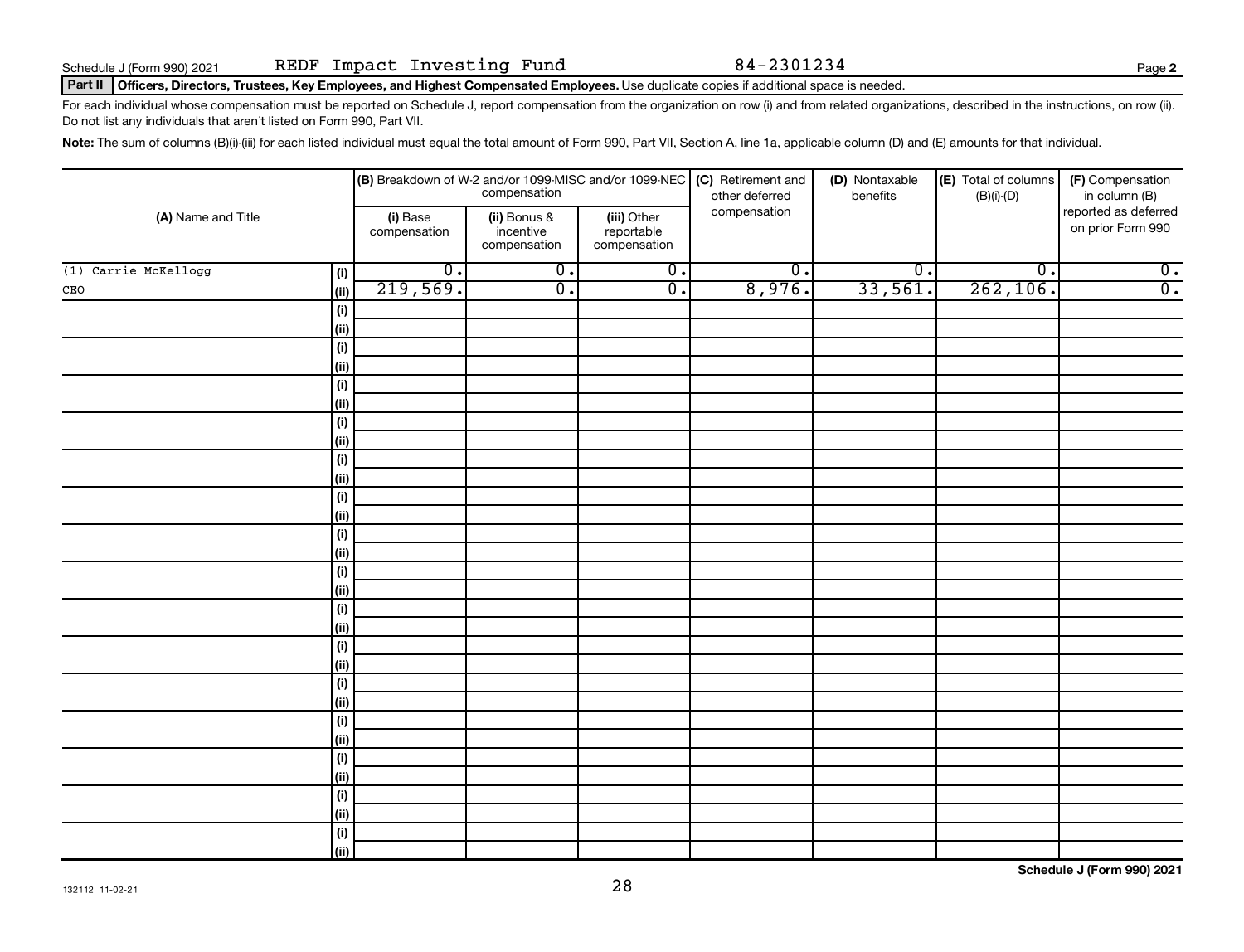### **Part III Supplemental Information**

Provide the information, explanation, or descriptions required for Part I, lines 1a, 1b, 3, 4a, 4b, 4c, 5a, 5b, 6a, 6b, 7, and 8, and for Part II. Also complete this part for any additional information.

Part I, Line 3:

A compensation study is performed by related party REDF for RIIFs CEO, and

approved by REDFs Executive Committee.

**Schedule J (Form 990) 2021**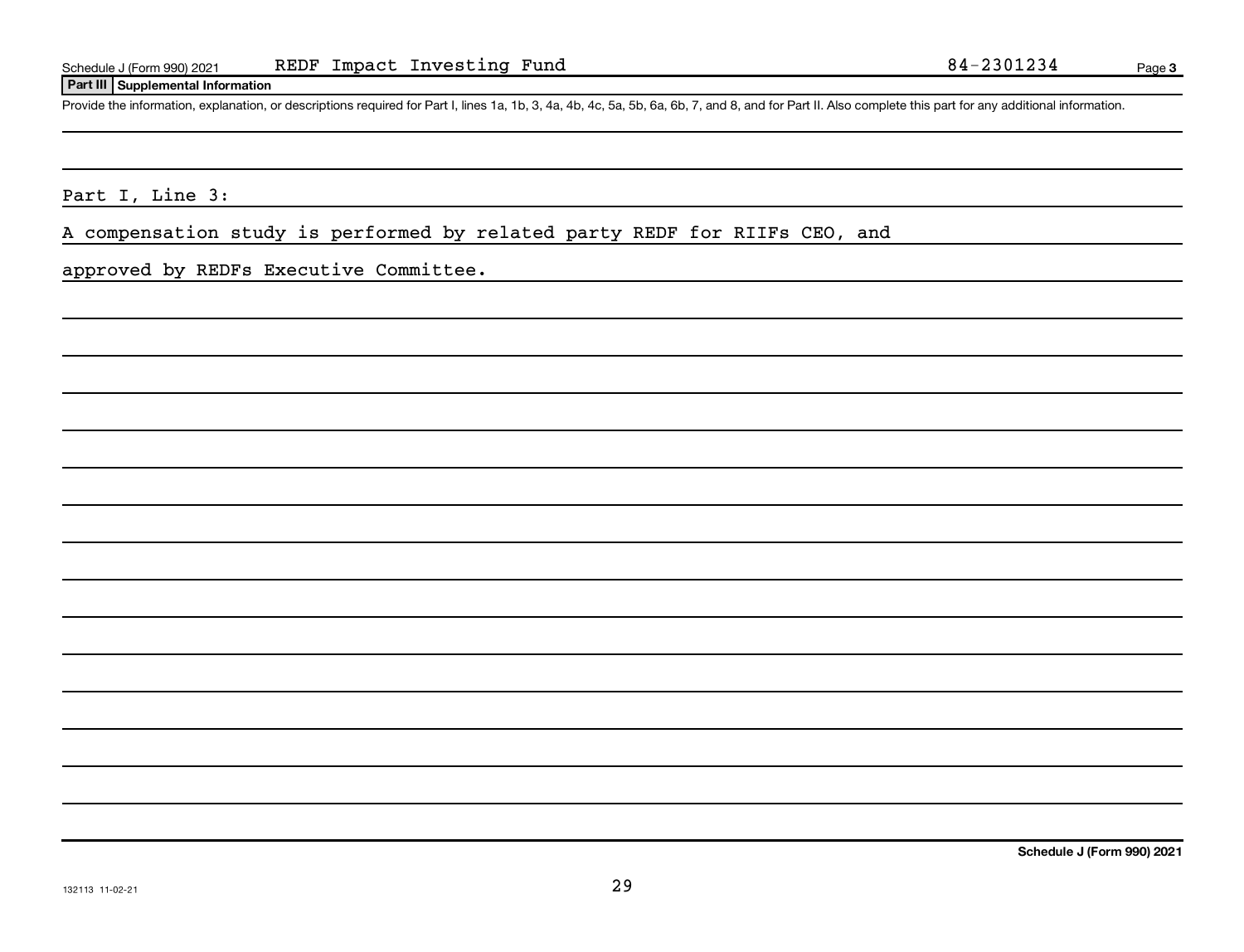**(Form 990)**



REDF Impact Investing Fund  $84-2301234$ 

Form 990, Part I, Line 1, Description of Organization Mission:

social enterprises and businesses that employ and support individuals

who face employment barriers such as experiences of homelessness,

incarceration, addiction and mental health issues, and youth

disconnected from school and work.

Form 990, Part III, Line 1, Description of Organization Mission:

disconnected from school and work.

Form 990, Part III, Line 4a, Program Service Accomplishments:

RIIF is demonstrating a model for how flexible loan terms, combined with technical assistance, can improve borrower performance and attract new sources of capital to employment social enterprises. RIIF loans are low-cost and/or long-term loans that require less security than typical impact investments or traditional loans and are accompanied by technical assistance.

Form 990, Part VI, Section B, line 11b:

The Form 990 is provided to the full Board of Directors prior to filing.

RIIF's Form 990 is initially reviewed by the CEO, followed by a review and

approval by RIIF's Board of Directors.

Form 990, Part VI, Section B, Line 12c:

RIIF regularly enforces compliance with our conflict of interest policy for

the Board and CEO.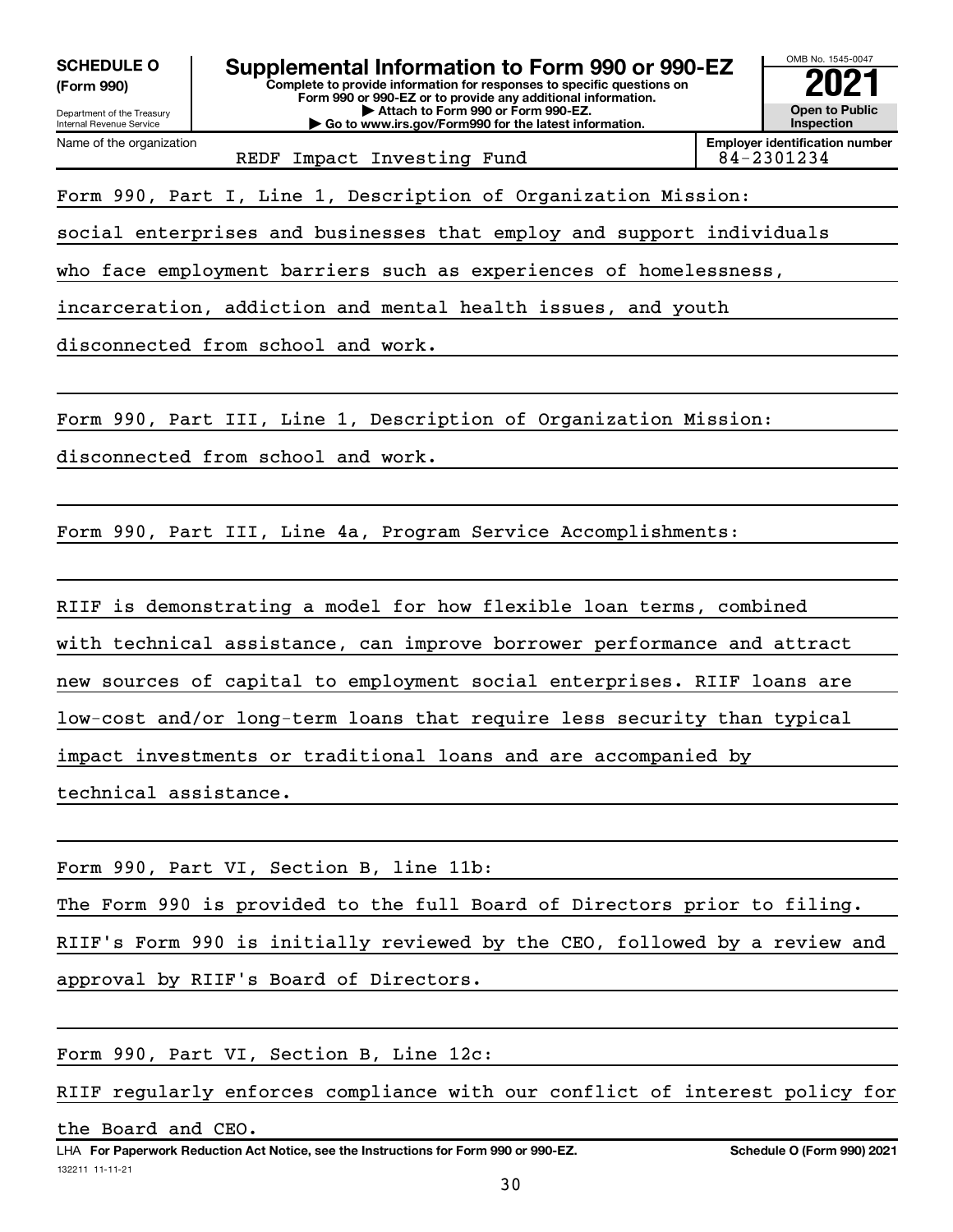| Form 990, Part VI, Section B, Line 15:                                   |
|--------------------------------------------------------------------------|
| Lines 15(a) and 15(b) have been answered "no" as there are no paid       |
| employees to which this question would apply.                            |
|                                                                          |
| Form 990, Part VI, Section C, Line 19:                                   |
| RIIF makes its governing documents and financial statements available to |
| the public upon request via hard or electronic copy.                     |
|                                                                          |
| Form 990, Part IX, Line 11g, Other Fees:                                 |
| Industry expertise & consultants:                                        |
| Program service expenses<br>62,300.                                      |
| Management and general expenses<br>0.                                    |
| Fundraising expenses<br>0.                                               |
| 62,300.<br>Total expenses                                                |
| Total Other Fees on Form 990, Part IX, line 11g, Col A<br>62,300.        |
|                                                                          |
|                                                                          |
|                                                                          |
|                                                                          |
|                                                                          |
|                                                                          |
|                                                                          |

REDF Impact Investing Fund

Schedule O (Form 990) 2021 Name of the organization

**2**

**Employer identification number**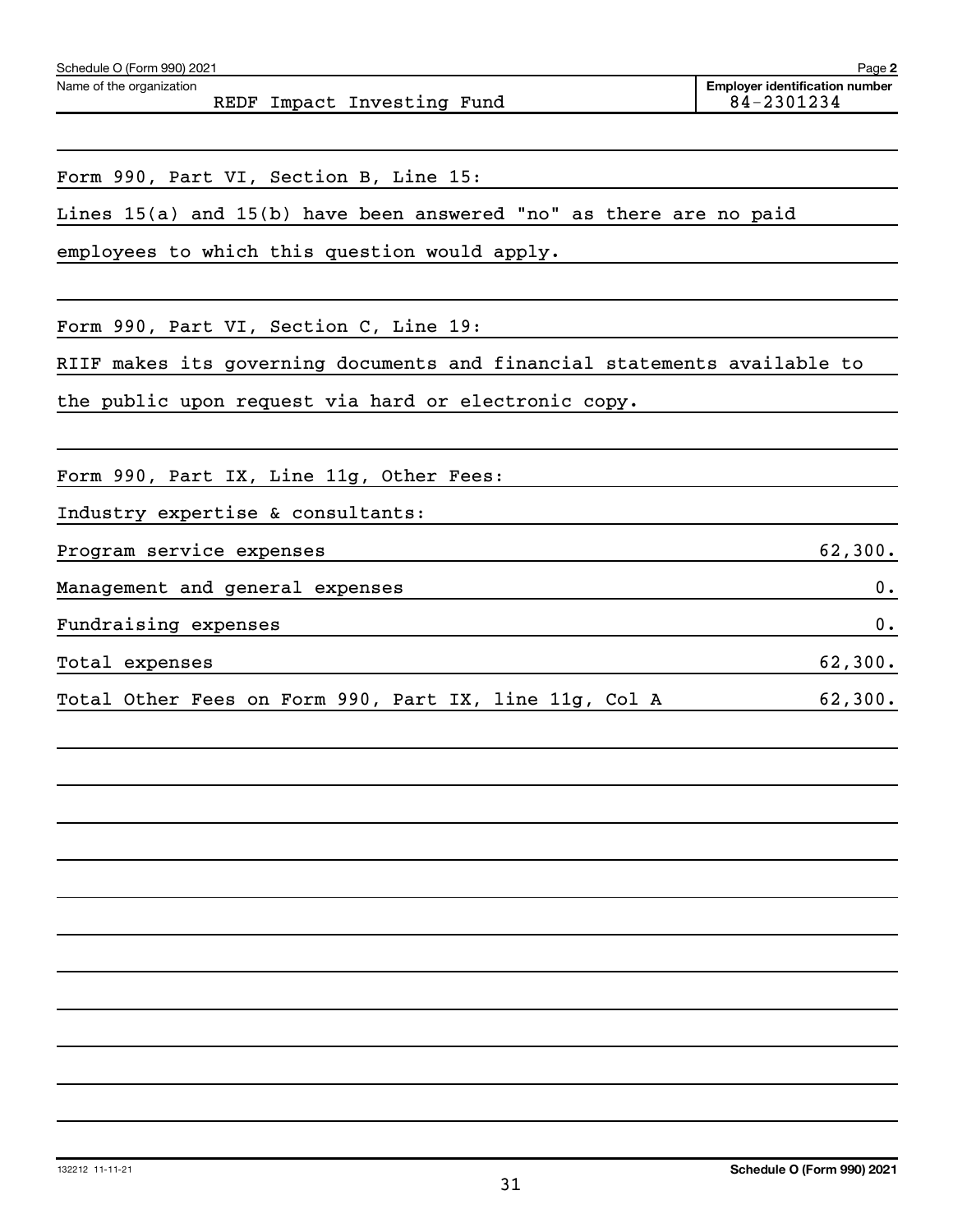| <b>SCHEDULE R</b><br>(Form 990)<br>Department of the Treasury<br>Internal Revenue Service |                                                                                                                                                                                                                    | <b>Related Organizations and Unrelated Partnerships</b><br>> Complete if the organization answered "Yes" on Form 990, Part IV, line 33, 34, 35b, 36, or 37. | Attach to Form 990.<br>Go to www.irs.gov/Form990 for instructions and the latest information. |                               |                                                          |                                     | <b>UIVID INU. 1040-0047</b><br>2021<br><b>Open to Public</b><br>Inspection |                                                            |
|-------------------------------------------------------------------------------------------|--------------------------------------------------------------------------------------------------------------------------------------------------------------------------------------------------------------------|-------------------------------------------------------------------------------------------------------------------------------------------------------------|-----------------------------------------------------------------------------------------------|-------------------------------|----------------------------------------------------------|-------------------------------------|----------------------------------------------------------------------------|------------------------------------------------------------|
| Name of the organization                                                                  | REDF Impact Investing Fund                                                                                                                                                                                         |                                                                                                                                                             | <b>Employer identification number</b><br>84-2301234                                           |                               |                                                          |                                     |                                                                            |                                                            |
| Part I                                                                                    | Identification of Disregarded Entities. Complete if the organization answered "Yes" on Form 990, Part IV, line 33.                                                                                                 |                                                                                                                                                             |                                                                                               |                               |                                                          |                                     |                                                                            |                                                            |
| (a)<br>Name, address, and EIN (if applicable)<br>of disregarded entity                    |                                                                                                                                                                                                                    | (b)<br>Primary activity                                                                                                                                     | (c)<br>Legal domicile (state or<br>foreign country)                                           | (d)<br>Total income           | (e)<br>End-of-year assets                                |                                     | (f)<br>Direct controlling<br>entity                                        |                                                            |
|                                                                                           |                                                                                                                                                                                                                    |                                                                                                                                                             |                                                                                               |                               |                                                          |                                     |                                                                            |                                                            |
|                                                                                           |                                                                                                                                                                                                                    |                                                                                                                                                             |                                                                                               |                               |                                                          |                                     |                                                                            |                                                            |
|                                                                                           |                                                                                                                                                                                                                    |                                                                                                                                                             |                                                                                               |                               |                                                          |                                     |                                                                            |                                                            |
| Part II                                                                                   | Identification of Related Tax-Exempt Organizations. Complete if the organization answered "Yes" on Form 990, Part IV, line 34, because it had one or more related tax-exempt<br>organizations during the tax year. |                                                                                                                                                             |                                                                                               |                               |                                                          |                                     |                                                                            |                                                            |
| (a)<br>Name, address, and EIN<br>of related organization                                  |                                                                                                                                                                                                                    | (b)<br>Primary activity                                                                                                                                     | (c)<br>Legal domicile (state or<br>foreign country)                                           | (d)<br>Exempt Code<br>section | (e)<br>Public charity<br>status (if section<br>501(c)(3) | (f)<br>Direct controlling<br>entity | Yes                                                                        | $(g)$<br>Section 512(b)(13)<br>controlled<br>entity?<br>No |
| REDF - 54-2132153                                                                         |                                                                                                                                                                                                                    |                                                                                                                                                             |                                                                                               |                               |                                                          |                                     |                                                                            |                                                            |
| 785 Market Street, Suite 1200<br>San Francisco, CA 94103                                  |                                                                                                                                                                                                                    | Venture philanthropy                                                                                                                                        | California                                                                                    | 501(c)                        | Line 7                                                   |                                     |                                                                            | X                                                          |
|                                                                                           |                                                                                                                                                                                                                    |                                                                                                                                                             |                                                                                               |                               |                                                          |                                     |                                                                            |                                                            |
|                                                                                           |                                                                                                                                                                                                                    |                                                                                                                                                             |                                                                                               |                               |                                                          |                                     |                                                                            |                                                            |

**For Paperwork Reduction Act Notice, see the Instructions for Form 990. Schedule R (Form 990) 2021**

OMB No. 1545-0047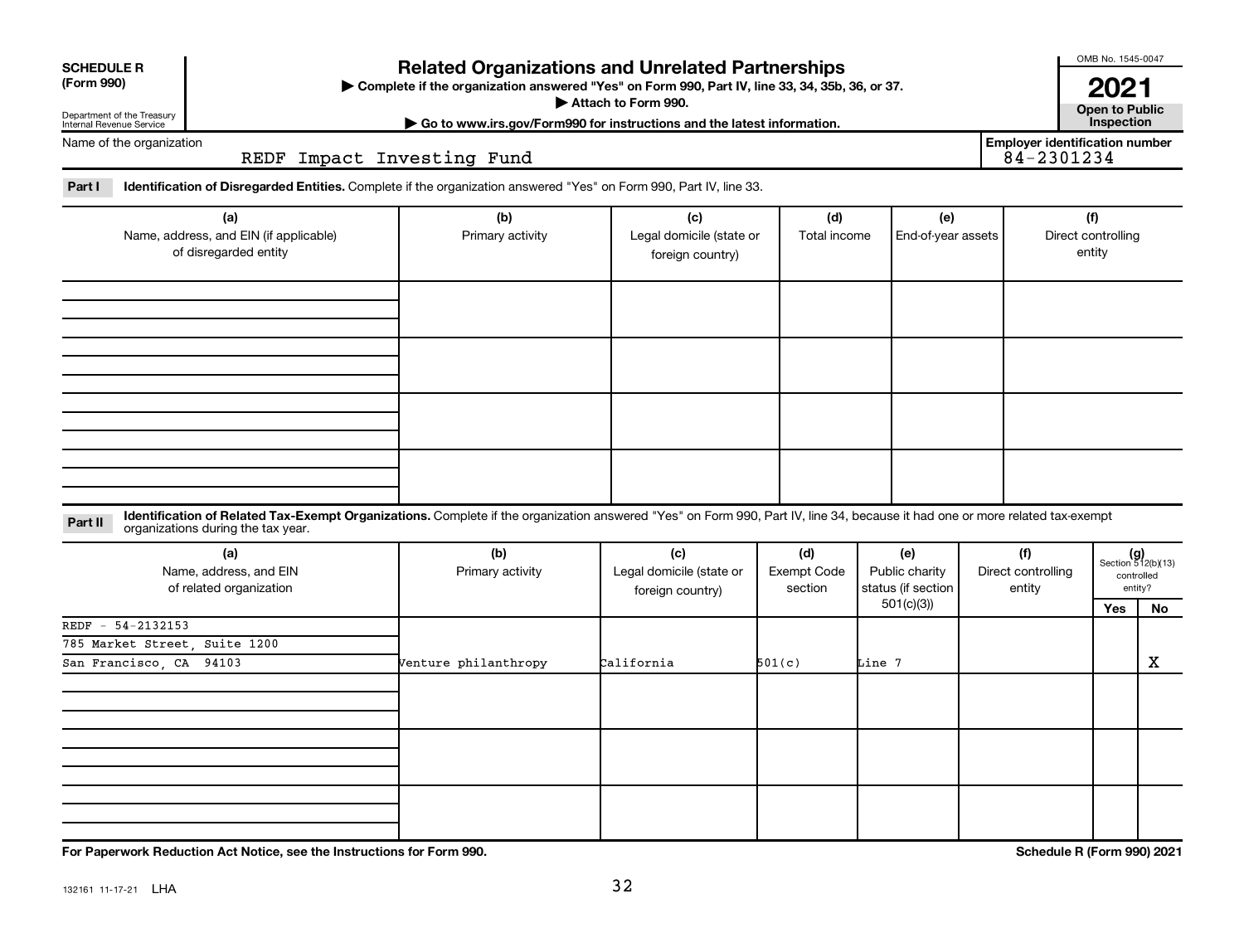Part III Identification of Related Organizations Taxable as a Partnership. Complete if the organization answered "Yes" on Form 990, Part IV, line 34, because it had one or more related<br>Read to the organizations tracted as organizations treated as a partnership during the tax year.

| organizations treated as a partnership during the tax year.                                                                                                                                                                                                                 |                  |                     |                    |                     |                                                                     |  |                  |             |                |                  |     |                                               |            |     |                                                                                                                                   |    |
|-----------------------------------------------------------------------------------------------------------------------------------------------------------------------------------------------------------------------------------------------------------------------------|------------------|---------------------|--------------------|---------------------|---------------------------------------------------------------------|--|------------------|-------------|----------------|------------------|-----|-----------------------------------------------|------------|-----|-----------------------------------------------------------------------------------------------------------------------------------|----|
| (a)                                                                                                                                                                                                                                                                         | (b)              | (c)                 | (d)                |                     | (e)                                                                 |  | (f)              |             | (g)            |                  | (h) | (i)                                           |            | (j) | (k)                                                                                                                               |    |
| Name, address, and EIN                                                                                                                                                                                                                                                      | Primary activity | Legal<br>domicile   | Direct controlling |                     | Predominant income                                                  |  | Share of total   | Share of    |                | Disproportionate |     |                                               |            |     | General or Percentage                                                                                                             |    |
| of related organization                                                                                                                                                                                                                                                     |                  | (state or           | entity             |                     |                                                                     |  | income           | end-of-year |                | allocations?     |     | Code V-UBI<br>amount in box<br>20 of Schedule |            |     | managing ownership                                                                                                                |    |
|                                                                                                                                                                                                                                                                             |                  | foreign<br>country) |                    |                     | related, unrelated,<br>excluded from tax under<br>sections 512-514) |  |                  | assets      |                | Yes              | No  | K-1 (Form 1065) Yes No                        |            |     |                                                                                                                                   |    |
|                                                                                                                                                                                                                                                                             |                  |                     |                    |                     |                                                                     |  |                  |             |                |                  |     |                                               |            |     |                                                                                                                                   |    |
|                                                                                                                                                                                                                                                                             |                  |                     |                    |                     |                                                                     |  |                  |             |                |                  |     |                                               |            |     |                                                                                                                                   |    |
|                                                                                                                                                                                                                                                                             |                  |                     |                    |                     |                                                                     |  |                  |             |                |                  |     |                                               |            |     |                                                                                                                                   |    |
|                                                                                                                                                                                                                                                                             |                  |                     |                    |                     |                                                                     |  |                  |             |                |                  |     |                                               |            |     |                                                                                                                                   |    |
|                                                                                                                                                                                                                                                                             |                  |                     |                    |                     |                                                                     |  |                  |             |                |                  |     |                                               |            |     |                                                                                                                                   |    |
|                                                                                                                                                                                                                                                                             |                  |                     |                    |                     |                                                                     |  |                  |             |                |                  |     |                                               |            |     |                                                                                                                                   |    |
|                                                                                                                                                                                                                                                                             |                  |                     |                    |                     |                                                                     |  |                  |             |                |                  |     |                                               |            |     |                                                                                                                                   |    |
|                                                                                                                                                                                                                                                                             |                  |                     |                    |                     |                                                                     |  |                  |             |                |                  |     |                                               |            |     |                                                                                                                                   |    |
|                                                                                                                                                                                                                                                                             |                  |                     |                    |                     |                                                                     |  |                  |             |                |                  |     |                                               |            |     |                                                                                                                                   |    |
|                                                                                                                                                                                                                                                                             |                  |                     |                    |                     |                                                                     |  |                  |             |                |                  |     |                                               |            |     |                                                                                                                                   |    |
|                                                                                                                                                                                                                                                                             |                  |                     |                    |                     |                                                                     |  |                  |             |                |                  |     |                                               |            |     |                                                                                                                                   |    |
|                                                                                                                                                                                                                                                                             |                  |                     |                    |                     |                                                                     |  |                  |             |                |                  |     |                                               |            |     |                                                                                                                                   |    |
|                                                                                                                                                                                                                                                                             |                  |                     |                    |                     |                                                                     |  |                  |             |                |                  |     |                                               |            |     |                                                                                                                                   |    |
|                                                                                                                                                                                                                                                                             |                  |                     |                    |                     |                                                                     |  |                  |             |                |                  |     |                                               |            |     |                                                                                                                                   |    |
|                                                                                                                                                                                                                                                                             |                  |                     |                    |                     |                                                                     |  |                  |             |                |                  |     |                                               |            |     |                                                                                                                                   |    |
|                                                                                                                                                                                                                                                                             |                  |                     |                    |                     |                                                                     |  |                  |             |                |                  |     |                                               |            |     |                                                                                                                                   |    |
|                                                                                                                                                                                                                                                                             |                  |                     |                    |                     |                                                                     |  |                  |             |                |                  |     |                                               |            |     |                                                                                                                                   |    |
| Identification of Related Organizations Taxable as a Corporation or Trust. Complete if the organization answered "Yes" on Form 990, Part IV, line 34, because it had one or more related<br>Part IV<br>organizations treated as a corporation or trust during the tax year. |                  |                     |                    |                     |                                                                     |  |                  |             |                |                  |     |                                               |            |     |                                                                                                                                   |    |
| (a)                                                                                                                                                                                                                                                                         |                  |                     | (b)                | (c)                 | (d)                                                                 |  | (e)              |             | (f)            |                  |     | (g)                                           | (h)        |     |                                                                                                                                   |    |
| Name, address, and EIN                                                                                                                                                                                                                                                      |                  |                     | Primary activity   | Legal domicile      | Direct controlling                                                  |  | Type of entity   |             | Share of total |                  |     | Share of                                      | Percentage |     | $\begin{array}{c} \textbf{(i)}\\ \text{Section}\\ 5\,12 \text{(b)} \text{(13)}\\ \text{controlled} \\ \text{entity?} \end{array}$ |    |
| of related organization                                                                                                                                                                                                                                                     |                  |                     |                    | (state or           | entity                                                              |  | (C corp, S corp, |             | income         |                  |     | end-of-year                                   | ownership  |     |                                                                                                                                   |    |
|                                                                                                                                                                                                                                                                             |                  |                     |                    | foreign<br>country) |                                                                     |  | or trust)        |             |                |                  |     | assets                                        |            |     | Yes                                                                                                                               | No |
|                                                                                                                                                                                                                                                                             |                  |                     |                    |                     |                                                                     |  |                  |             |                |                  |     |                                               |            |     |                                                                                                                                   |    |
|                                                                                                                                                                                                                                                                             |                  |                     |                    |                     |                                                                     |  |                  |             |                |                  |     |                                               |            |     |                                                                                                                                   |    |
|                                                                                                                                                                                                                                                                             |                  |                     |                    |                     |                                                                     |  |                  |             |                |                  |     |                                               |            |     |                                                                                                                                   |    |
|                                                                                                                                                                                                                                                                             |                  |                     |                    |                     |                                                                     |  |                  |             |                |                  |     |                                               |            |     |                                                                                                                                   |    |
|                                                                                                                                                                                                                                                                             |                  |                     |                    |                     |                                                                     |  |                  |             |                |                  |     |                                               |            |     |                                                                                                                                   |    |
|                                                                                                                                                                                                                                                                             |                  |                     |                    |                     |                                                                     |  |                  |             |                |                  |     |                                               |            |     |                                                                                                                                   |    |
|                                                                                                                                                                                                                                                                             |                  |                     |                    |                     |                                                                     |  |                  |             |                |                  |     |                                               |            |     |                                                                                                                                   |    |
|                                                                                                                                                                                                                                                                             |                  |                     |                    |                     |                                                                     |  |                  |             |                |                  |     |                                               |            |     |                                                                                                                                   |    |
|                                                                                                                                                                                                                                                                             |                  |                     |                    |                     |                                                                     |  |                  |             |                |                  |     |                                               |            |     |                                                                                                                                   |    |
|                                                                                                                                                                                                                                                                             |                  |                     |                    |                     |                                                                     |  |                  |             |                |                  |     |                                               |            |     |                                                                                                                                   |    |
|                                                                                                                                                                                                                                                                             |                  |                     |                    |                     |                                                                     |  |                  |             |                |                  |     |                                               |            |     |                                                                                                                                   |    |
|                                                                                                                                                                                                                                                                             |                  |                     |                    |                     |                                                                     |  |                  |             |                |                  |     |                                               |            |     |                                                                                                                                   |    |
|                                                                                                                                                                                                                                                                             |                  |                     |                    |                     |                                                                     |  |                  |             |                |                  |     |                                               |            |     |                                                                                                                                   |    |
|                                                                                                                                                                                                                                                                             |                  |                     |                    |                     |                                                                     |  |                  |             |                |                  |     |                                               |            |     |                                                                                                                                   |    |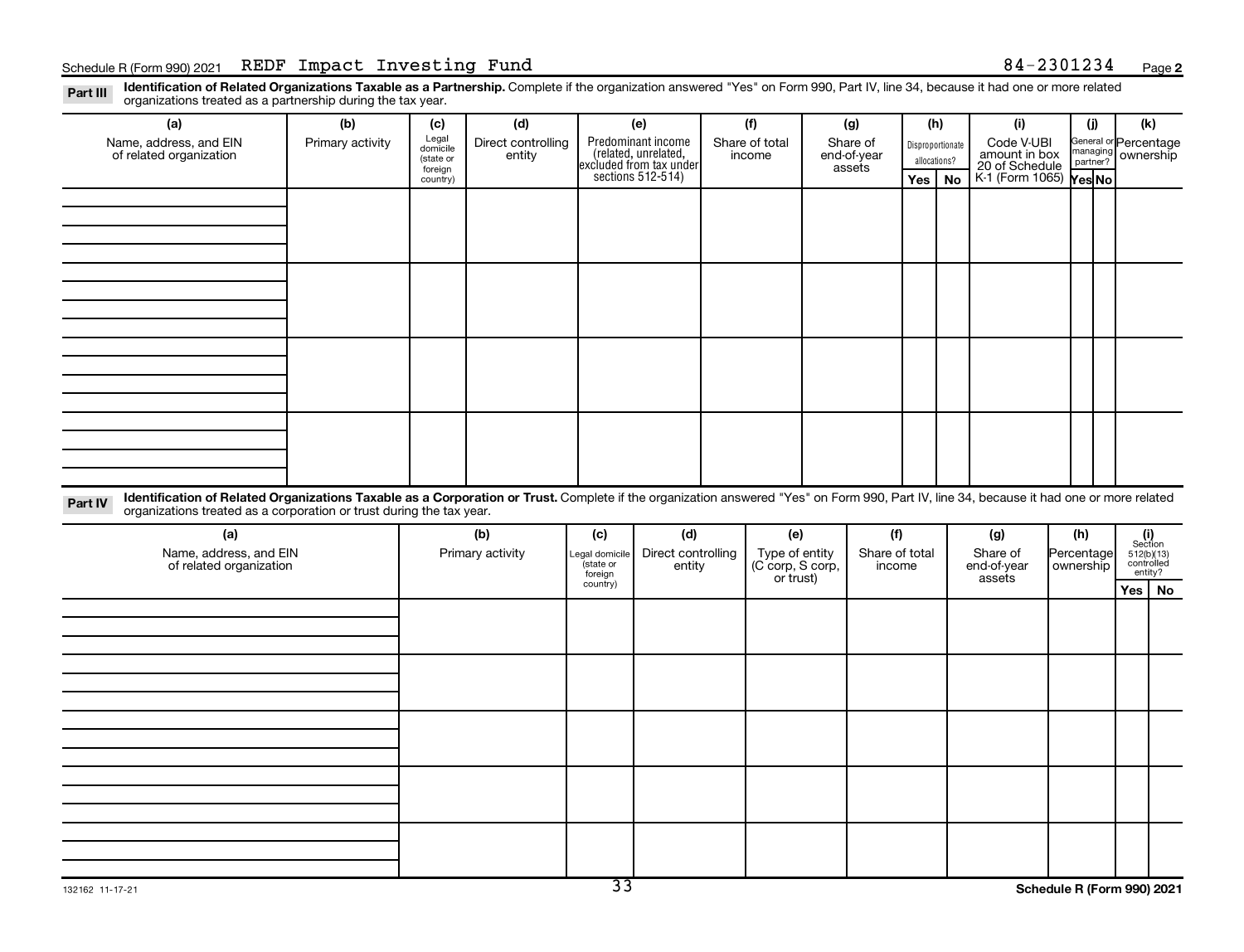Part V Transactions With Related Organizations. Complete if the organization answered "Yes" on Form 990, Part IV, line 34, 35b, or 36.

|              | Note: Complete line 1 if any entity is listed in Parts II, III, or IV of this schedule.                                                                                                                                        |     |        |      |                                  | <b>Yes</b> | No                                                     |  |  |  |
|--------------|--------------------------------------------------------------------------------------------------------------------------------------------------------------------------------------------------------------------------------|-----|--------|------|----------------------------------|------------|--------------------------------------------------------|--|--|--|
|              | During the tax year, did the organization engage in any of the following transactions with one or more related organizations listed in Parts II-IV?                                                                            |     |        |      |                                  |            | $\overline{\mathbf{x}}$                                |  |  |  |
|              |                                                                                                                                                                                                                                |     |        |      | 1a                               |            |                                                        |  |  |  |
|              |                                                                                                                                                                                                                                |     |        |      | 1 <sub>b</sub>                   |            | $\overline{\mathbf{x}}$                                |  |  |  |
|              | c Gift, grant, or capital contribution from related organization(s) manufaction contains and content of the contribution from related organization(s) manufactured content of the content of the content of the content of the |     |        |      | 1 <sub>c</sub><br>1 <sub>d</sub> |            | $\overline{\mathbf{x}}$<br>$\overline{\textnormal{x}}$ |  |  |  |
|              | d Loans or loan guarantees to or for related organization(s) www.communically.com/www.communically.com/www.communically.com/www.communically.com/www.communically.com/www.communically.com/www.communically.com/www.communical |     |        |      |                                  |            |                                                        |  |  |  |
|              | e Loans or loan guarantees by related organization(s) manufaction content to construct the loans or loan guarantees by related organization(s) manufactured content to construct the loans of loans of loans and the loans of  |     |        |      |                                  |            |                                                        |  |  |  |
|              |                                                                                                                                                                                                                                |     |        |      |                                  |            |                                                        |  |  |  |
|              | Dividends from related organization(s) www.andron.com/www.andron.com/www.andron.com/www.andron.com/www.andron.com/www.andron.com/www.andron.com/www.andron.com/www.andron.com/www.andron.com/www.andron.com/www.andron.com/www |     |        |      | 1f                               |            | X                                                      |  |  |  |
| a            | Sale of assets to related organization(s) www.assettion.com/www.assettion.com/www.assettion.com/www.assettion.com/www.assettion.com/www.assettion.com/www.assettion.com/www.assettion.com/www.assettion.com/www.assettion.com/ |     |        |      | 1g                               |            | $\overline{\textnormal{x}}$                            |  |  |  |
|              | h Purchase of assets from related organization(s) manufactured and content to content the content of assets from related organization(s)                                                                                       |     |        |      | 1h                               |            | $\overline{\mathbf{x}}$                                |  |  |  |
|              | Exchange of assets with related organization(s) manufactured content and content and content and content and content and content and content and content and content and content and content and content and content and conte |     |        |      | 1i.                              |            | $\overline{\text{x}}$                                  |  |  |  |
|              |                                                                                                                                                                                                                                |     |        |      |                                  |            | $\overline{\textbf{x}}$                                |  |  |  |
|              |                                                                                                                                                                                                                                |     |        |      |                                  |            |                                                        |  |  |  |
|              |                                                                                                                                                                                                                                |     |        |      | 1k                               |            | х                                                      |  |  |  |
|              |                                                                                                                                                                                                                                |     |        |      | 11                               |            | $\overline{\texttt{x}}$                                |  |  |  |
|              |                                                                                                                                                                                                                                |     |        |      | 1 <sub>m</sub>                   | х          |                                                        |  |  |  |
|              |                                                                                                                                                                                                                                |     |        |      | 1n                               |            | $\overline{\textbf{x}}$                                |  |  |  |
|              | <b>o</b> Sharing of paid employees with related organization(s)                                                                                                                                                                |     |        |      | 1 <sub>o</sub>                   |            | $\mathbf x$                                            |  |  |  |
|              |                                                                                                                                                                                                                                |     |        |      |                                  |            |                                                        |  |  |  |
| D.           | Reimbursement paid to related organization(s) for expenses [11111] Research Manuscritics Reimbursement paid to related organization(s) for expenses [11111] [1111] Reimbursem manuscritics Reimbursement paid to related organ |     |        |      | 1p                               |            | X                                                      |  |  |  |
|              |                                                                                                                                                                                                                                |     |        |      | 1q                               |            | $\overline{\mathbf{x}}$                                |  |  |  |
|              |                                                                                                                                                                                                                                |     |        |      |                                  |            |                                                        |  |  |  |
|              | Other transfer of cash or property to related organization(s) www.communities.com/www.communities/communities/                                                                                                                 |     |        |      | 1r                               | х          |                                                        |  |  |  |
|              |                                                                                                                                                                                                                                |     |        |      | 1s                               |            | $\overline{\mathbf{X}}$                                |  |  |  |
| $\mathbf{2}$ | If the answer to any of the above is "Yes," see the instructions for information on who must complete this line, including covered relationships and transaction thresholds.                                                   |     |        |      |                                  |            |                                                        |  |  |  |
|              | (a)                                                                                                                                                                                                                            | (h) | $\sim$ | lul) |                                  |            |                                                        |  |  |  |

| (a)<br>Name of related organization | (b)<br>Transaction<br>type (a-s) | (c)<br>Amount involved | (d)<br>Method of determining amount involved |
|-------------------------------------|----------------------------------|------------------------|----------------------------------------------|
| $(1)$ REDF                          | M                                | $517,761$ . Cost       |                                              |
| $(2)$ REDF                          | $\mathbf R$                      | 449,905. Cost          |                                              |
| (3)                                 |                                  |                        |                                              |
| (4)                                 |                                  |                        |                                              |
| (5)                                 |                                  |                        |                                              |
| (6)                                 | $\overline{\phantom{a}}$         |                        |                                              |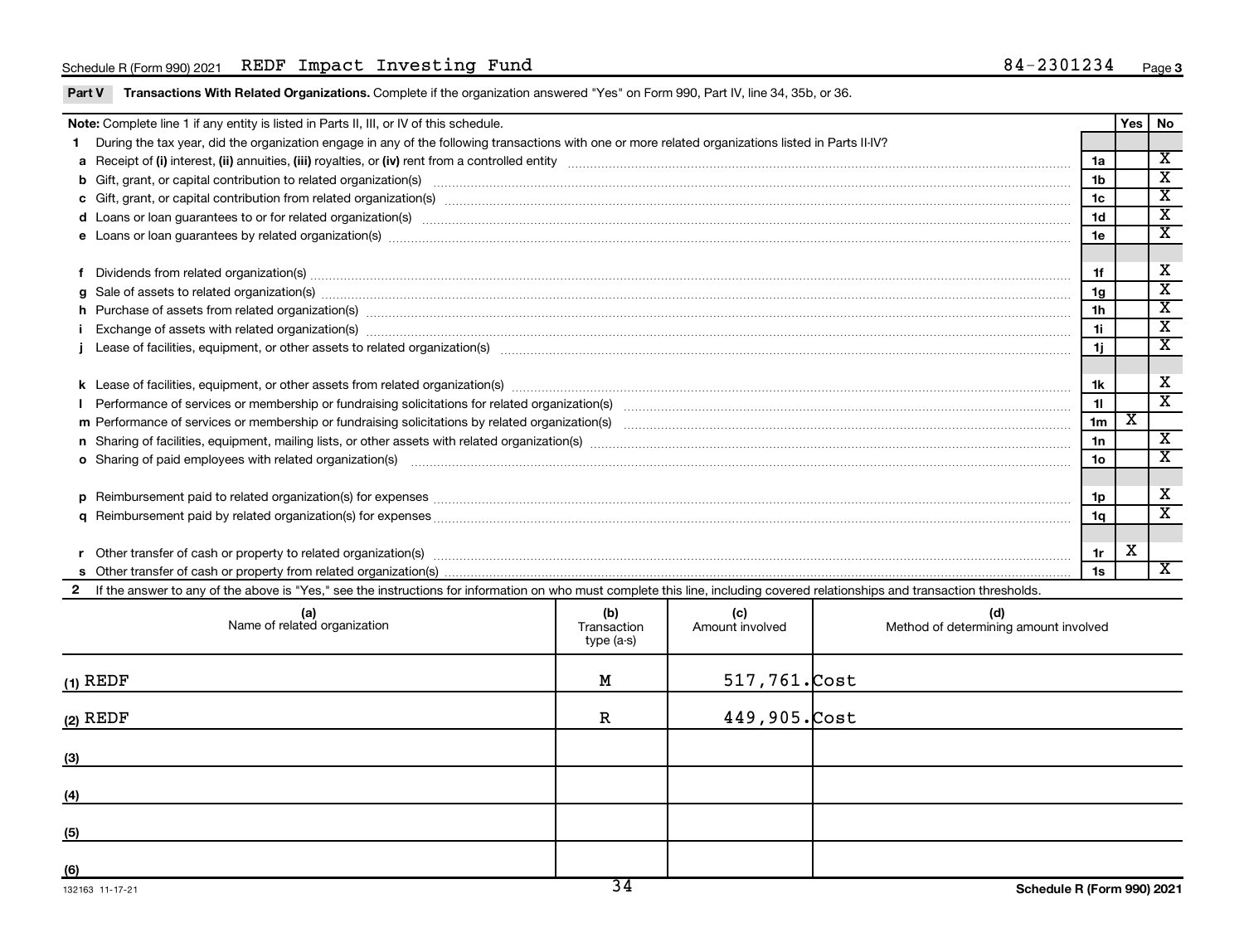#### Schedule R (Form 990) 2021 Page REDF Impact Investing Fund 84-2301234

Part VI Unrelated Organizations Taxable as a Partnership. Complete if the organization answered "Yes" on Form 990, Part IV, line 37.

Provide the following information for each entity taxed as a partnership through which the organization conducted more than five percent of its activities (measured by total assets or gross revenue) that was not a related organization. See instructions regarding exclusion for certain investment partnerships.

| (a)                    | (b)              | (c)               | . <b>. .</b><br><br>(d)                                                                    |                                                              | (f)      | (g)         | (h)                   | (i)                                                                                              | (i)    | (k) |  |
|------------------------|------------------|-------------------|--------------------------------------------------------------------------------------------|--------------------------------------------------------------|----------|-------------|-----------------------|--------------------------------------------------------------------------------------------------|--------|-----|--|
| Name, address, and EIN | Primary activity | Legal domicile    |                                                                                            | (e)<br>Are all<br>partners sec.<br>$\frac{501(c)(3)}{0rgs?}$ | Share of | Share of    |                       |                                                                                                  |        |     |  |
| of entity              |                  | (state or foreign |                                                                                            |                                                              | total    | end-of-year | Dispropor-<br>tionate |                                                                                                  |        |     |  |
|                        |                  | country)          | Predominant income<br>(related, unrelated,<br>excluded from tax under<br>sections 512-514) |                                                              | income   | assets      | allocations?          | Code V-UBI<br>amount in box 20 managing<br>of Schedule K-1<br>(Form 1065)<br>$\overline{Yes}$ No |        |     |  |
|                        |                  |                   |                                                                                            | Yes No                                                       |          |             | Yes No                |                                                                                                  | Yes NO |     |  |
|                        |                  |                   |                                                                                            |                                                              |          |             |                       |                                                                                                  |        |     |  |
|                        |                  |                   |                                                                                            |                                                              |          |             |                       |                                                                                                  |        |     |  |
|                        |                  |                   |                                                                                            |                                                              |          |             |                       |                                                                                                  |        |     |  |
|                        |                  |                   |                                                                                            |                                                              |          |             |                       |                                                                                                  |        |     |  |
|                        |                  |                   |                                                                                            |                                                              |          |             |                       |                                                                                                  |        |     |  |
|                        |                  |                   |                                                                                            |                                                              |          |             |                       |                                                                                                  |        |     |  |
|                        |                  |                   |                                                                                            |                                                              |          |             |                       |                                                                                                  |        |     |  |
|                        |                  |                   |                                                                                            |                                                              |          |             |                       |                                                                                                  |        |     |  |
|                        |                  |                   |                                                                                            |                                                              |          |             |                       |                                                                                                  |        |     |  |
|                        |                  |                   |                                                                                            |                                                              |          |             |                       |                                                                                                  |        |     |  |
|                        |                  |                   |                                                                                            |                                                              |          |             |                       |                                                                                                  |        |     |  |
|                        |                  |                   |                                                                                            |                                                              |          |             |                       |                                                                                                  |        |     |  |
|                        |                  |                   |                                                                                            |                                                              |          |             |                       |                                                                                                  |        |     |  |
|                        |                  |                   |                                                                                            |                                                              |          |             |                       |                                                                                                  |        |     |  |
|                        |                  |                   |                                                                                            |                                                              |          |             |                       |                                                                                                  |        |     |  |
|                        |                  |                   |                                                                                            |                                                              |          |             |                       |                                                                                                  |        |     |  |
|                        |                  |                   |                                                                                            |                                                              |          |             |                       |                                                                                                  |        |     |  |
|                        |                  |                   |                                                                                            |                                                              |          |             |                       |                                                                                                  |        |     |  |
|                        |                  |                   |                                                                                            |                                                              |          |             |                       |                                                                                                  |        |     |  |
|                        |                  |                   |                                                                                            |                                                              |          |             |                       |                                                                                                  |        |     |  |
|                        |                  |                   |                                                                                            |                                                              |          |             |                       |                                                                                                  |        |     |  |
|                        |                  |                   |                                                                                            |                                                              |          |             |                       |                                                                                                  |        |     |  |
|                        |                  |                   |                                                                                            |                                                              |          |             |                       |                                                                                                  |        |     |  |
|                        |                  |                   |                                                                                            |                                                              |          |             |                       |                                                                                                  |        |     |  |
|                        |                  |                   |                                                                                            |                                                              |          |             |                       |                                                                                                  |        |     |  |
|                        |                  |                   |                                                                                            |                                                              |          |             |                       |                                                                                                  |        |     |  |
|                        |                  |                   |                                                                                            |                                                              |          |             |                       |                                                                                                  |        |     |  |
|                        |                  |                   |                                                                                            |                                                              |          |             |                       |                                                                                                  |        |     |  |
|                        |                  |                   |                                                                                            |                                                              |          |             |                       |                                                                                                  |        |     |  |
|                        |                  |                   |                                                                                            |                                                              |          |             |                       |                                                                                                  |        |     |  |
|                        |                  |                   |                                                                                            |                                                              |          |             |                       |                                                                                                  |        |     |  |
|                        |                  |                   |                                                                                            |                                                              |          |             |                       |                                                                                                  |        |     |  |
|                        |                  |                   |                                                                                            |                                                              |          |             |                       |                                                                                                  |        |     |  |
|                        |                  |                   |                                                                                            |                                                              |          |             |                       |                                                                                                  |        |     |  |
|                        |                  |                   |                                                                                            |                                                              |          |             |                       |                                                                                                  |        |     |  |

**Schedule R (Form 990) 2021**